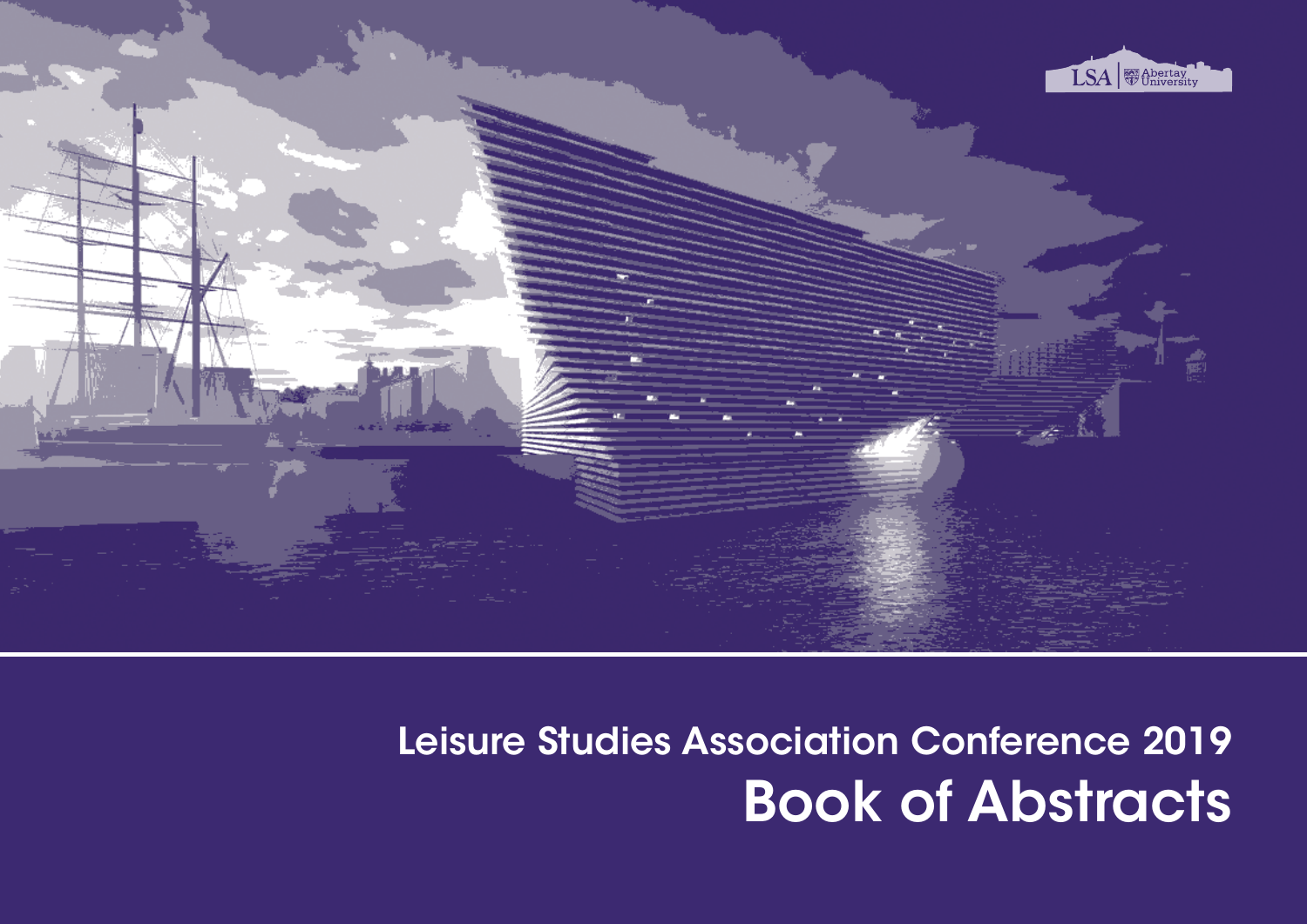



# Dr David Brown

David Brown is a Reader in the Sociology of Sport and Physical Culture at the Cardiff School of Sport and Health Sciences, Cardiff Metropolitan University. David's research focuses on the development of interpretive sociological understandings of the body-self-society relationship in the fields of sport and physical culture. His current research interests include Eastern movement forms as body-self transforming practice and the relationships between physical culture, spirituality and sustainability. Previous research has included enquiry into a range of sporting and physical cultures including, male bodybuilding identity and body projects, surfing culture, Higher Education sports cultures and physical education teacher education. David has co-authored the monograph Surfing and Social Theory, and published research articles in a range of journals including; Cultural Sociology, Ethnography, Leisure Studies, Leisure Sciences, Space and Culture, Qualitative Research in Sport, Exercise and Health, British Journal of Sociology of Education, Sport Education and Society and Journal of Rural Studies.

#### **Changing Lives through Leisure: A practice sociological perspective**

In postindustrial neoliberal societies, it is probably uncontentious to claim that leisure has become a formative arena for shaping lives and identities of individuals and communities, as well as driving force for re-shaping both urban and natural environments. With the rigidities of 'modernity' giving way to high, post or 'liquid' modernities, the old binary work/leisure relationships have long since imploded and are now very often bewilderingly polysemic and individuated in nature. Engagement in leisure practices and consumption of leisure products are now so interwoven into the fabric of our everyday lives that our ontologies, bodies, identities and communities have become irrevocably altered in the process. However, if leisure, particularly in its modern consumer capitalist form, changes lives, then what can we say about how it changes them and more critically, how it should? 1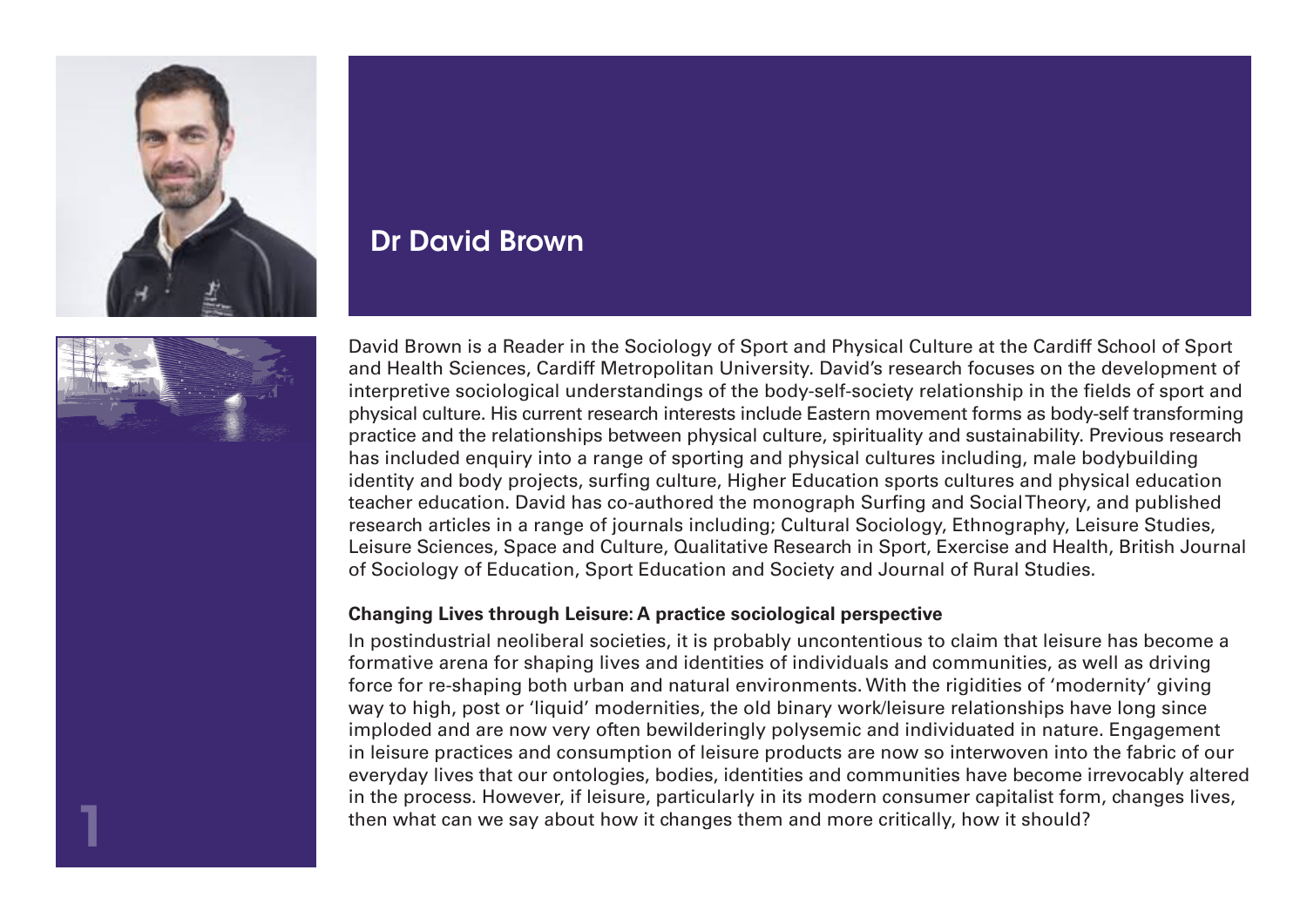

Any response to such questions has to account for a critical materialist reading of leisure, which necessarily opens up uncomfortable truths as well as some positive and even more utopian possibilities. Sometimes uncomfortable because of the socio-economic privatisation of leisure. The gradual retreat of state funding of leisure provision and spaces and the replacement of this provision by for-profit leisure organisations, re-positions the body-at-leisure as 'individualised units of consumption' to be maximally utilised and differentiated according to an individual's ability to pay. This leads to growing leisure inequalities. In addition, technological advances in the automisation of work will place an even greater emphasis on the provision of leisure at the same time as this privatisation is differentiating access on socio-economic grounds. In short, we have to remain critically cognisant of how leisure does change lives, but that these changes might be enabling and positive for some and constraining and negative for others depending on the intersections of their social, economic and cultural positions. In addition, while leisure markets offer us mesmerising choice and opportunities for individuation and realisation through leisure, it can also ensnare us in leisure practices which can significantly impact our wellbeing and identity. However, at the same time a more utopian vision of the potential of leisure endures and I shall argue rightly so. Empirically, leisure can change lives in many positive ways and continues you do so, in spite of, and sometimes because of these same societal and market forces.

In this spirit of this paradoxical and somewhat deliberately polemical juxtaposition, the session draws from a broadly practice sociology perspective to consider a range of ways how leisure changes lives and how this might help us focus on identifying elements of positive change as well as critique the not so positive. More specifically, it identifies various scientific disciplines from neuroscience to psychotherapy to sociology are seemingly converging on the impact that social practice has on the brain and the body. This has enormous implications for how leisure, seen as social practice, can be harnessed to transform bodies, ontologies, and as a consequence, give rise to enlivened identities and lives of both individuals and communities alike.

The final part of the session draws on this conceptual background to focus on one particular set of changes that are happening right now. Those related to climate change and the imperatives of the 'greening of societies' as Beck (2010) puts it. These elements are already beginning to have a profound impact on the kinds of lives, communities and identities we can construct around leisure and also the kind of leisure that may be possible and / or desirable in the future given our rapidly decaying ecosystem. Consideration is then given to the relationship between leisure practices and the idea of an ecological habitus constructed in and through leisure practices. It concludes that understanding forms of leisure which foster a supportive ecological habitus must form a foundational part of the leisure studies research agenda, as it necessarily underpins all forms of positive change.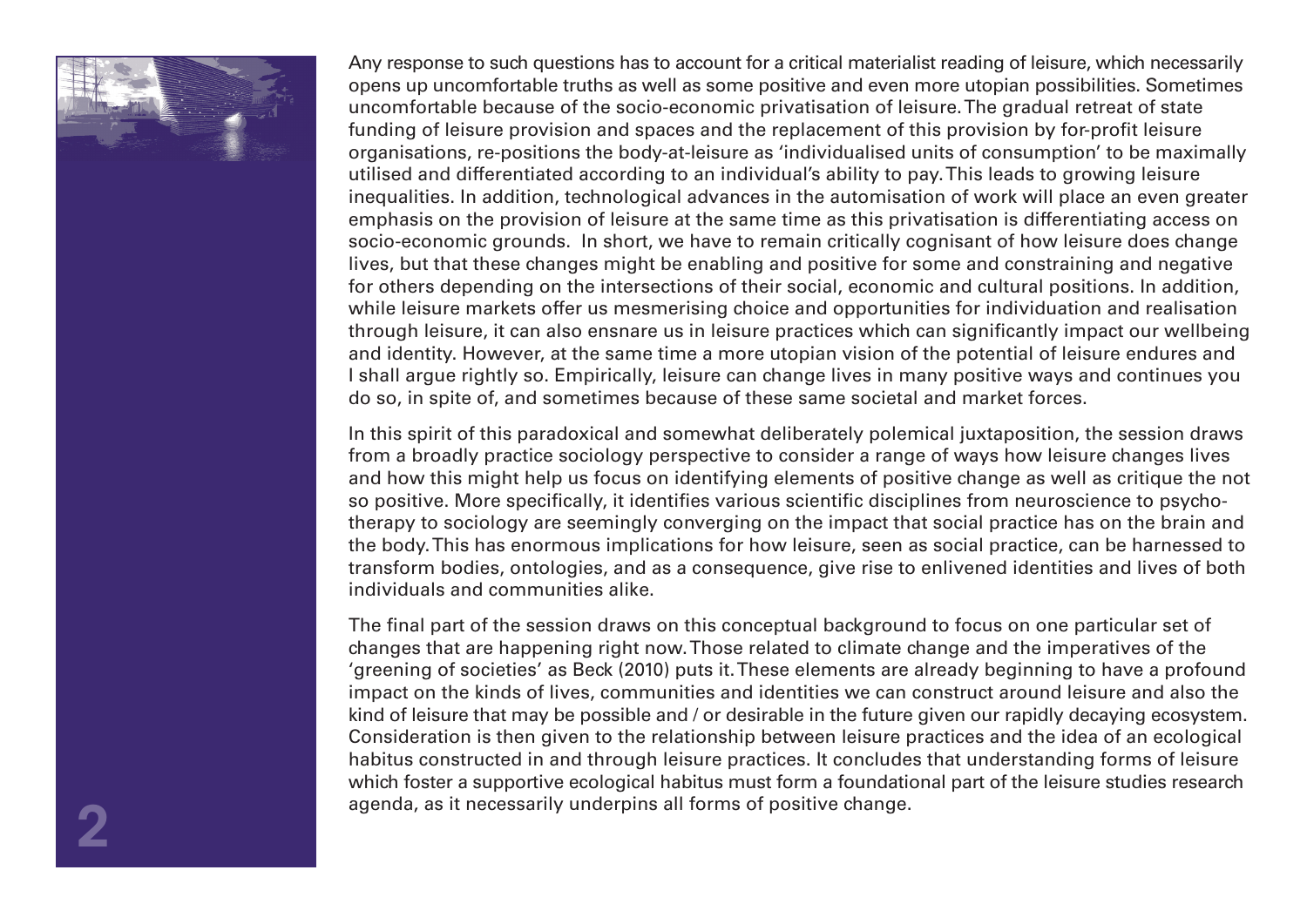



# Michael Hall

Mike specialises in the design of complex sports facilities for FaulknerBrowns, a practice that has been<br>pioneering sports and leisure facilities for over four decades. He is an advocate of developing expertise<br>as a enring pioneering sports and leisure facilities for over four decades. He is an advocate of developing expertise as a springboard for innovative solutions in this specialist field, where the social spaces are as valuable as the fields of play. Notable examples include, Lee Valley White Water Centre for the London 2012 Olympic Games, the sustainability-motivated sports facility of Portsmouth University, University of Stirling Sports in addition to both Derby Arena and Derby's 50 metre swimming pool complex. As well as being an authority on athletic architecture, Mike has a fundamental understanding of communityfacing sports education and leisure developments, such as the Beacon of Light in Sunderland and Coventry's brand new waterpark. Mike has travelled widely, researching and benchmarking facilities around the world and brings a national and international perspective to this field. He is a regular speaker at international conferences and is an active member of the International Union of Architects (UIA) sports and leisure working group.

#### **Abstract**

Strategies for facility provision are in constant need of change as they respond to the evolution of societal needs, environmental requirements and financial models. To create buildings and places that promote activity and societal wellbeing, we employ a process of innovation which is supported by a number of critical design concepts.

Mikes talk will look at each of these concepts in detail including the principles of active design, the smart stacking of leisure facilities, multipurpose and flexible social spaces, and the pioneering use of technology to enhance the sport and leisure experience. To demonstrate these concepts in action, Mike will refer to a number of relevant projects including Hebburn Central, Beacon of Light, University of Stirling Sports, The Wave and a new facility for the University of Portsmouth.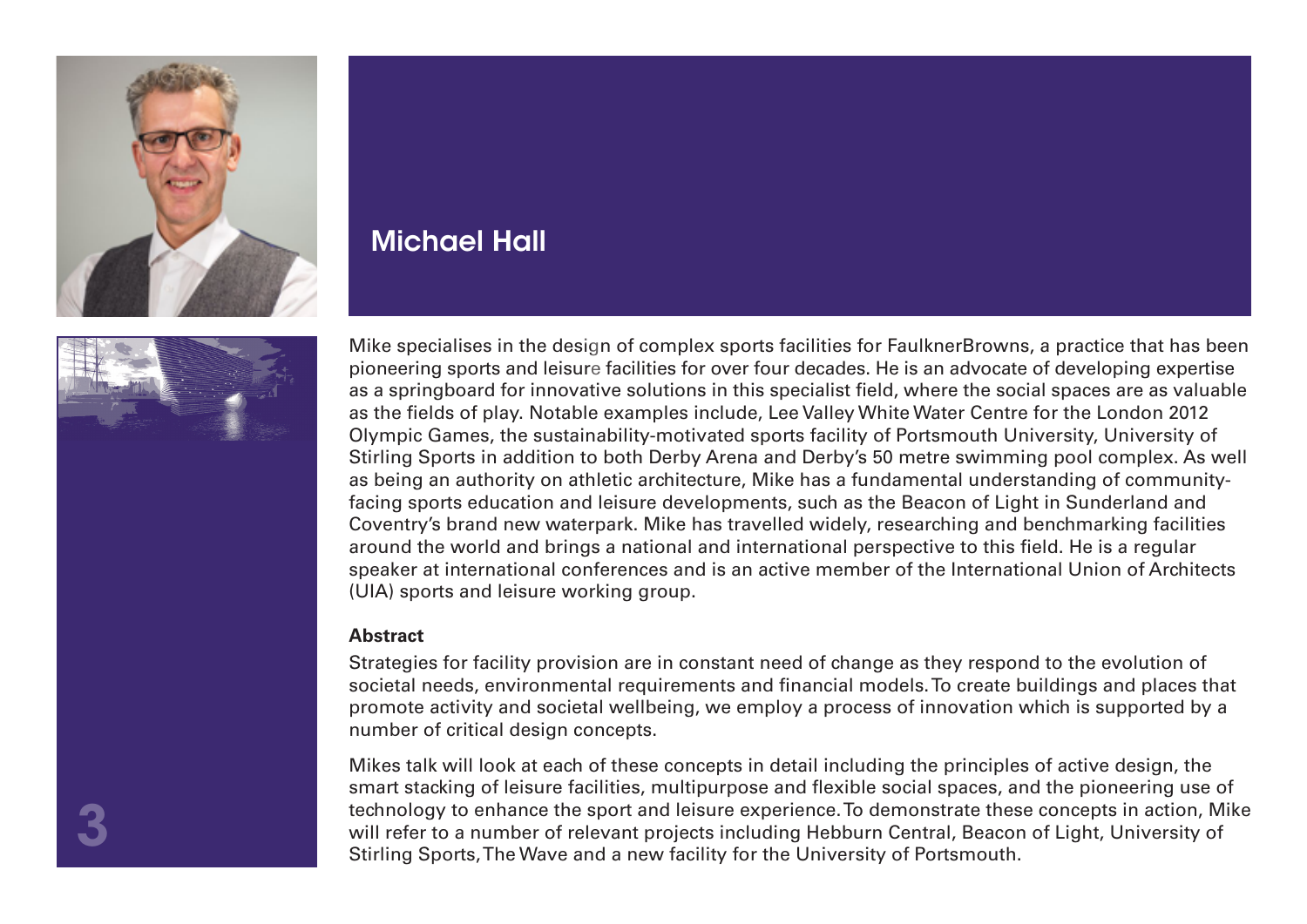

# Kirsty Cumming **Engagement and Policy Manager, Community Leisure UK**



Kirsty passionately believes in the power of public leisure services, and the charitable trust model to deliver effective, integrated solutions across a range of priority areas through close collaboration and partnership working with a range of partners.

#### **Synopsis**

Local authorities are facing unprecedented budget challenges, whilst demand for health, education and social care priorities continue to grow. Coupled with external pressures, such as austerity and Brexit, how can investment in public leisure services best tackle multiple inter connected priorities?

Community leisure trusts are rooted in the local communities they serve, with services co-designed and implemented to support those most in need. This type of true collaboration between those who deeply care about public services, not shareholders, can yield great public value. But how can we achieve this? This session will explore these partnerships, discussing who public leisure services should be for and how we can drive greater public value through public leisure.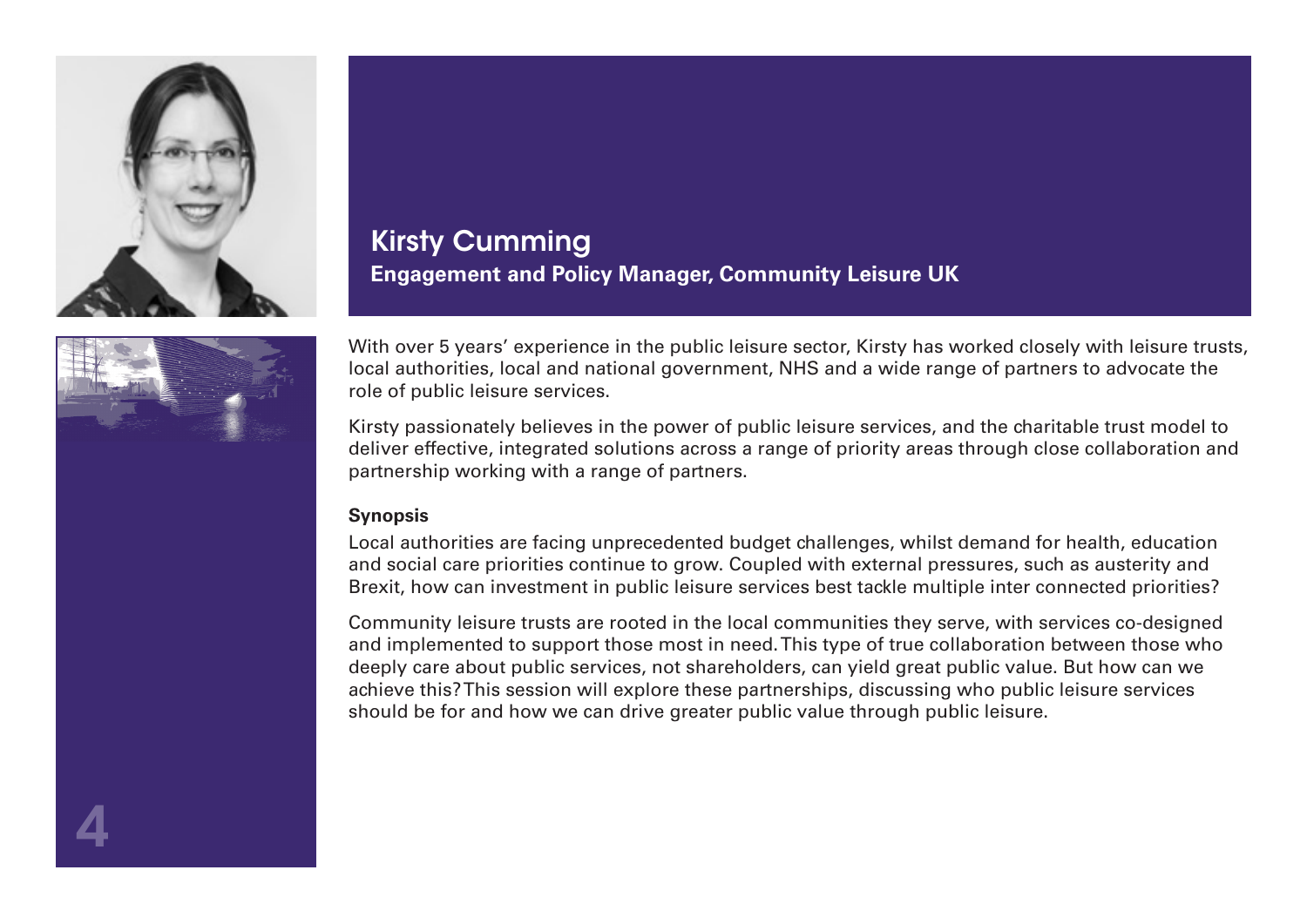

#### **The forward facing flaneur: a fresh look at information seeking for the beer festival attendee**

## Andrew Adams<sup>1</sup>, Martin Robertson<sup>2</sup> *1 Bournemouth University 2 Edinburgh Napier University, Edinburgh (and Honorary Fellow, Victoria University, Melbourne)*

Dörk, Carpendale and Williamson (2011) review the Flaneur (Baudelaire, 1863) in contemporary settings, positing the information flanuer as representing a new way of thinking about information seeking. We adapt and extend this and consider the future scope of the flaneur – embedded but not entombed as the leisurely and vigilant urban stroller (Wrigley, 2014), suggesting how the flaneur has evolved in correspondence with new environments becoming a more critical device than its origin as a cultural spectator. Technology is a particular, but not a sole, factor contributing to contemporary environments where the enshrining of turbulence and potential for transformation is simultaneously creating wariness and uncertainty. This produces forward facing reflections, i.e. visions, as the spirit of Baudelaire's loafer becomes something that is more symbiotic and cognisant of the dangers around him/her in our socio-economic turbulent time (Devine & Devine, 2012; Getz, Andersson, & Larson, 2006; Larson, Getz, & Pastras, 2015; Van Niekerk & Pizam, 2015).

Chalcraft and Magaudda (2013) explain how festivals offer occasion for values, cultures, aesthetics and politics to come together. They opine that these festival-related interactions can impact positively outside of the festival as transformation. The beer festival in its many guises as a leisure phenomenon is, as other festivals, both significant and signifier in the unsettled state society currently sits (Robertson, Hutton & Brown, 2018). In this paper we give projections of the transformative capacity of beer festivals. First, we review global and national drivers of change, and discuss signposts and signals that may determine what the Beer Festival looks like in the future. Second, based on the identification of drivers, signposts and signals we critically evaluate the transformative capacities that beer festivals may have.

This exploratory work is the basis of a large study in which two communities, in England and in Scotland, envision their own futures through the prism of existing beer festivals. The research adds to a body of knowledge that has grown with the Flaneur, the social significance of festival activity, and the attributes of visioning futures to aid resilience in volatile social-economic times.

The application of a future scoping process, identifying drivers, signposts and signals are forwarded are valuable tools in this process.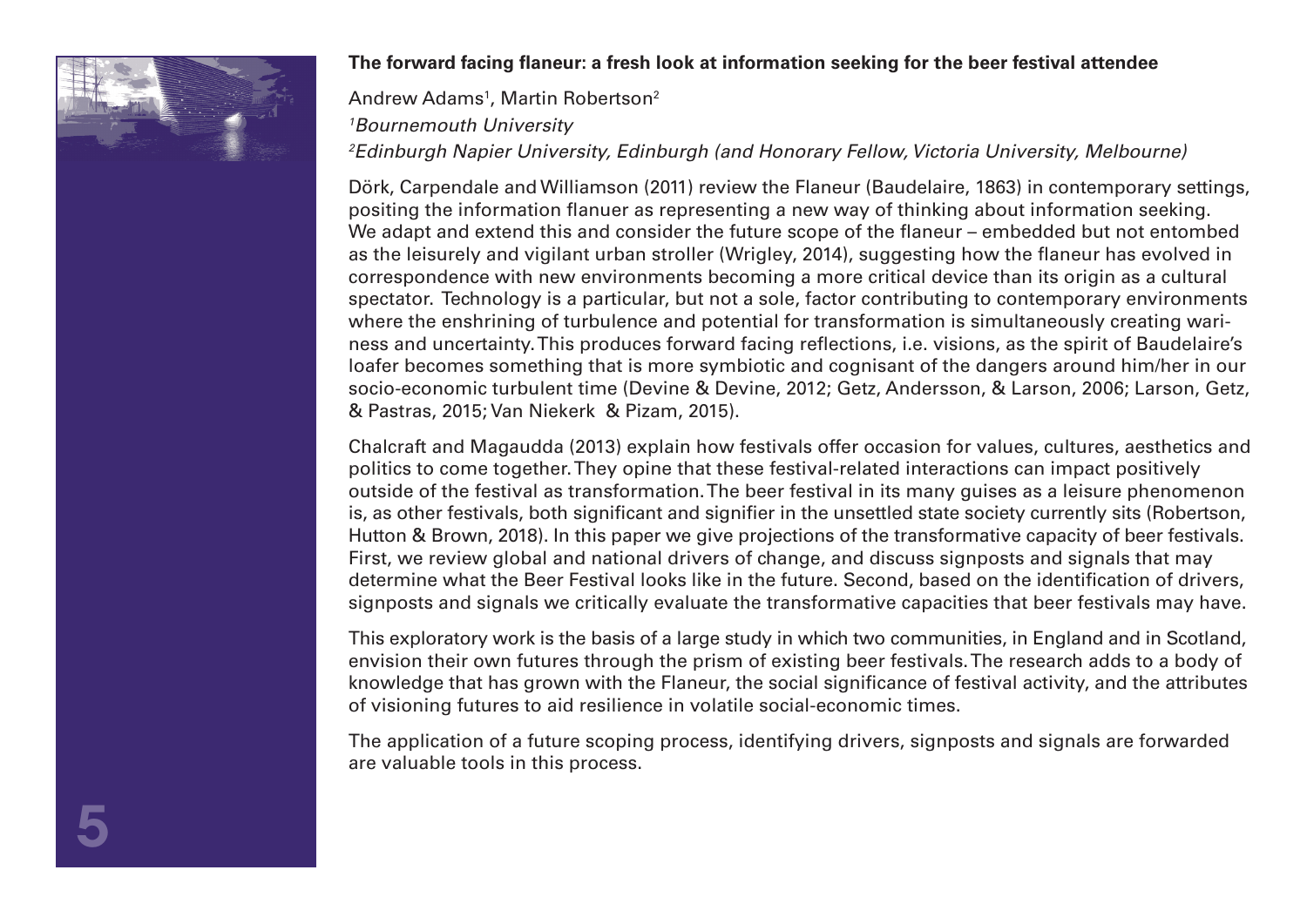

#### **Incorporating Private Stakeholders in the Decision-Making Process: A Case Study of Bangladesh Tourism Board**

Saud Ahmed, Fiona Reid, Fiona Skillen *Glasgow Caledonian University* 

Tourism is one of the sectors of the economy with the greatest potential in Bangladesh because the country has vast natural beauty, a rich historical background and archaeological resources (Das & Chakraborty, 2013). Bangladesh Parjatan Corporation (BPC), a national tourism organisation, was established in 1973 to develop tourism infrastructure and to strive to make Bangladesh one of the best tourism destinations in the world (Rahman, 2012; Karim, 2014). The government of Bangladesh established an independent Ministry of Civil Aviation and Tourism in 1975 and became a member of the World Tourism Organisation in the same year. However, following demands of private stakeholders who felt excluded from the decision-making process of the BPC, the Bangladesh Tourism Board (BTB), was formed in 2010, as a parallel national tourism organisation.

This paper explores the context in which the private stakeholders were incorporated in the BTB. It analyses critically how private stakeholders were participating in the decision-making process in 2018 and documents some of the complex relationships between the government and the private stakeholders that exist in the BTB. One significant finding that emerges is the mismatch between the expectations of the private stakeholders and the reality of the BTB. Among the seventeen members of the BTB, only five members come from private organisations; others are from the different ministries in the Bangladesh Government. Using interviews with key stakeholders that were conducted in their native Bangla, thematic analysis identified themes relating to the new, supposedly more open, organisation (BTB). Eight years on from the establishment of BTB, in 2018, private stakeholders felt that they had limited power to raise their voices and to establish their arguments in the decision-making process in the BTB.

This study is one of the few studies focussing on a stakeholder of a national tourism organisation in a lower middle-income country, like Bangladesh.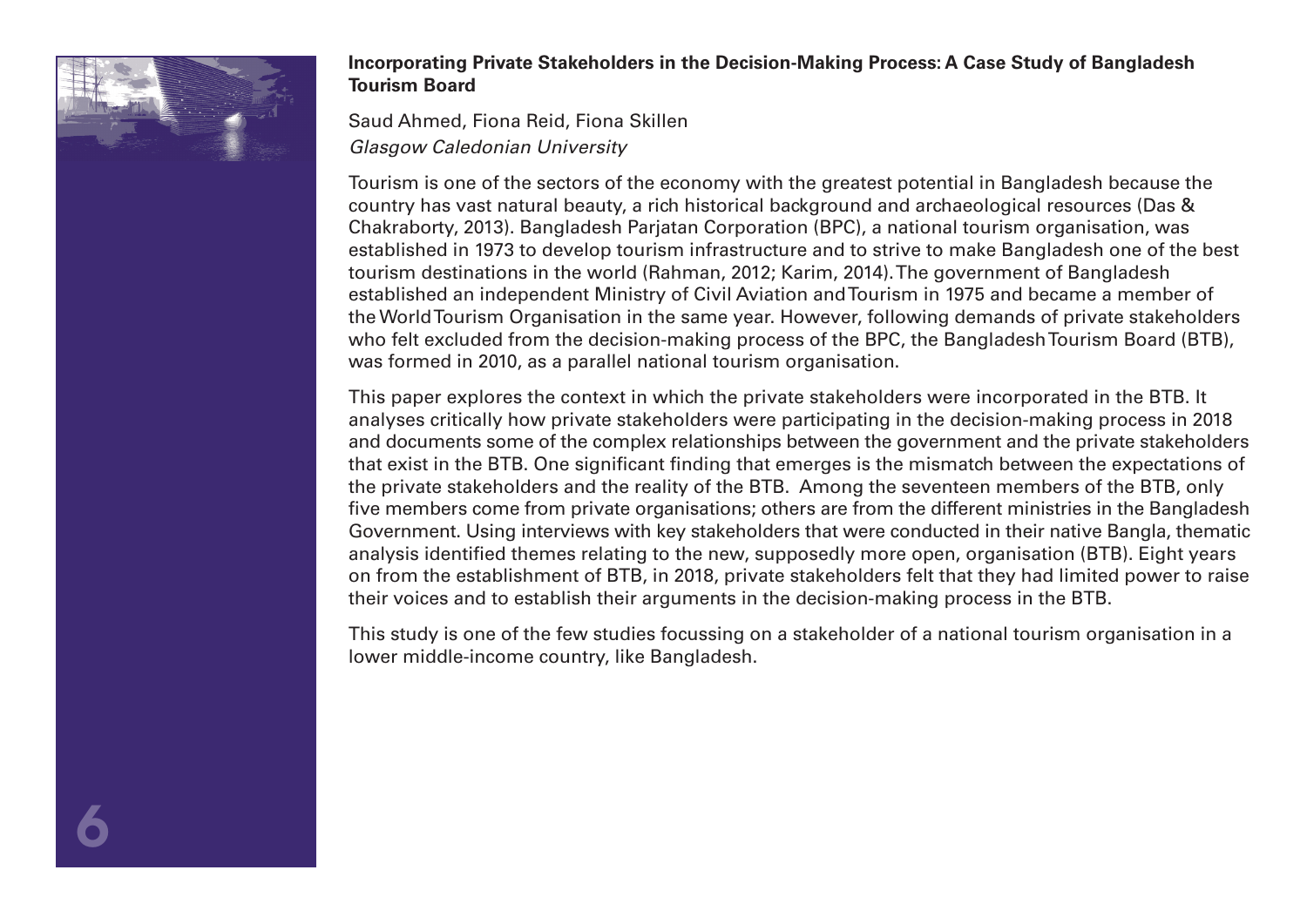

7

#### **The Georgian Prison: Inquisitive and Investigative Tourism**

# Allan Brodie *Historic England*

Tourism in the Georgian period could be prurient, satisfying the need to witness punishment, suffering and even death, but there was also potentially an educative element even to a casual visit; hopefully the youthful Charles Powell's visit to Maidstone in 1823 taught him that crime would not pay. However, a more constructive form of tourism also existed in the 18th and 19th centuries undertaken by a range of people seeking to record the state of prisons and by doing this seeking to introduce reform. Most famous among these was John Howard who crusaded to improve prison conditions until his death in 1790, but a generation later his heroic effort had still not improved all England's prisons, forcing the British government to look to America for ways to improve the prison system.

This paper will particularly delve into John Howard's famous The State of the Prisons of England and Wales as a source to explore one form of contemporary tourism, rather than as is usually the case as an indictment of the state of England's prisons. It will contrast his serious research programme with the frivolous visits of holidaymakers, squeezing in a quick visit to a prison while on their seaside holiday. It will also discuss how his touring dramatically changed England's prisons and the lives of inmates in the late 18th century.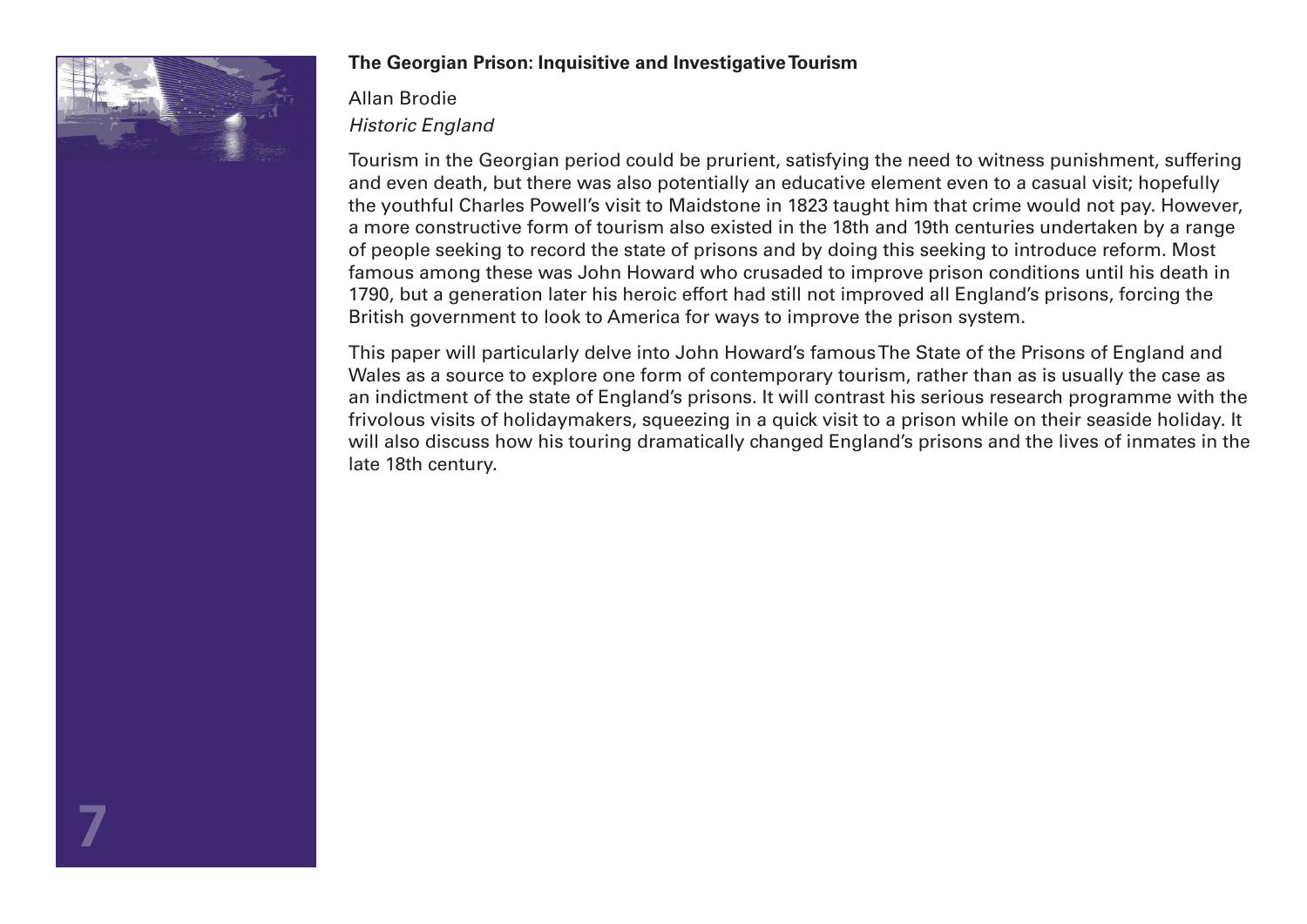

#### **Living to tell the tale: Solo travel, old age and life writing**

Josephine Burden *Independent* 

The milestones of old age may be measured in years but are also determined by the stories we tell, the places and communities that surround us, and the traumatic events that we may or may not experience. At 50, I learned from my PhD about older women and the construction of leisure; at 64, that famous Beatles' milestone of old age, I turned my back on a changing academic world where young people were constructed as customers rather than citizens, and began to write my own story; now, at 75, when all of life is leisure and the end of my journey is rapidly approaching, urgency has crept into the writing of my story. My project now concerns the construction of my own life in ways that might contribute to a society that will benefit the people who remain when I have moved on. In old age, I have used writing to reflect on my life and abstract meaning on embodiment as an old woman. In this paper, I draw on this body of work to explore how when all of life becomes leisure we may discover new ways to improve our quality of life and benefit our communities. In Washing up in Malta (2012, 2014) I explore how memory and place shape who we are. In Songs for a Blind Date (2013) I wonder about midlife and the academic process of writing a PhD. In Middle Sea Dreaming: Short stories on a long journey (Pending) I use the heroic myth of travel to reflect on the ageing process and imagine a world where women's stories are granted prominence in equal measure with men's.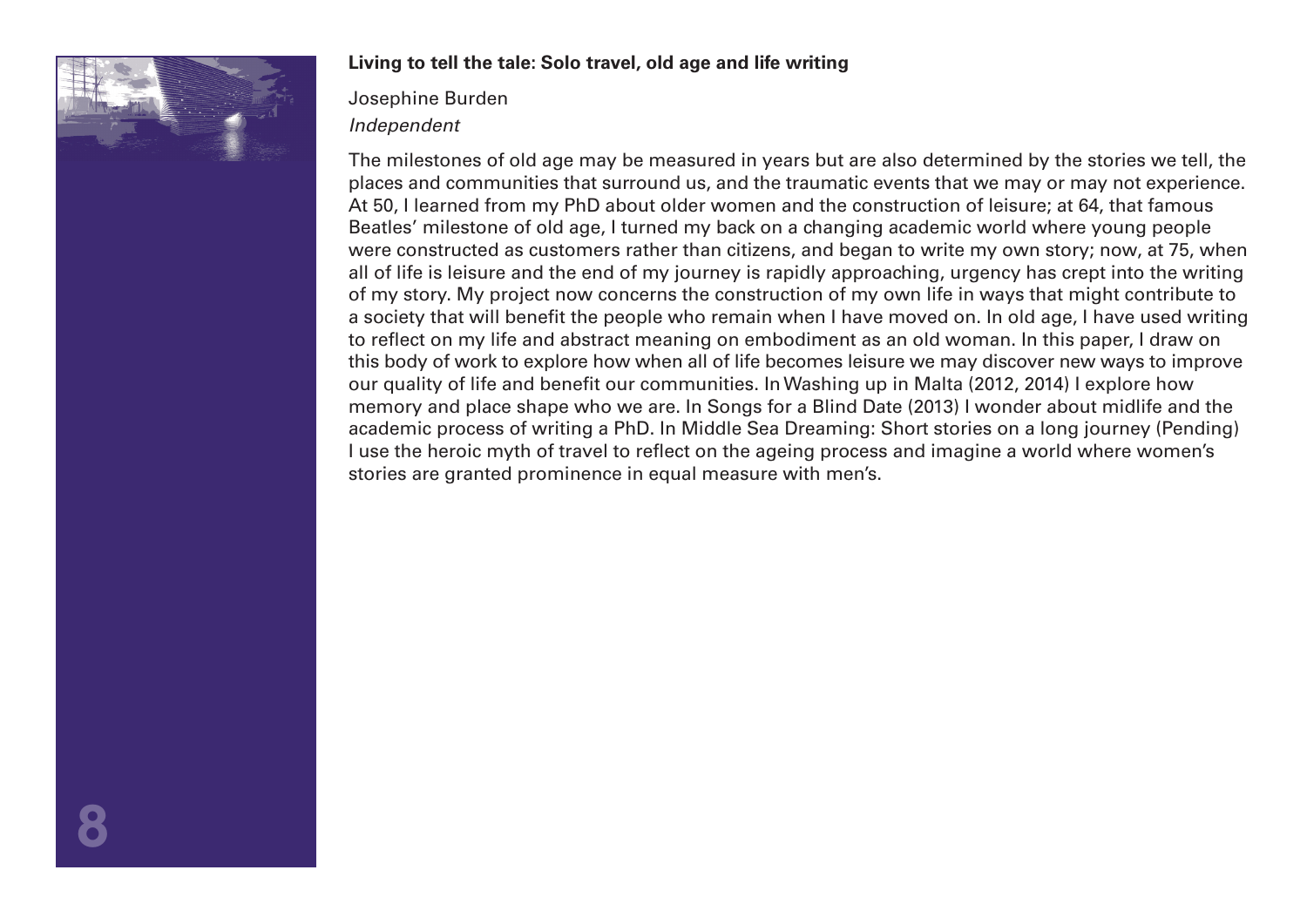

#### **Making the Connection: Leisure, Heritage and the Caledonian Railway**

Sandro Carnicelli, Siobhan Drummond *University of the West of Scotland* 

Among the many different types of heritage activities, railways have been drawing interest from researchers over recent years (Halsall, 2001; Rhoden et al., 2009; Bhati et al., 2014) with the focus ranging from volunteering to sustainability. This paper aims to discuss the importance of local community engagement and the dedication of their leisure time to the benefit of local heritage sites. This discussion focuses on the engagement between the Caledonian Railway and the local community in Brechin, Scotland. Caledonian Railway is a steam and diesel heritage railway, which runs on four miles between Brechin and Bridge of Dun and is operated and managed entirely by volunteers and community members. The railway is a non-profit organisation, with funds being reinvested into restoration and preservation and is one of the most visited tourist attractions in Angus. In this sense the participation and effort of the community is essential for the survival of the heritage site and activity. Using Action Research as the methodological approach this project followed the process of a recurring spiral of planning, acting, observing (or evaluating) and reflecting (Cain et al, 2007). The results from the Action Research identified a series of positive practice such as the dedication of volunteers and the sharing of best practice among them; an inclusive and inter-generational approach to recruit and retain volunteers; the engagement with the volunteer's families as an extension of the organisation activities; the matching of activity at the Railway and leisure interests. However, the Action Research also identified areas for learning and reflection such as the necessity to support volunteers to develop new skills; extending the social and leisure activities for volunteers; and sharing resources with other community activities that rely on volunteering. The Action Research contributed to re-think the development of the Railways activities as a transformational leisure experience to locals and recommended focusing on fostering social cohesiveness with stronger links with schools and other community groups.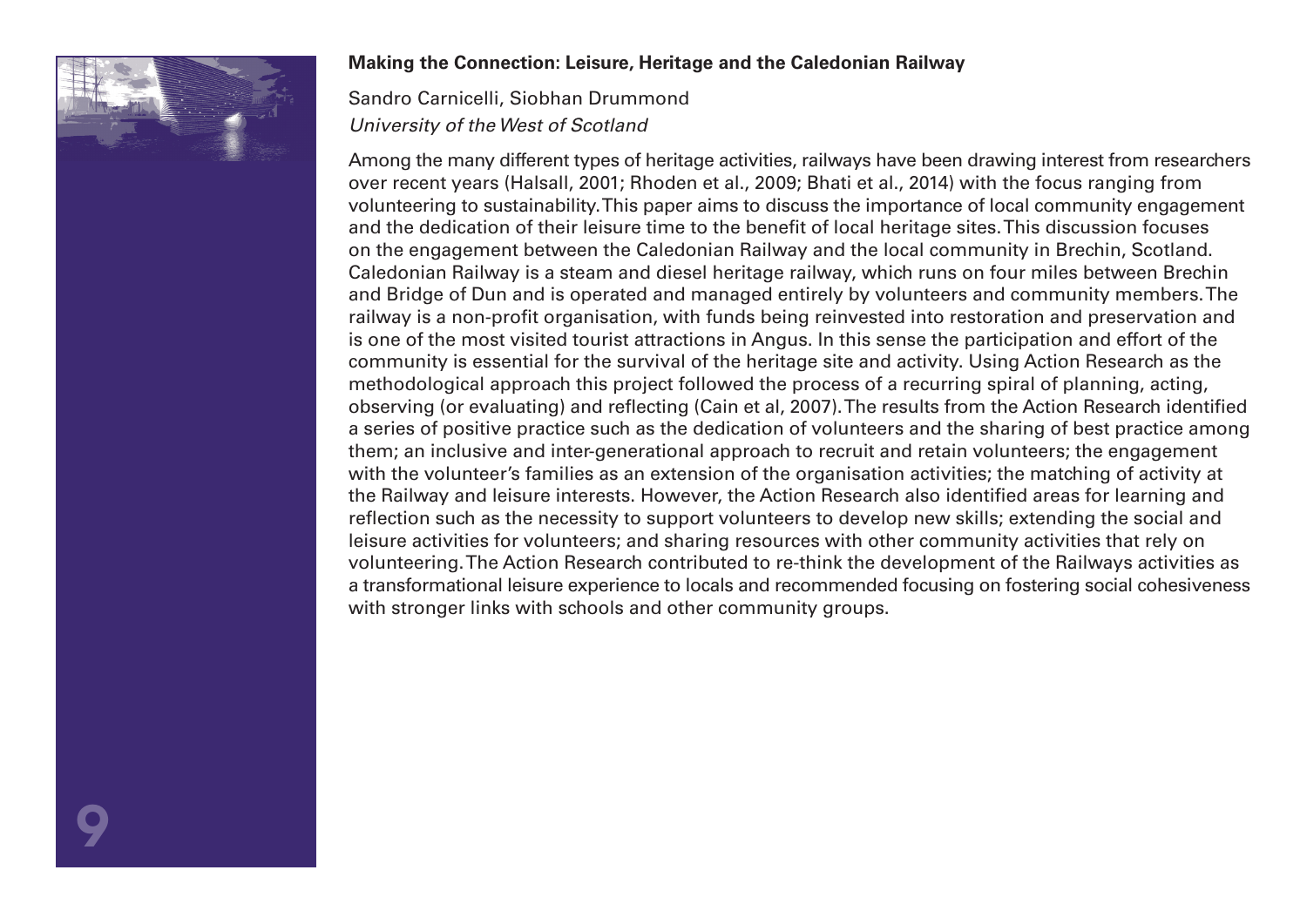

#### **A Exploration of Care and Touch in Gymnastics**

Julia Chan, Rhiannon Lord, Chloe Maclean *Abertay University* 

Coaches play a key role in individuals' leisure activities. They are central to sustained and good quality sport participation. Coaching is also leisure activity for many (voluntary) coaches. However, in sports that require touch as a means of developing safe and skilled practice, such as gymnastics, coaches are becoming increasingly anxious due to culturally desensitised and unrealistic policy (e.g., 'no touch zones'), and contradictory messages from governing bodies and safeguarding courses. This is made worse by contemporary moral panic around child abuse in sport. Since the conclusion of the largest abuse case in gymnastics to date - the conviction of former USA Gymnastics' Team Doctor, Larry Nassar there has been little research on gymnastics coaches' views on contemporary safeguarding legislation, policy and practice. Therefore, using a Foucauldian lens, the aim of this research was to form an understanding of how gymnastics coaches experience issues of care and touch in their practice. Six focus groups were conducted with male and female gymnastics coaches of various ages, experience and disciplines. Using a thematic analysis, five themes were identified - gender differences in practice, safeguarding education, touch-based practice, discipline differences, and moral panic of child abuse in sport. Findings suggest coaches felt increasingly anxious about touch-based practice. They didn't feel well equipped to understand and implement procedures and policies. Male coaches felt increasingly vulnerable to false allegations. Additionally, male and female coaches had varied opinions on what was considered appropriate practice. In sum, more focus on safeguarding policies is needed to ensure coaches feel confident to deliver gymnastics sessions. This must include additional care for male coaches where there is a fear of false allegation. Gymnastics needs a sustainable coaching workforce that operates in a safe leisure space. Future research should explore safeguarding education courses and policy, to understand how delivery and context could be improved, to better support coaches.

10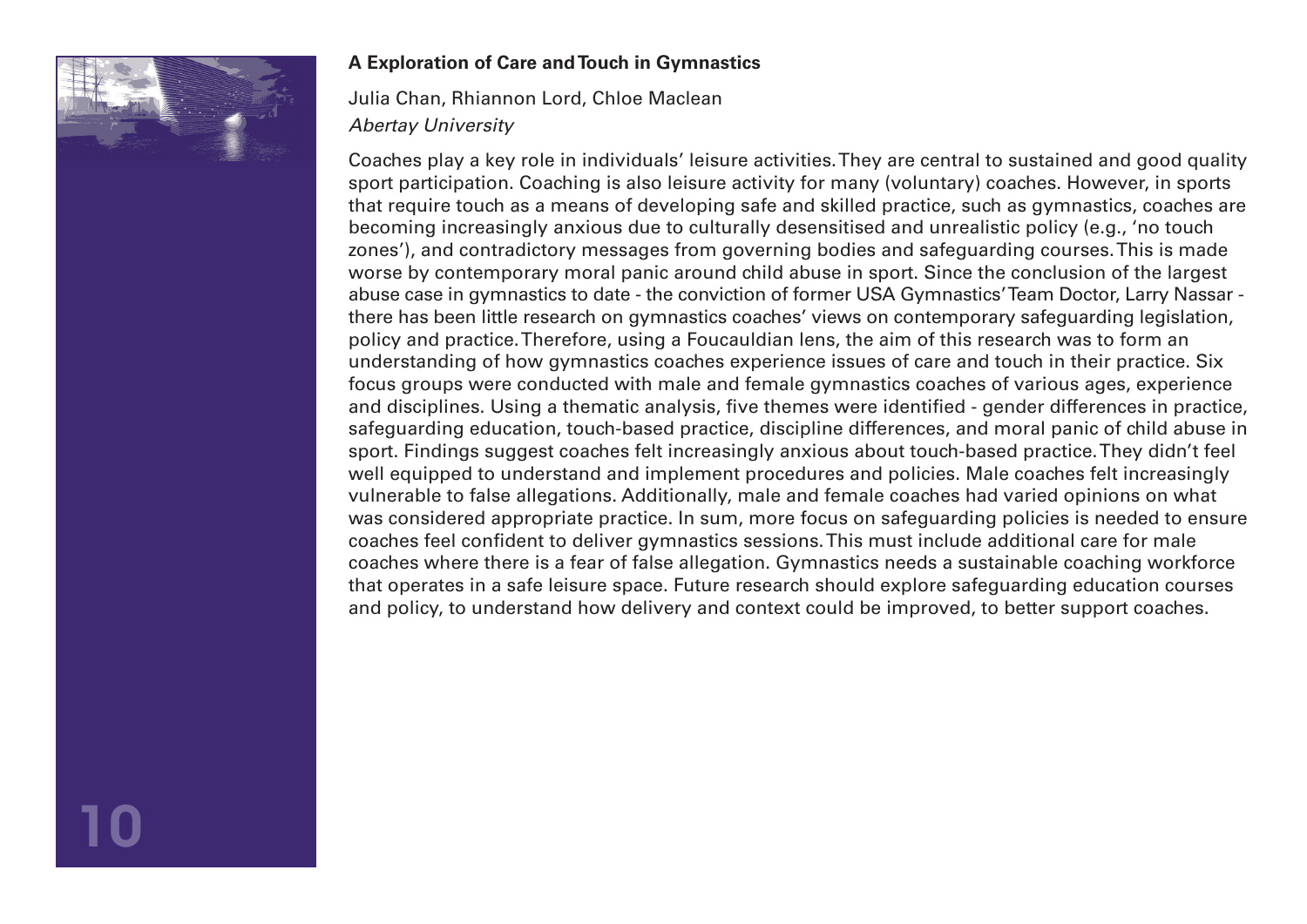

11

#### **Leisure Gone Wild- Walking the Line with Jesus of Nazareth**

# Jeff Crittenden *University of Ottawa*

It can be said that the early Church engaged in a variety of deviant, and counter-culture, leisure activities defined as forms of leisure that went against norms and expectations of Roman society. In his letters, the apostle Paul instructs communities of Jesus' followers to live together in a Roman culture, yet with different values. In light of this it can be argued that Paul's explanation of a meal (the Eucharist) that is neither Greek/Roman (Symposium), nor Jewish (Shabbat meal), nor focused on Caesar as a cult figure, but rather focused on the life and teachings of Jesus, renders the Eucharist an act of deviant leisure of the highest order. Using the framework of Historical Leisure in Spracklen's, 'Constructing Leisure' and Chris Rojak's, 'Leisure Theory', it will be demonstrated how according to Streett's 'Subversive Meals', Smith's 'Symposium to Eucharist', and Kloppenburg's 'Early Christians and their Associations', the Eucharist, as expressed in 1st Corinthians, offers a unique introduction to a new meal practice. In light of this, and by means of a systematic analysis of the Greco-Roman literature and the New Testament, this paper will argue that this simple meal - a leisure experience - transformed both communities and individuals' lives in the ancient world. That it can do the same today suggests an urgency to the project of contemporary re-engagement.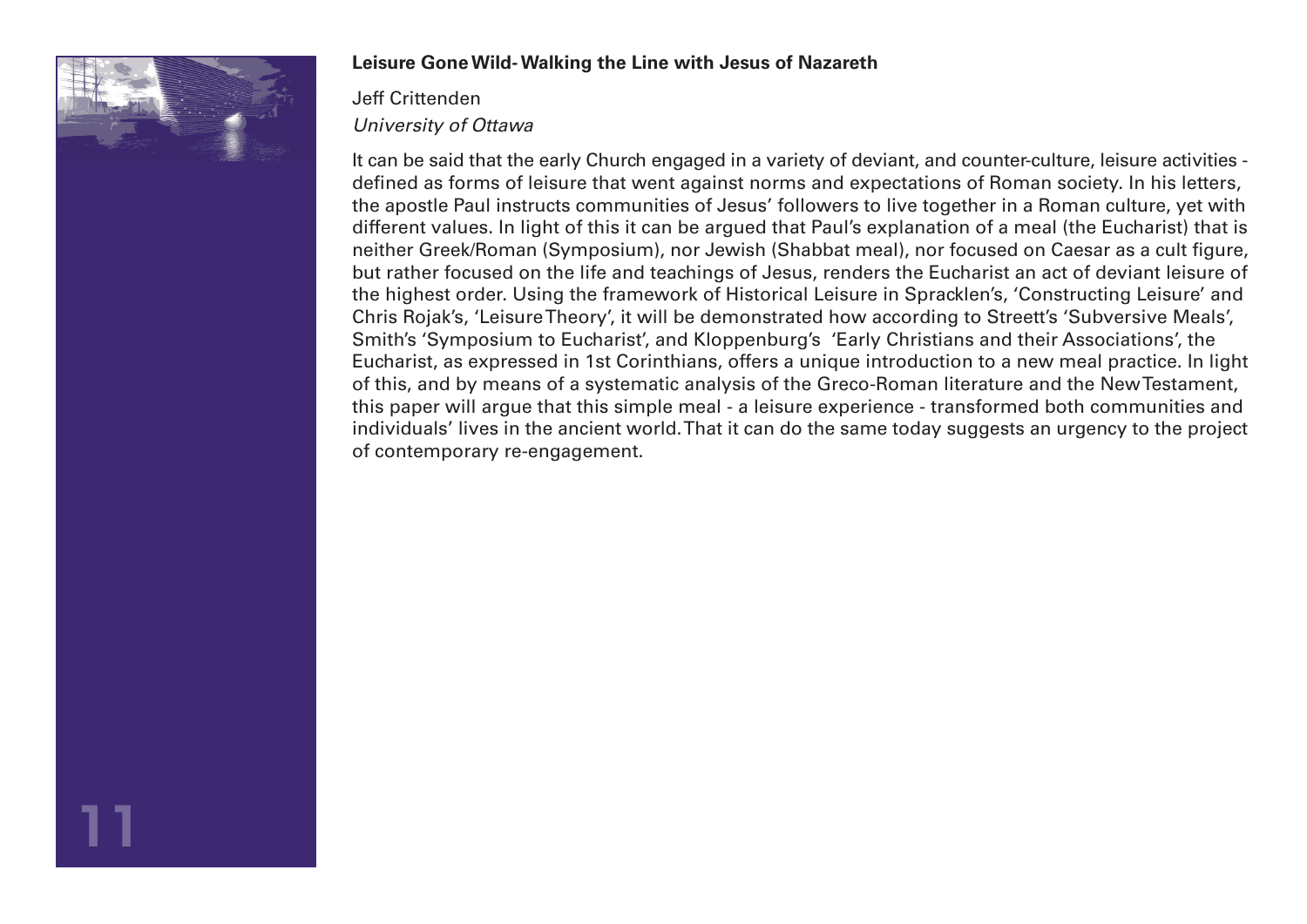

#### **Olympics Games: The organisation, The history, The committee, The projects. Rome 1960-Barcelona 1992: From a dream to the Olympic model**

#### Valerio della Sala

*University of Bologna, University of Barcelona* 

The choice of analysing the Olympic Games of Rome 1960 and Barcelona 1992 belongs to the conflicting and diverse impact generated on the two cities. These two editions created a big urban transformation, which allows for a new critical perspective, concerning public services and management measures. I will examine how management models will either prevent or increase the exploitation of the intangible benefits, necessarily associated to the Olympic event. Olympic venues are at the hearth of the Olympic planning, as they constitute the citizens' Olympic legacy. In fact, these venues' sitting capacity and their technology determinate their future use and value among the citizens, possibly enhancing the sportive practice within the local community. The Olympic venues design, supported by a strong, public transportation system, is therefore of pivotal importance in order to develop a new and stable city economy able to imply its own resources and to limit the environmental impact as like as cost instability. My critical analysis, regarding these two mega-events, is carried out through the development of 13 guidelines, aiming to offer effective criteria in order to guarantee not only an economic revenue but also intangible, future benefits. This investigation shows how cities should favour from these intangible benefits, which develop as a consequence of both, the Olympic bid's success and the infrastructural evolution. Only thanks to these new philosophies, cities and regions, as a consequence, could profit from the intangible benefits, belonging to the Olympic game, such as: employment, structure and infrastructure use, tourism, job offers, SME, cultural development, decision making, and trade.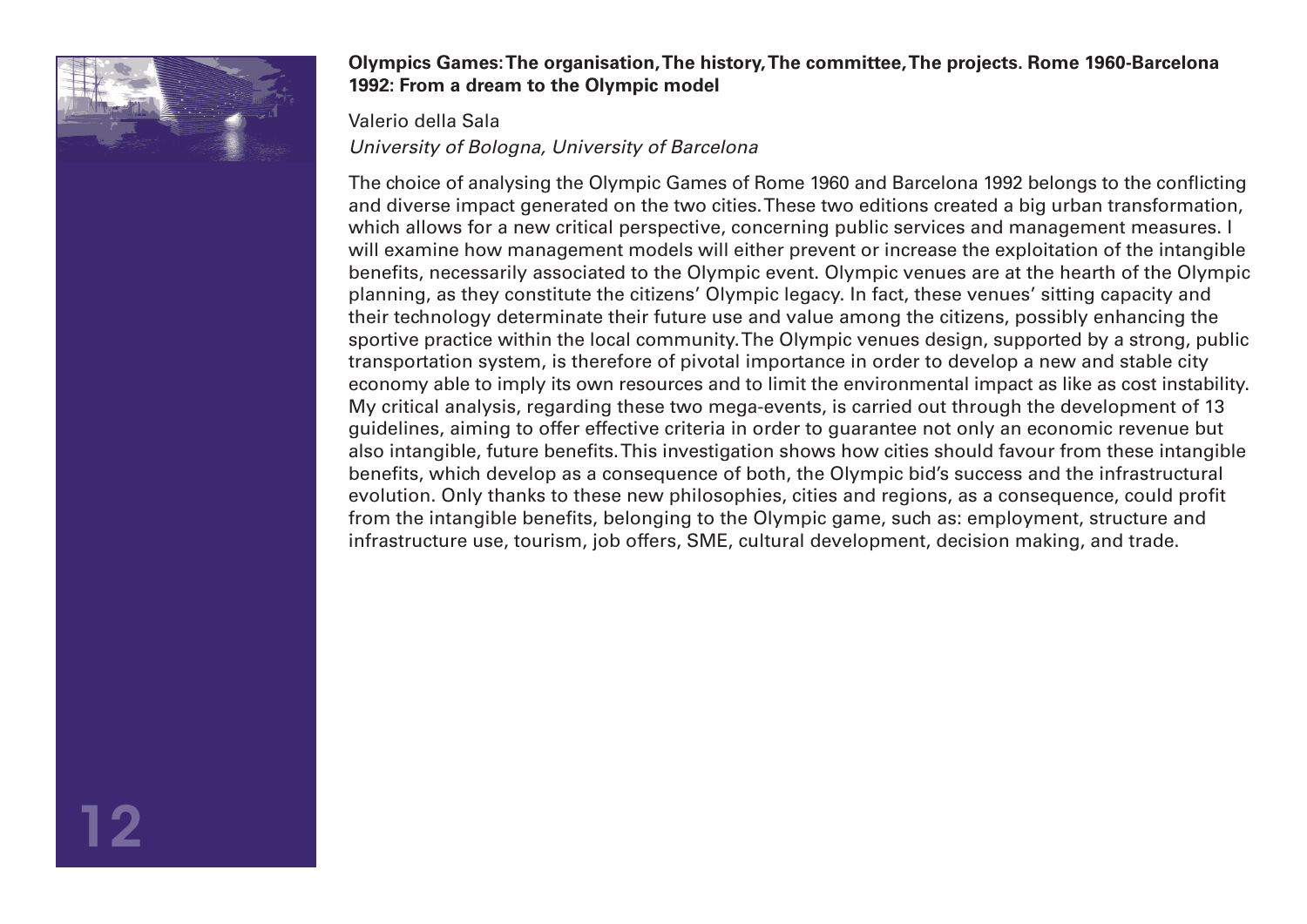

#### **Parkour, graffiti and the politics of (in)visibility in the leisure-oriented city**

Nicola De Martini Ugolotti<sup>1</sup>, Carlo Genova<sup>2</sup> *1 Bournemouth University 2 University of Turin*

In the last few decades, the production of leisure-oriented, aesthetically pleasing and consumptionenticing cityscapes has become the core of post-industrial urban economies. The "hegemony of vision" (Zukin, 1997) characterising these urban processes has also implied the spatial removal and/or containment of bodies and practices deemed "unsavoury" in rebranding urban areas. Drawing on two sets of ethnographic studies on parkour and graffiti in two Italian cities, this paper articulates the sensory and political dimensions of (in)visibility to unpack the multifaceted dynamics of contemporary urban politics through the lens of leisure. Parkour and graffiti's capacity to cut across definitions of what is (il)legitimate and (un)desirable leisure in regenerating cityscapes will provide a unique perspective over the less-than-coherent rhetoric's of "creative" urban rebranding, as well as over the temporary and tactical reconfigurations of the regimes of visibility operating in contemporary urban and leisureoriented scenarios. The discussion of writers and traceurs' situational re-appropriations of accessibility, publicness and (in)visibility in/of urban spaces will thus illuminate yet-to-be explored facets of the unfolding and contested redefinitions of leisure, space and community in contemporary cities.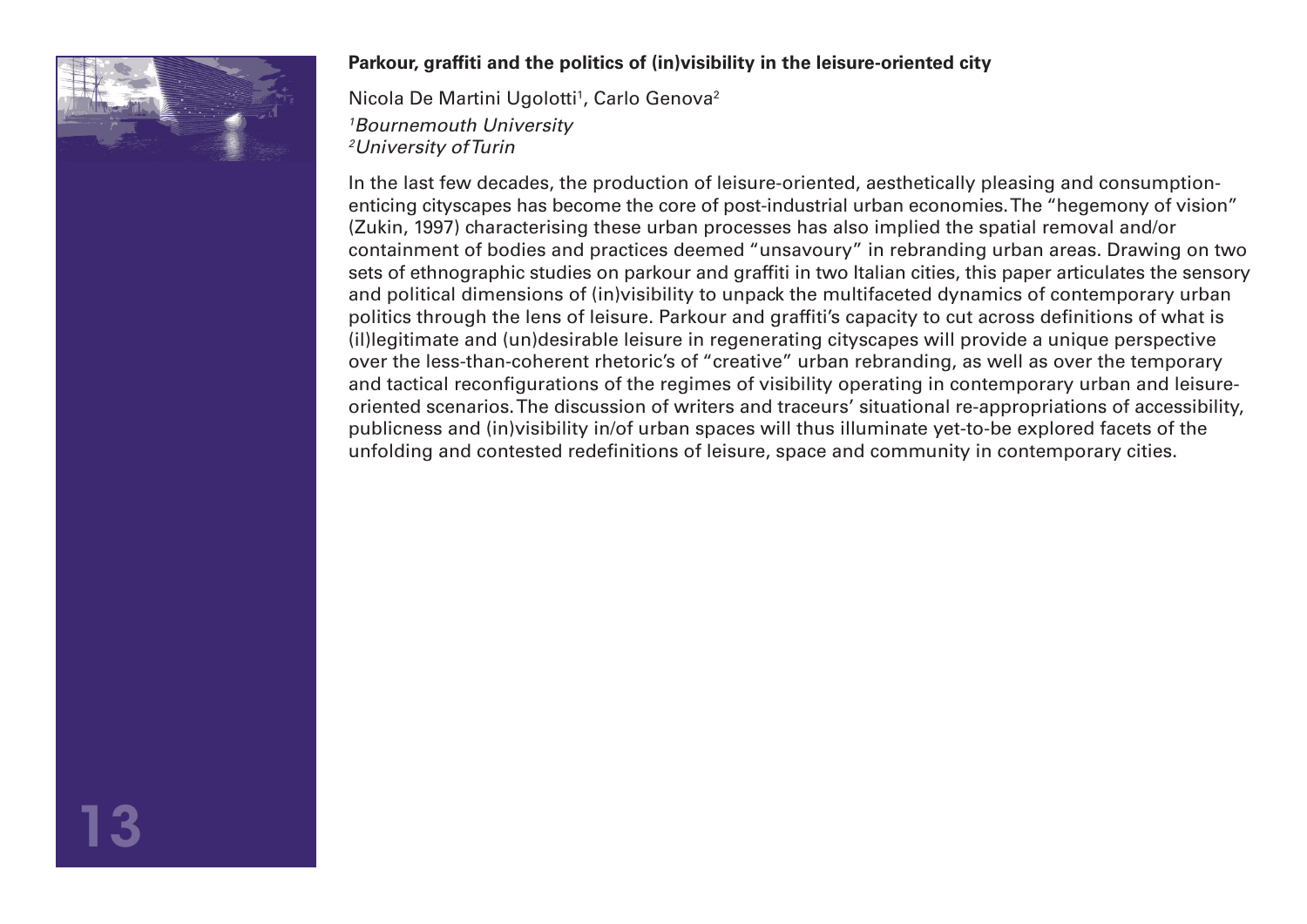

#### **Outdoor recreation and nature policies: Possible interventions that change kiteboarding practices**

## Timo Derriks *HZ University of Applied Sciences*

Compared to the Mediterranean or the tropics, North-western European coasts are characterised by colder water, less sun, more wind and a more rough outlook. Still, just being at the seaside is a popular leisure activity. In addition, horse riding, hiking, or cycling along the cold water coasts are of appeal to both residents and visitors. It is therefore no surprise that soft adventure is seen as a popular niche in seaside resort reinvention. The surrounding with its experienced sense of freedom and perceived positive health effects also attracts adventurous water sports practitioners. The province of Zeeland, the Netherlands, uses the availability of extensive coastlines for coastal product improvement and destination image enhancement. Zeeland is seen as an ideal province to practice kiteboarding, due to a variety of conditions. In last decades, kiteboarding became more and more popular. The sport could be seen as extreme and even dangerous but yearly many residents and visitors practice the sport along the regional state's coastlines. Parts of this coastline are determined as sensitive nature areas. Some zones, like those labelled 'Natura2000', need to be protected from outdoor recreationists. One particular kiteboard spot under pressure due to its location close to protected nature is 'De Oesterdam': a popular spot which is crowded during favourable conditions and practitioners do not seem fully aware of regulations. The spot is situated at a dam, just a few inches away from a busy main road. Informed by practice theory and conceptualised by the visitor journey, the practices of kiteboarders are studied by mixed methods as kiteboarder surveys, kiteboarder interviews, observations and desk research, including the analysis of social media posts. By studying their practices, insights into the extent of obeying regulations became evident. Regulations only allow kiteboarding during high tides so that the fragile intertidal zone is protected and could welcome wading birds. Key findings show that kiteboarders, however, were under the impression that they were only allowed to kiteboard during low tides, which is the exact opposite of what regulations prescribe. The interviewed kiteboarders were very surprised that regulations actually do not allow anybody present in the intertidal zone. Although familiar with the general notion of kiteboard spots being pressured because of foraging birds, they did not relate known but other 'regulations' to nature conservation. Instead, they were certain that kiteboarding during high tide was not allowed since it causes dangerous situations since space would be too limited to launch a kite. Potential hazards relate to traffic accidents and injuries as kiteboarders need sufficient clean space, without rocks, to get started. These and other insights resulted in possible policy interventions that could change practice.

14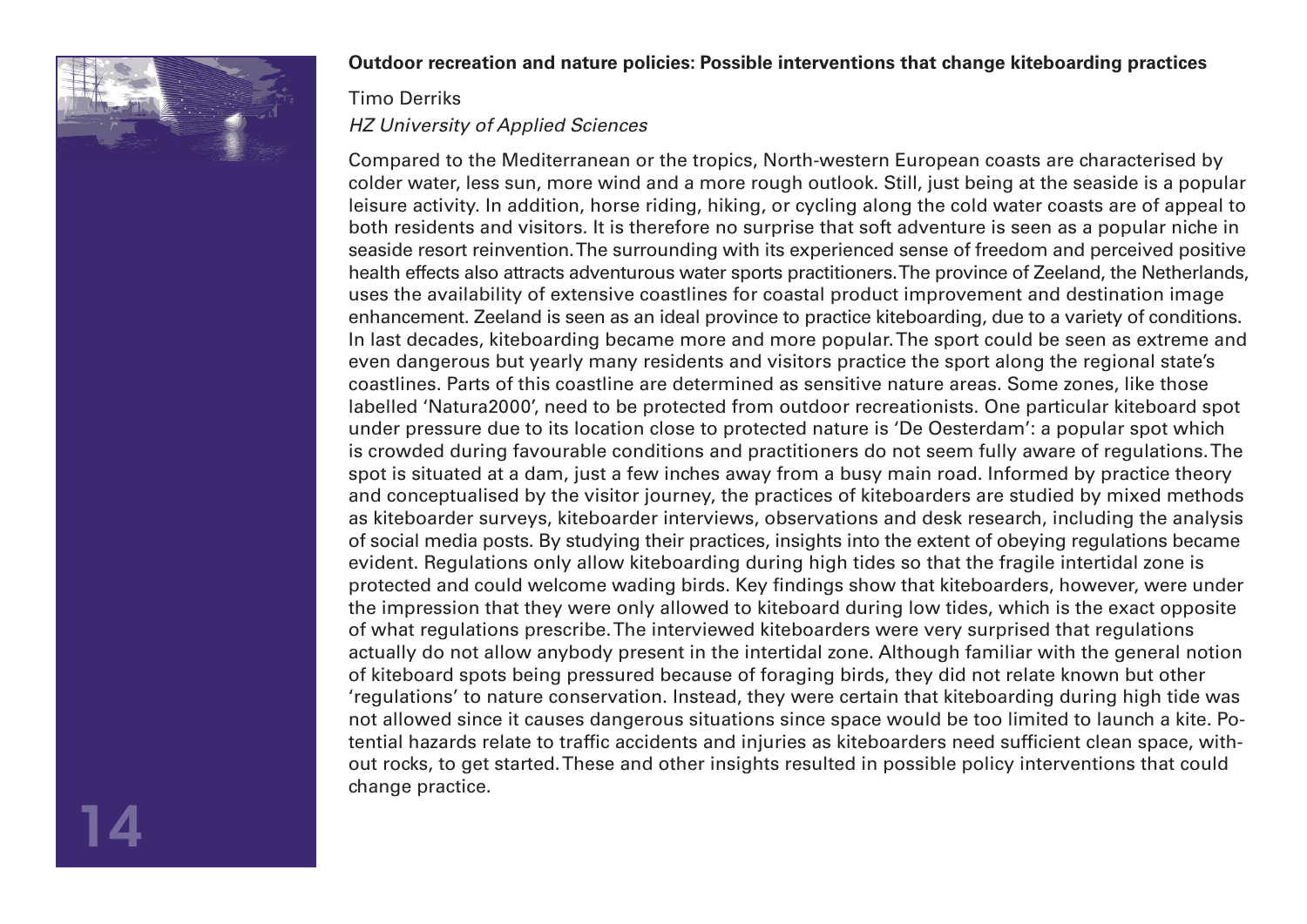

#### **Exploring Womens Motivations for Starting and Maintaining Participation in CrossFit**

Vikki Doherty, Rhiannon Lord, Ross Lorimer *Abertay University*

CrossFit is an increasingly popular leisure activity for women. It is unusual in the sense that it consists primarily of weight baring activities, which have a number of benefits for women (e.g., stronger bones, muscles and joints, aids flexibility, balance and coordination). Moreover, there is an emphasis on body awareness and competence in these activities. Traditionally women have been drawn more towards cardiovascular activity, shying away from resistance and weight-baring activities because of the masculine embodiments associated with these activities. Thus, the aim of this work was to form an understanding of women's motivations for starting and maintaining participation in CrossFit in the hope that lessons could be learnt in how to attract more women to these types of activities. Frank's typology of body usage was used to inform how women understood and experienced their embodied lives in CrossFit spaces.

Semi-structured interviews were conducted with 13 women aged 19-60 years old to capture rich detailed data on women's experiences of the early to mid-stages of their CrossFit 'career'. A thematic analysis produced 3 themes – Community, Social Media and Health.

The findings have shown that participants enjoy the environment within the gym, the classes are full of support from both coaches and other CrossFitters, and everyone shows kindness and friendship throughout. The workouts always encourage teamwork, and no matter which level each person is completing at, everyone congratulates, and encourages each other throughout every class. These interactions also happen outside the CrossFit gyms, through the use of social media and competitions, developing a national and international CrossFit community, to share development, progressions and support for all CrossFitters. Through understanding the impact of CrossFit on womens lives, and their motivations to participate, sporting individuals, organisations and physical activity initiatives can promote womens engagement in a physically active and health lifestyle.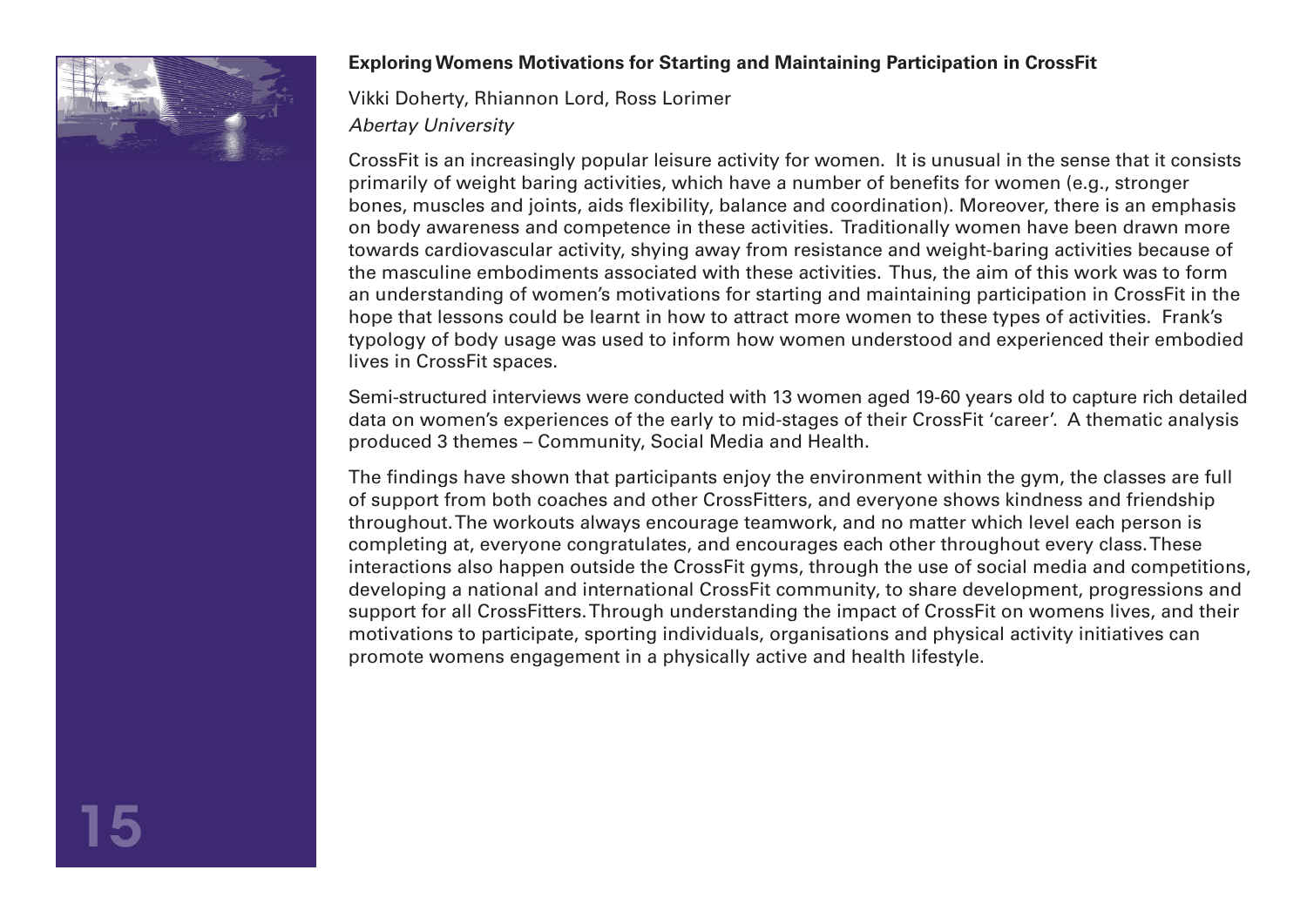

#### **Constraints' Factors for Women's Position in Iran Sport Organisation**

Mohammad Ehsani<sup>1</sup>, Nahid Shetab Boshehri<sup>2</sup>, Azam Norallah<sup>3</sup> *Tarbiat Modares University, Tehran, Iran Shahid Chamran University, Ahwaz, Iran Islamic Azad University, Isfahan*

This study examines women's position in Iran based on Iran sports organisations. It is argued that the so-called-neutral promotion process is biased against female candidates and in the end, serves the purpose of reinforcing a male-dominated top management (Aitchison, 2003; Mckay, 1996; Shinew & Arnold, 1998).

The data was collected by self- administered questionnaire ( $\alpha$ =.87) in 2015. The results showed that several key factors are in evaluating candidates for promotion. The factors of higher education, organisational commitment, political skills, family support, ICT skills, psychological and sport management skills ranked the upper intermediate level for the female managers, but organisational environment stood at the lower level ones.

Despite these factors, women are absent from senior leadership positions and their powerlessness in hierarchy of Iranian sport organisation is evidently shown. It is suggested that sport organisations should reduce constraints factors and bring about some changes aimed at supporting the women managers in fulfilling their needs.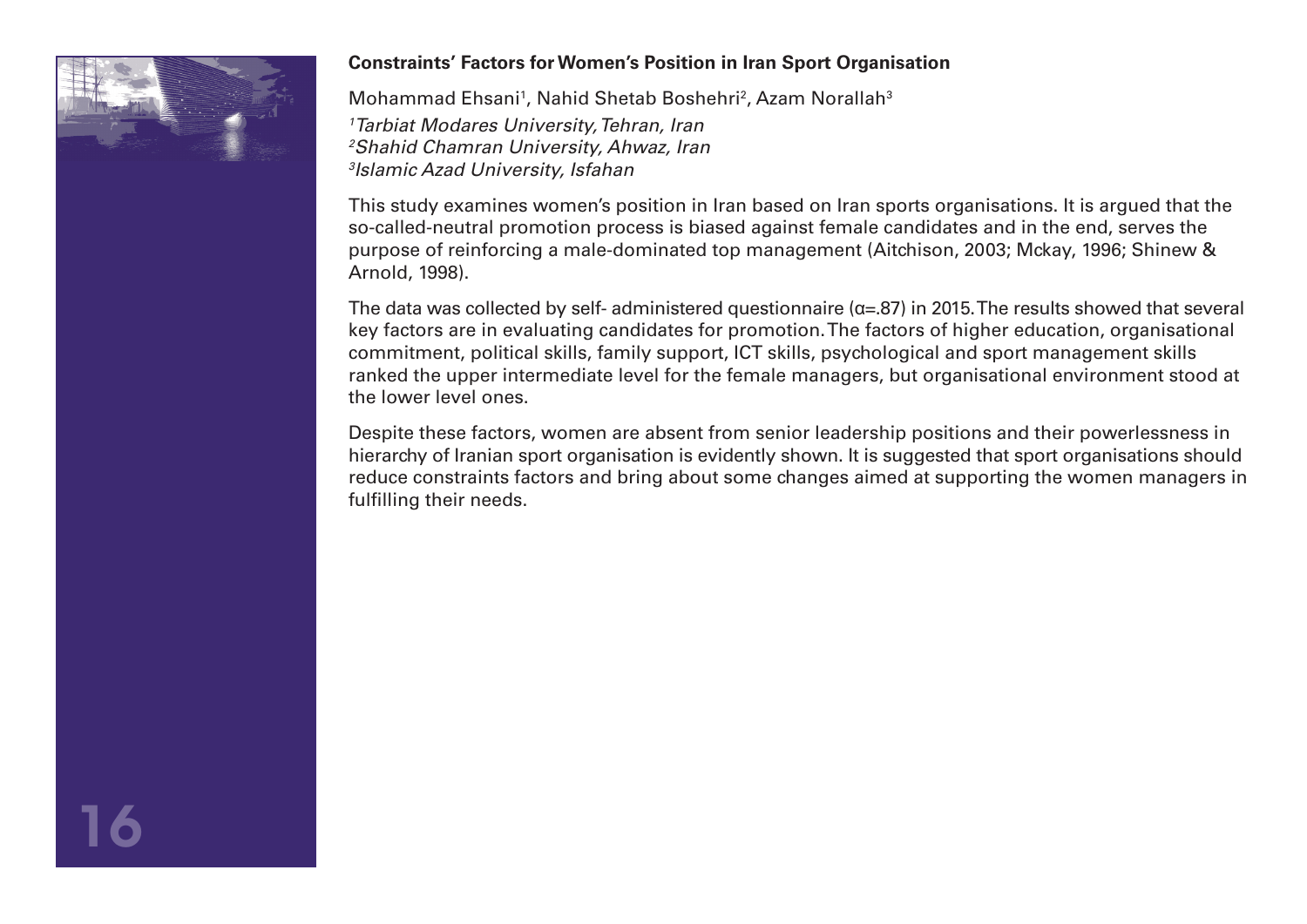

#### **Polluted Leisure in the AnthropOcean**

## Clifton Evers *Newcastle University, UK*

Oceans and seas are dying. Those who surf, fish, dive, and swim in them now think, feel, and act with the rhythms, flows, surges, and throbbing of not only the water but pollution. What happens when such leisure becomes orientated through the AnthropOcean? In what ways does pollution reshape any associated wet knowing of leisure? What mutations emerge as people resign themselves through their leisure to the everyday realities of the current state of affairs and trajectory? In this talk I discuss some changes to water-based leisure enthusiasts' lives and environments as they undertake 'polluted leisure' in the AnthropOcean. The concept 'polluted leisure' refers to the embodied, sensorial, emotional, intellectual, spatial, and technological busyness of pollution–material and social; harmful and non-harmful; actual and perceived–through leisure. Here, pollution is treated as a key agent, in this case influencing ways of leisure-based knowing and being in dying oceans and seas. The discussion proceeds through a feminist 'vital materialism' paradigm that amplifies the liveliness of materialities and the significance of relational becoming's. A key issue explored is how some enthusiasts doubledown on toxicity, an outcome of intoxication through pollution. The presentation is performative, and attached to a photo exhibition. Study sites are international.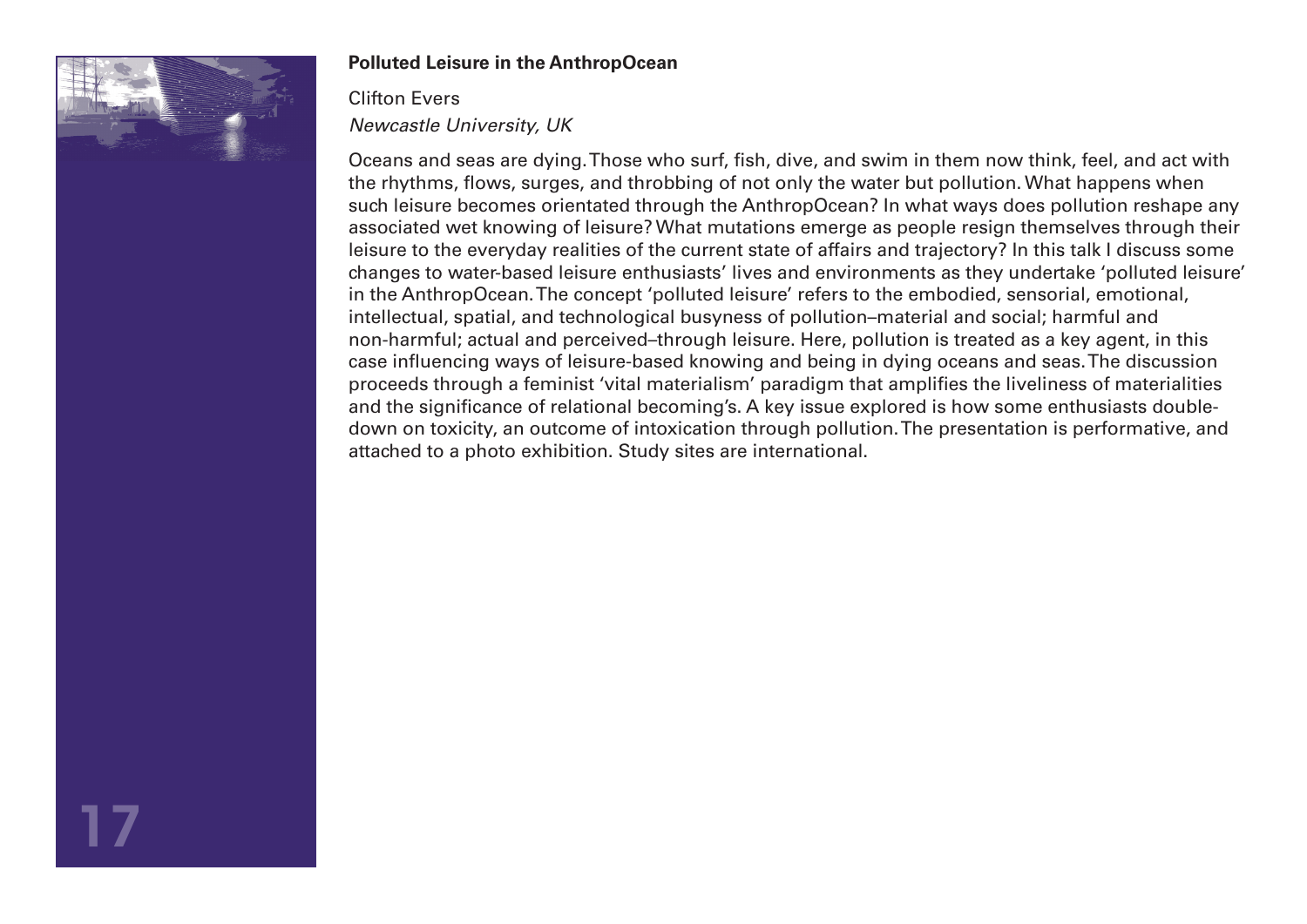

#### **Towards a Better Quality of Life: Value Co-Creation with the Active Elderly in Leisure Service**

Daisy Fan, Dimitrios Buhalis, Evangelia Fragkaki *Bournemouth University, UK*

Ageing society is an emerging global issue and it is connected to the improvements on living conditions and the progress on medication (WHO, 2015). It is projected that by 2030, the global population aged over 60 is going to reach 2.1 billion (UN, 2015). Therefore, the leisure industry has to invest in facilitating and creating environments where this age group can spend in leisure time. To cope with the challenge, this project by applying qualitative research, aims to explore the value co-creation between active elderly and leisure service providers. This study introduces the contact theory and activity theory into the service experience studies. The contact theory states that personal interactions can lead to favourable outcomes such as equal status, common goals, cooperation and support from authorities. This enables to understand the possible outcomes of co-creation in this study. The activity theory argues that the increased discretionary or free time of the elderly provides them with the opportunity to maintain high activity levels or roles that are essential for life satisfaction and enrichment (Lefrancois, Leclerc and Polin, 1997). 30-40 participants are targeted from the active elderly group and 20 participants from the leisure business sector for the data collection. The data collection will be conducted from March to May 2019. With the in-depth exploration, the study expects to identify the scope of co-creation activities between the active elderly and service providers and possible suggestions that will lead to better service experience and to design and facilitate an interactive social space for this age group in the leisure industry.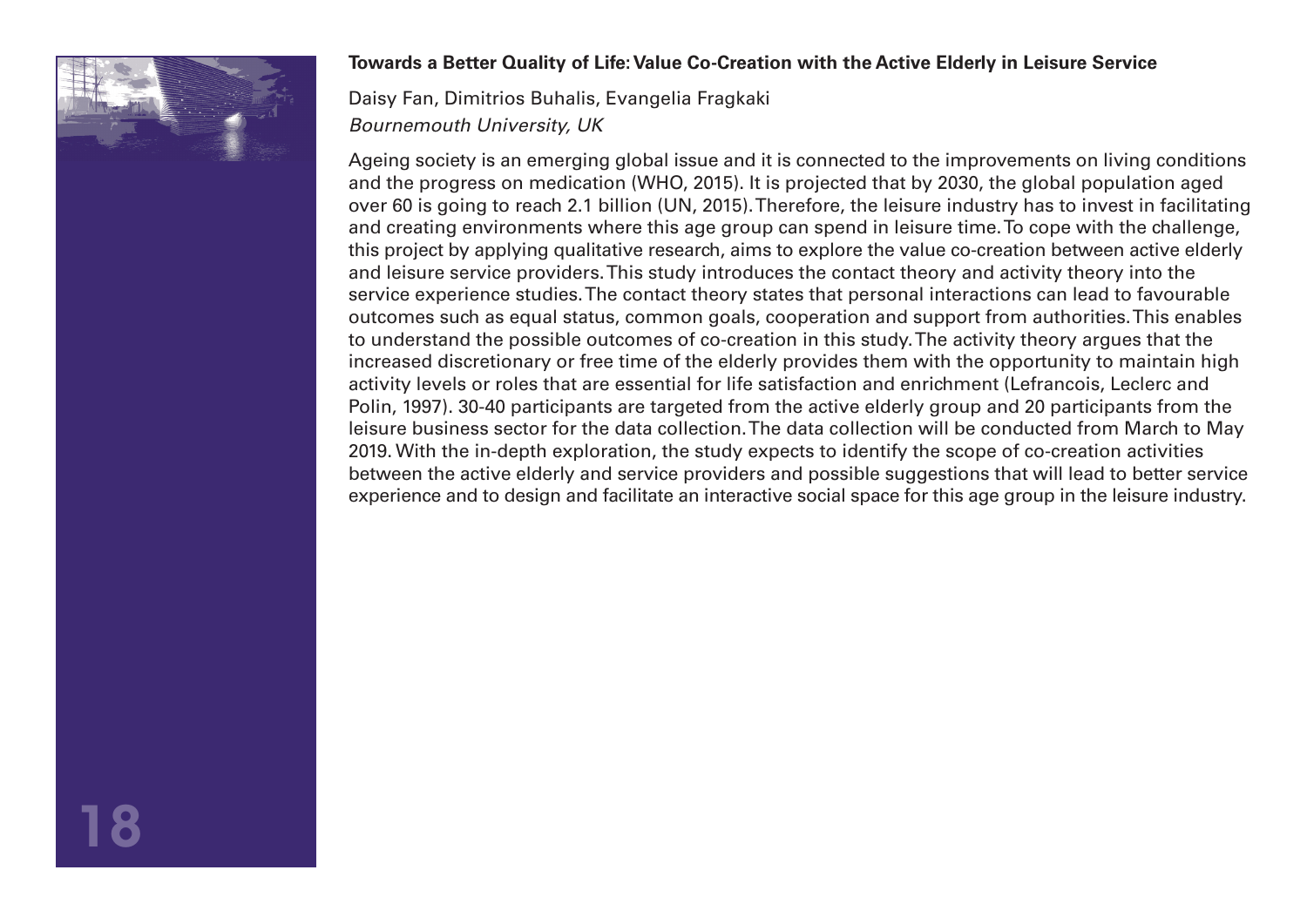

#### **Oh Basil! Not again! An analysis of performed identities in the leisure service encounter**

# Miriam Firth *University of Manchester*

This presentation is based upon research completed for doctoral study and submitted within a forthcoming textbook entitled 'Service Encounters for Tourism, Events and Hospitality' (Multi-lingual matters series). It will address performance elements noted by graduates when creating and delivering service in leisure businesses (such as hotels, restaurants and offices). Drawing from services marketing theory (Nyquist and Booms, 1987; Strauss and Mang, 1999) Service Encounters are a well-known foci of research for leisure disciplines (Solomon et al. 1985; Bitner et al, 1990) as they are the point in which the intangible service is created by staff and perceived by customers.

I will highlight emerging issues seen from staff creating service encounters. The emergent issues link particularly to performative requirements of the staff and how these conflict with their own identity. Performing Emotions (Hochschild, 2012; Seymour, 2000), Performing Aesthetics (Witz et al, 2003; Warhurst and Nickson, 2007) and Performing Humour Use, (Pabel and Pearce, 2015; Pabel and Pearce, 2018; Pabel and Pearce, 2016; Pearce and Pabel, 2015) are all noted by graduates as problematic and contrary to their own identities.

As this research utilised narrative research (Connelly and Clandinin, 1990) using the critical incident technique (Flanagan 1954) I will offer audio excerpts from participants to evidence how these issues were identified and perceived by the graduates.

Through offering examples of graduate perspectives on emotion, aesthetics and humour use in service encounters this presentation will problematise these known concepts to identify how performed identity can negatively affect staff. A new model of service encounter will also be offered to identify how performed identity requires further research in leisure contexts to support graduates and new entrants into the leisure labour market.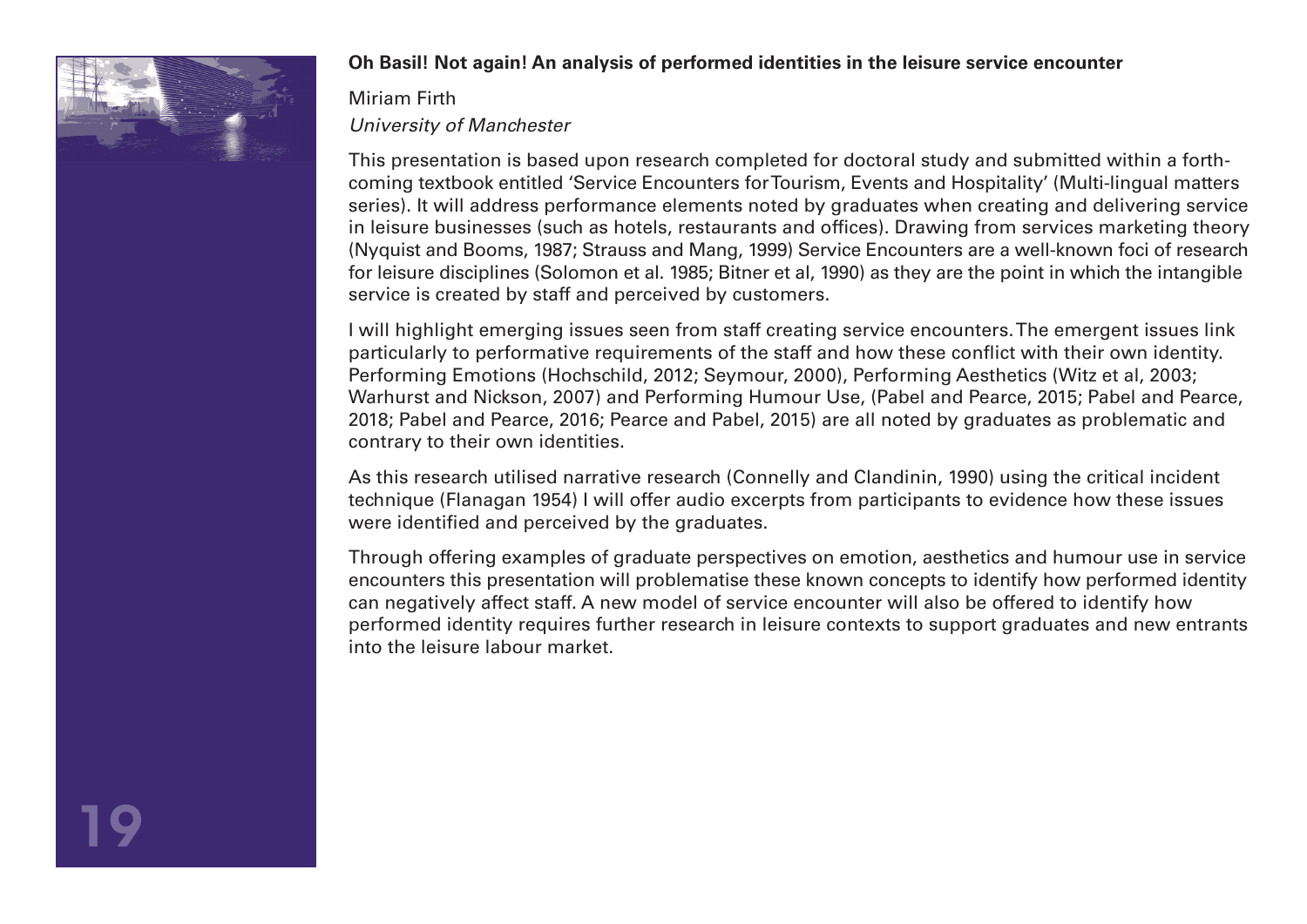

20

#### **The Street Child Cricket World Cup: Social impact, advocacy and vulnerable young people**

# Thomas Fletcher *Leeds Beckett University, UK*

Street Child United (SCU) aims to 'change the way the world sees and treats street-connected children'. Since 2010, they have organised the Street Child World Cup (SCWC) ahead of the FIFA Football World Cup, using the 'power of football' and the arts to raise awareness and tackle the widespread stigma faced by street-connected children - aiming to inspire countries, governments and communities to better protect, respect and support them. In addition to the three World Cups they also held the Street Child Games in Rio in 2016. In May 2019, the UK will hold the first Street Child Cricket World Cup (SCCWC). This paper is based on research undertaken with players, organisers, volunteers and team sponsors during the event. It explores the impact and transformative potential of participating in the SCCWC on the players, the organisations that support them and the communities they come from. It is particularly concerned with questioning the power of events in the long-term advocacy of vulnerable young people.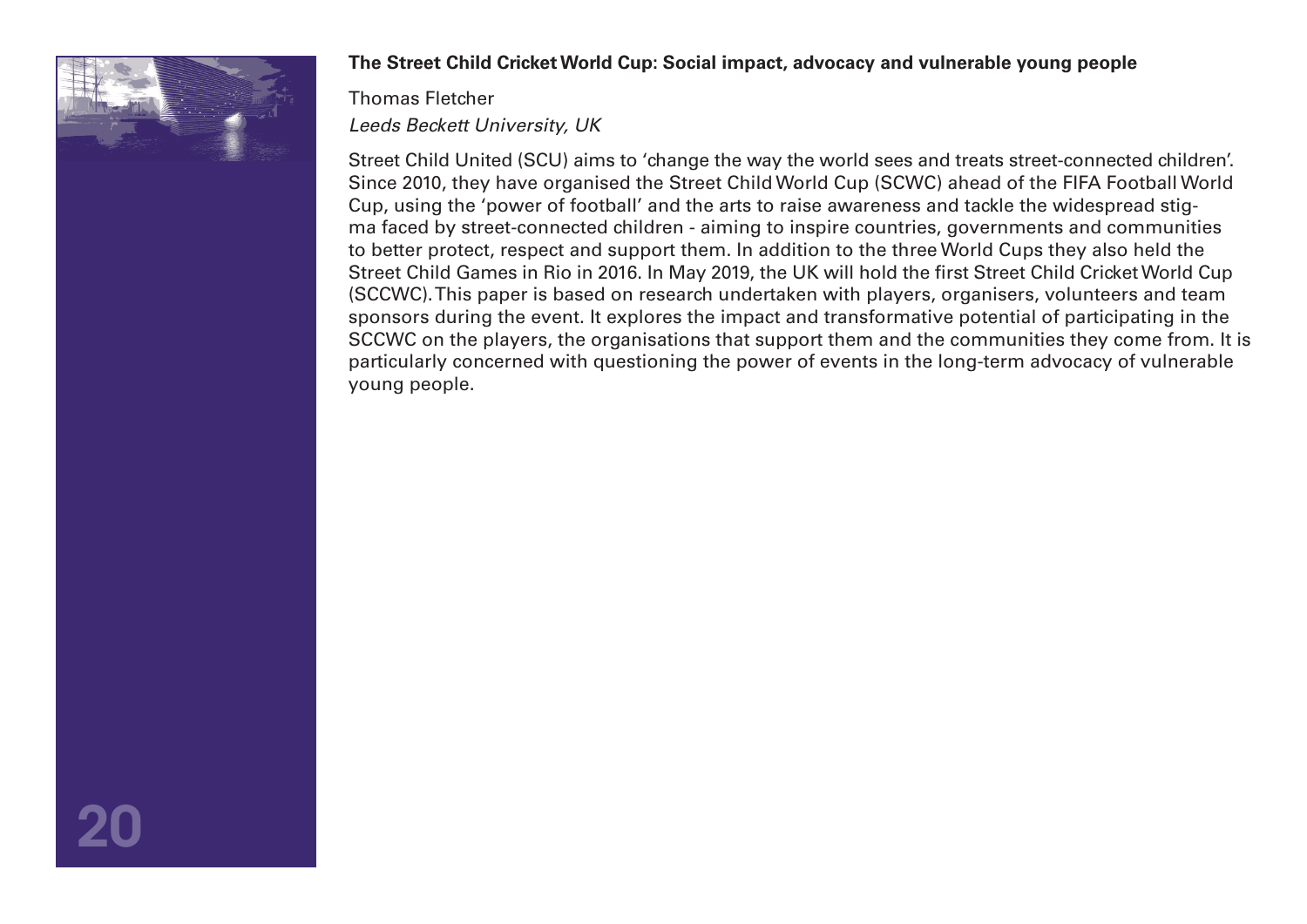

#### **Women's enactment of multiple identities through sport, trauma and mental health and emotional wellbeing**

Kirsty Forsdike<sup>1</sup>,Simone Fullagar<sup>2</sup>, Anne-Maree Sawyer<sup>1</sup>,Tim Marjoribanks<sup>3</sup> *La Trobe Business School, University of Bath, Swinburne University*

Women's mental health and emotional wellbeing is gendered. While sport has been seen as a site for improving or sustaining mental health, within the literature and current media discourse there has been a greater focus on men's experiences. However, using a feminist lens, we show sport can be a problematic space for women's wellbeing. We explored women's participation in field hockey alongside their mental health and emotional wellbeing, specifically the enactment of multiple identities through sport, trauma and mental health and emotional wellbeing. A two-year ethnographic and auto ethnographic case study of a women's section of a metropolitan field hockey club, using two single session one-on-one in-depth interviews with 15 women over two years (for 30 interviews) and ethno-graphic observation. In this presentation we draw upon nine of the 15 women who participated in interviews as well as auto ethnographic data from the first author. Narrative and thematic analysis was framed by post-structural and feminist theoretical frameworks. Three narratives were particularly highlighted: forging an empowered self through sport following trauma; living with and resisting motherhood; and negotiating wellbeing whilst undergoing In Vitro Fertilisation. Both motherhood and IVF narratives highlighted how women's embodied sporting selves continue to be marked by gender power relations that are often invisible to others but profoundly affect how women feel and what they do. The study showed the importance of playing hockey for these women, but it also raised challenges women faced as they navigated multiple identities through who they were, who they are and who they want to be. Ultimately, we argue that sport can be a problematic space for women and their wellbeing.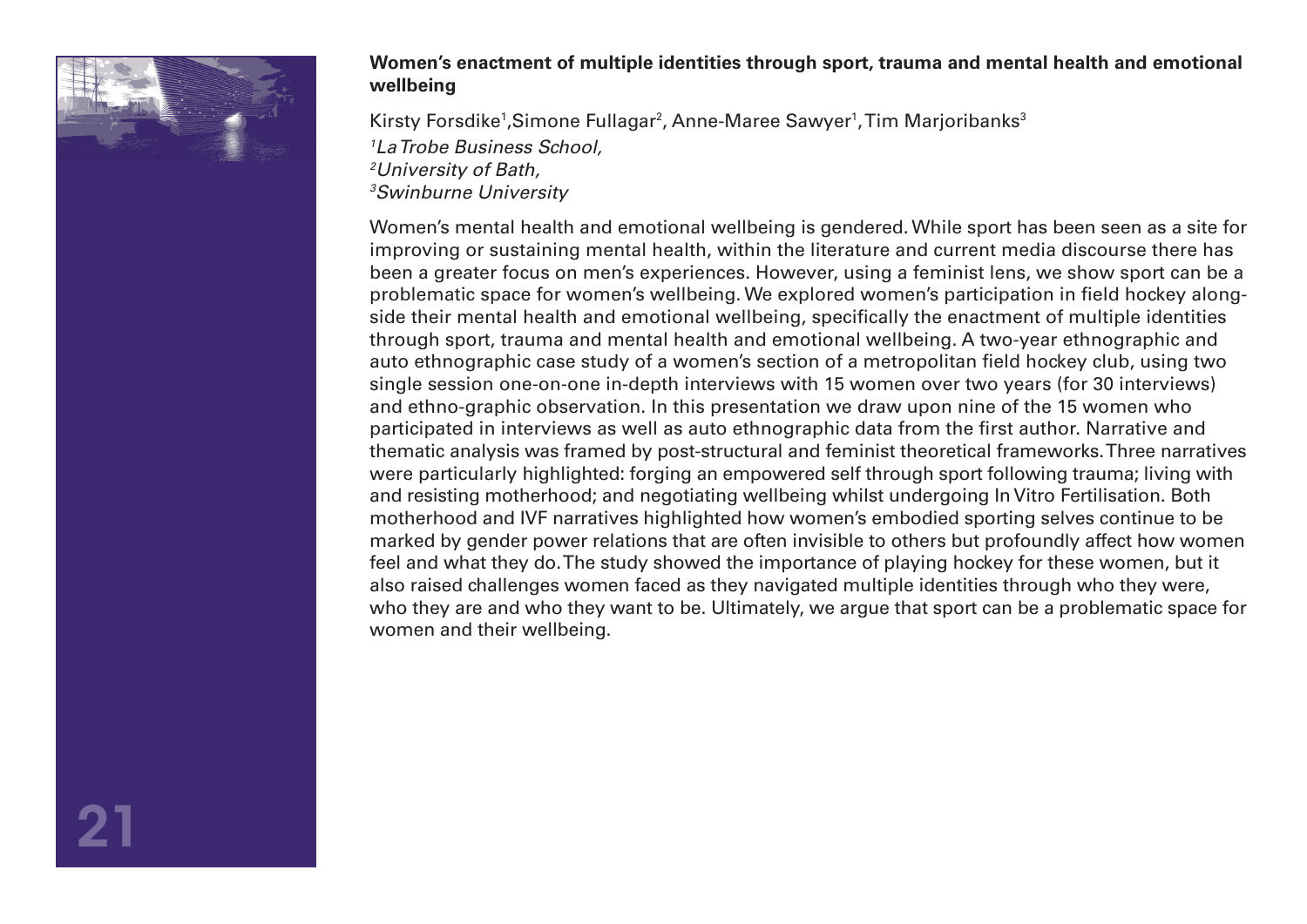

#### **Leisure and Tragedy: Local Resident Response to Homegrown Terrorism**

# Elspeth Frew *La Trobe University*

Dark tourism occurs when individuals "travel to tourist sites associated with death, suffering or the seemingly macabre'' (Stone, 2006, p. 146). The term "dark leisure" on the other hand involves people moving away from mainstream leisure in favour of leisure that allows individuals to "identify themselves as liminal, deviant, alternative, rebellious non-conformists" (Spracklen & Spracklen 2012, p. 350). However, there is a type of leisure not necessarily covered by either of these two definitions namely, when local residents choose to visit sites associated with tragedy in their own home environment. Such activity could be viewed as "leisure" as it is freely chosen but strictly speaking cannot be described as tourism as the participants have remained in their home environment.

This paper considers two examples of this type of "dark" leisure activity which occurred in Melbourne, Victoria, Australia following two domestic terrorist attacks in Melbourne's central business district, namely the January 2017 Melbourne car attack (which resulted in 6 deaths) and the November 2018 Melbourne stabbing attack (which resulted in 2 deaths, including the attacker). The immediate response from the local residents to the January attack was to lay an enormous number of flowers close to the place where the attack occurred which the state government allowed to remain in place for a week before being removed. The second terrorist attack caused the death of a well-known and much-loved Melbourne café owner and resulted in floral tributes being laid around the murdered café owners shop and his state funeral was attended by hundreds of mourners, many of them long term customers of the café. The paper suggests that recognition of the phenomenon of locally based "dark" leisure activities can help residents and community leaders respond to and manage contemporary tragic events in a local environment.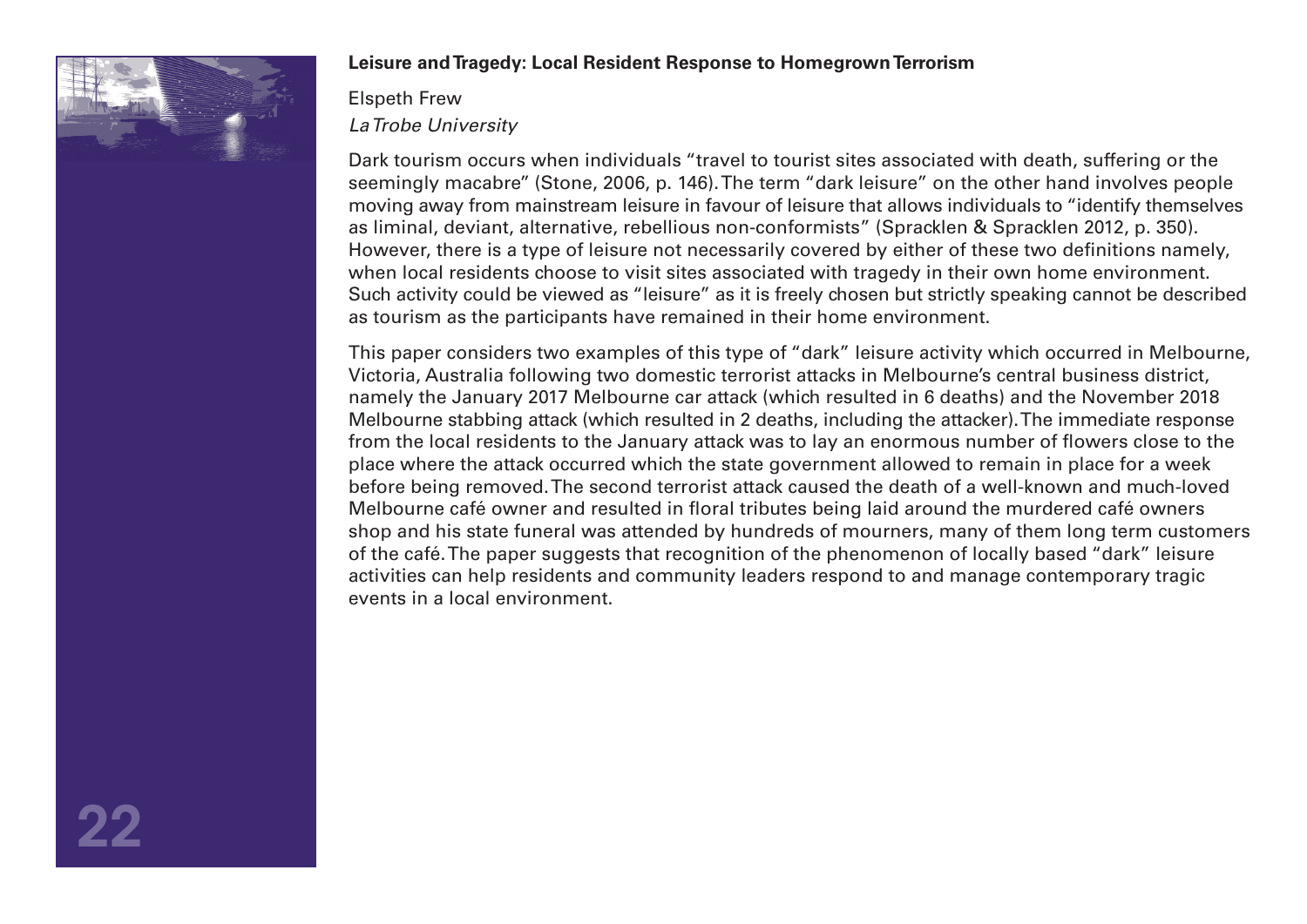

#### **The Role of Leisure in Growth and Recovery for Suicide Survivors**

Julia Froese & Lisa McDermott *University of Alberta*

Suicide is a global health concern with approximately 800,000 people dying by it annually. Research suggests that for every suicide there are six people left to mourn the loss; although this figure can reach as many as hundreds of people. The literature describes such individuals as suicide survivors; that is, anyone who is significantly negatively impacted by a suicide loss, and whose life is changed because of it. Some literature suggests that suicide survivors may experience barriers to recovery including poor mental health, stigma, and feelings of disempowerment and hopelessness. Yet there has been limited research examining how individuals living through such experiences might cope with and grow from this loss. Leisure has been found to promote empowerment and resiliency that can help individuals to negotiate life's trials and tribulations (Chun & Lee, 2010; Moore et al., 2015; Trussell & Mair, 2010). It can also provide them with opportunities to reflect and grow, facilitating their coping with and/ or healing from trauma (Heintzman, 2008; Kleiber et al., 2002). In tandem with this year's conference theme Changing Lives through Leisure, we present our initial findings of a phenomenological pilot study examining the role of leisure in the recovery process of individuals grieving suicide loss. Here we highlight how leisure may help suicide survivors to nurture love, sustain hope, and release pain to facilitate their healing, and transform the suicide event from a tragedy to a more positive renewal (Fielden, 2003).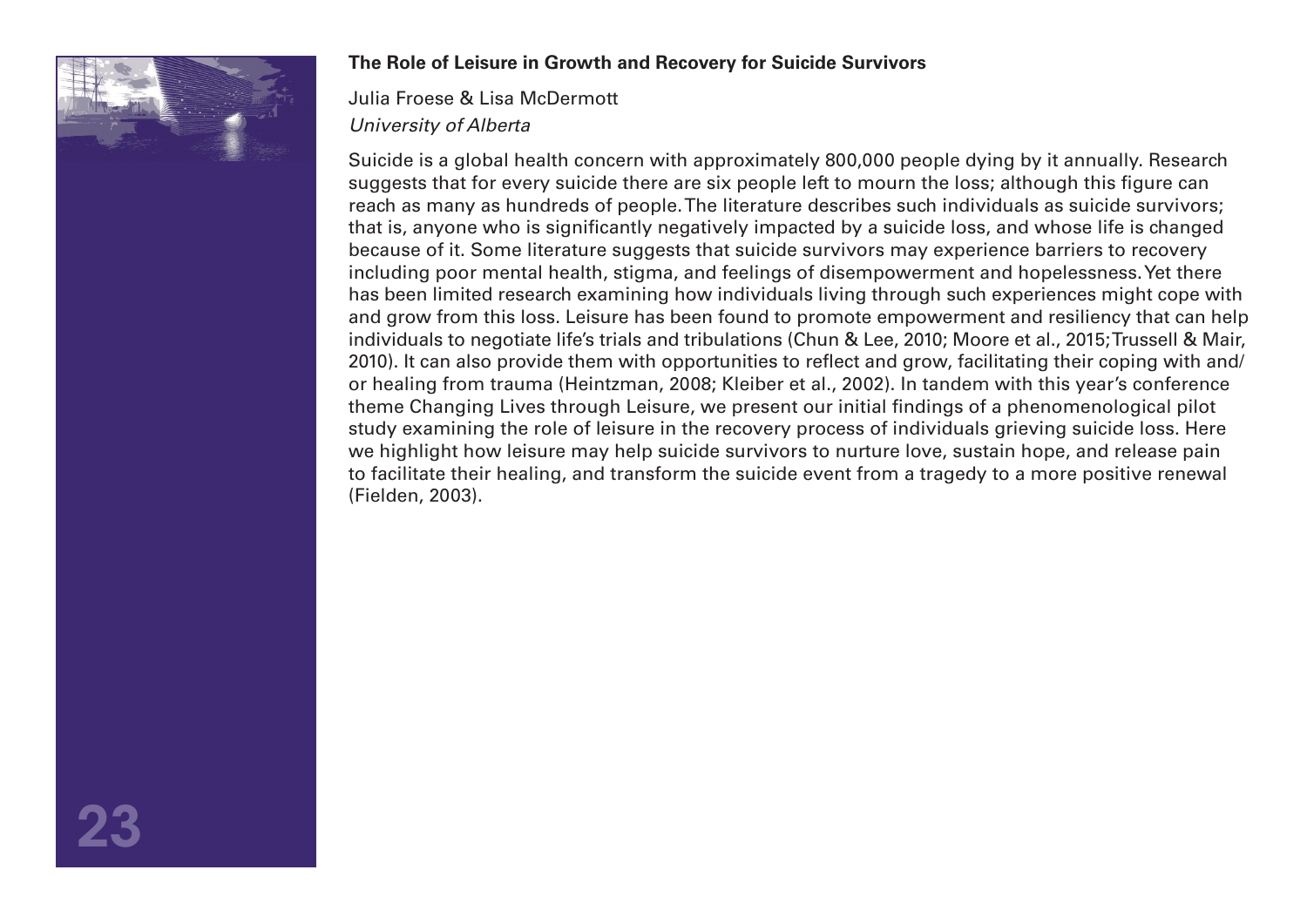

#### **Exploring the Stigma of Urinary Incontinence in the Physical Activity Environment**

Amanda Gard, Rhiannon Lord *Abertay University*

Epidemiological studies report female urinary incontinence (UI) prevalence is approximately 68%, but little is known of whether UI affects a woman's ability to participate in physical activity (PA). This study's purpose was to determine whether UI is a barrier to PA and understand UI's impact on PA participation. A mixed-methods approach was taken. A survey to gauge UI's prevalence in physically active women yielded 891 responses. In addition, ten urinary incontinent physically active women (age ≥ 18 years) participated in semi-structured interviews to provide rich detail on the patterns identified in survey data. Data was analysed using thematic analysis and Goffman's theoretical ideas on 'stigma' were used as a framework to explain findings. Survey data revealed 72% of women felt UI affected PA participation. Three key themes emerged from interview data: awareness of symptoms, fear of disclosure and failure to manage bodies. Participants reported UI symptoms were not given due consideration by PA professionals. Feelings of embarrassment hindered participation and worries over coping strategies decreased enjoyment of PA. Women with UI deem it a barrier to PA. Helping women overcome the stigma of UI is important if PA participation in women is to be increased.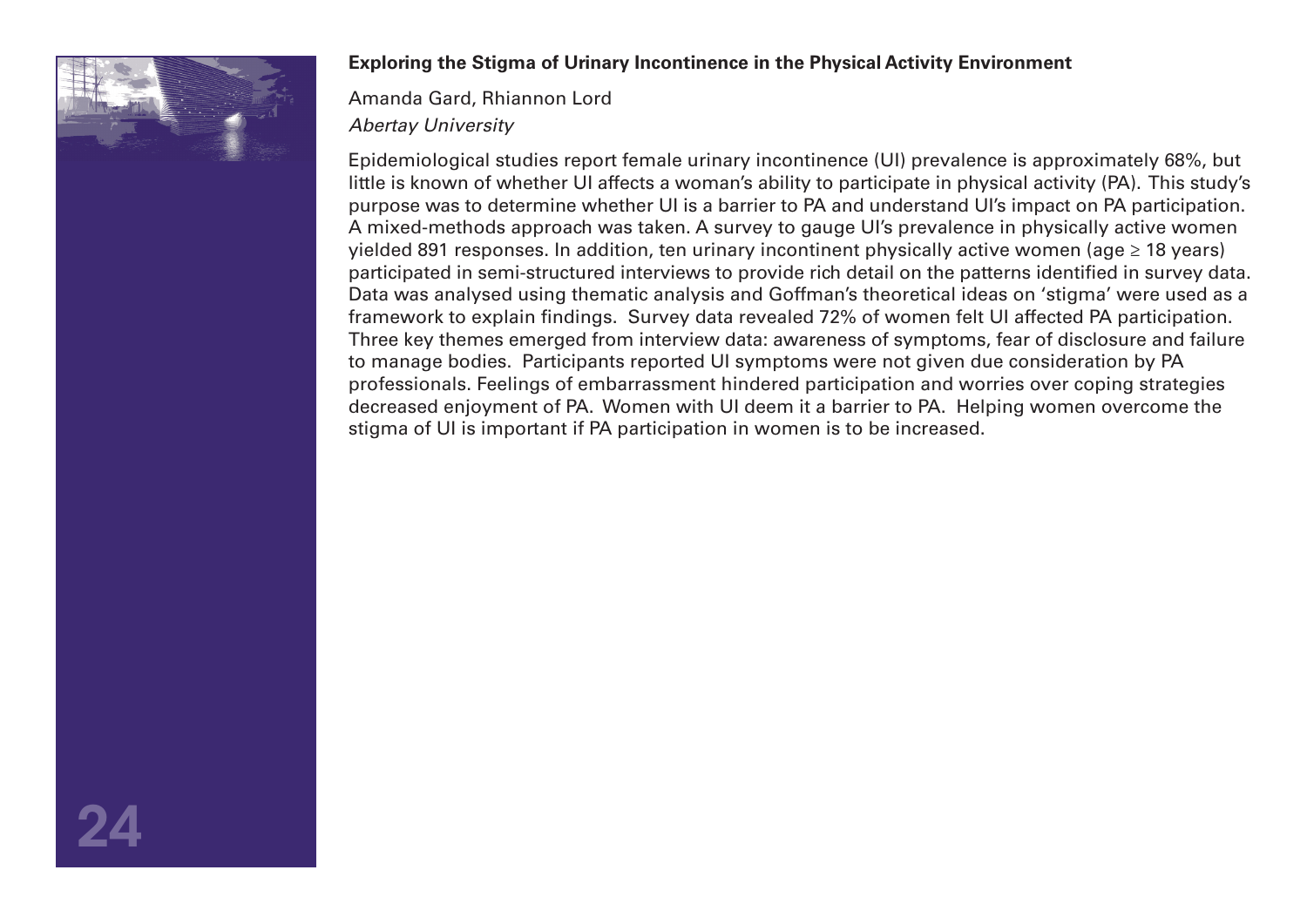

#### **Young activists in political groups. Drivers and frames between engagement and leisure**

Carlo Genova *University of Turin*

Focussing on the European context, research about youth and politics often highlights that nowadays few young people are personally involved in political groups, and mainly explains this either as a consequence of the weak relevance attributed to politics and of the weakness and fragmentation of collective political worldviews, or as a consequence of the interaction of these values and worldviews with other factors – such as the lack of trust in political institutions and the costs of participation – which interfere with their translation into forms of action.

In most studies, youth involvement in political groups is then understood as the actualisation of a set of values (concerning 'how reality should be') through their translation into specific aims and means (concerning 'how reality can be changed') on the basis of correspondent wider worldviews, that is representations of society and human beings (concerning 'how reality is').

As a result of research conducted in Italy through forty qualitative interviews with young activists (age 19-29) involved in political groups, the paper aims at challenging this interpretative approach. More specifically, through an in depth analysis of young activists' narratives, the article calls into question the often taken for granted assumption that their involvement in political groups can be integrally interpreted as a form of political participation, and suggests that it often represents also – or even mainly – a form of leisure, connected with complex and variegated frames and drivers (at least) partially external to perspectives of political engagement.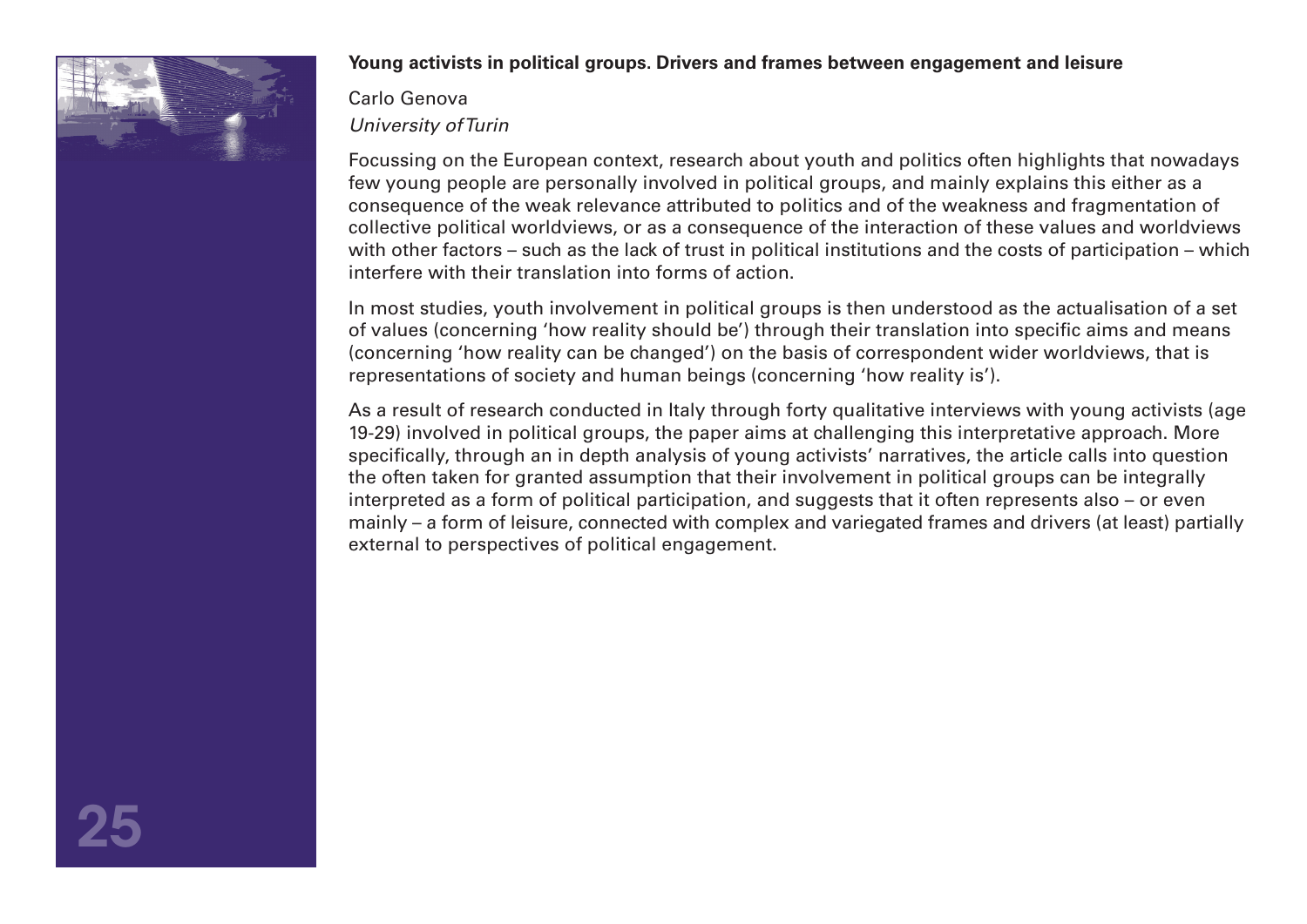

#### **A Five Year Integrative Review of the Leisure and Gender Literature: Part Six of a 40 year Project**

Heather Gibson<sup>1</sup>, Yu Niu<sup>1</sup>, Mona Mirehie<sup>2</sup>, Karla Henderson<sup>3</sup>

*1 University of Florida 2 Indiana University Purdue University 3 North Carolina State University* 

Over the past 40 years, comprehensive literature reviews of the English language peer-reviewed journals have analysed the major trends in research on women, (gender) and leisure in five year increments (Henderson, 1990, 1996; Henderson & Hickerson, 2007; Henderson & Gibson, 2013; Henderson, Hodges & Kivel, 2002). In the latest of this series, 125 papers were reviewed from nine leisure journals spanning the period 2011-2015. A consistent approach was adopted across the six reviews (e.g., journals included; content analysis), although the more recent reviews include a broader conception of gender. The timing of this latest review encompasses an era where feminist work was entering a fourth wave (Parry & Fullager, 2013). Thus, an overarching question was to what extent had gender research in leisure embraced fourth wave feminism? The methods used across the 125 papers showed that the use of qualitative approaches (primarily interviews) begun in the mid-1990s had increased since the 2013 paper, but there was also a growing diversity including auto-ethnography and the use of mixed methods. There was also a decrease in the number of conceptual papers. In comparison to the previous papers some topics remained consistent such as the use of leisure as a context for resistance and empowerment. Studies on family, physical activity, social support, and space were also present, as was leisure as a site for wellbeing. In 2013, a growing focus on intersectionality was noted and continued in these papers. New contexts for leisure were noted including belly dancing, surfing, and roller derby; however, the overwhelming shift was the focus on leisure as a site for identity construction and affirmation among a diverse array of people including those who identified LGBTQ, as well as those peoples from the Global South. While there was some evidence of fourth wave feminism, this was not the primary approach.

26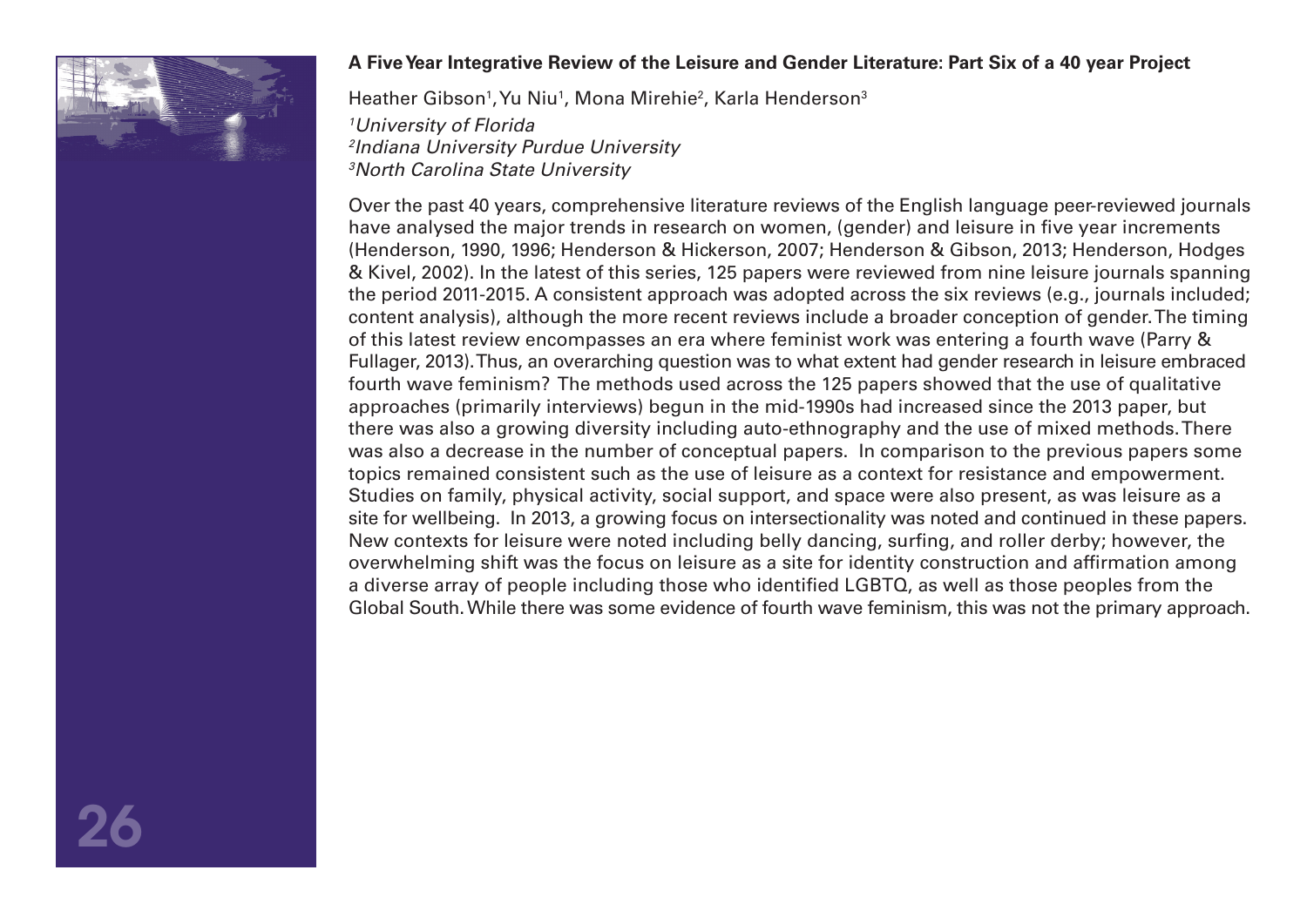

#### **The "aquatic carnivalesque" and retheorising the life-cycle model of event evolution: Barge Day on the River Tyne**

Paul Gilchrist

*University of Brighton*

Mikhail Bakhtin's notion of the 'carnivalesque' has been applied to studies of events and festivals in order to identify transgressions from societal conventions and the temporary suspension of regulatory forces. Scholars working in leisure and events have turned to the carnivalesque as an important aspect in the evolution of rituals, events and festivals, tracing the interplays between excess and licentiousness and moral and regulatory intervention over time. Typically, the empirical cases emerge from landbased locations including street processions down major thoroughfares, or events located in town squares, marketplaces or other urban commons. The intention of this paper is to shift the focus onto the water, by considering the evolution of an annual ritual event on a major river in a large provincial English city. The paper centres on Tyneside's Barge Day ritual. This annual Ascension Day custom, which ended in 1901, was a major public holiday and transformed the river into a festive space as Newcastle's mayor, civic dignitaries and trade guilds processed along the River Tyne to assert riparian water rights. Using original archival sources that have helped to reconstruct the history of Barge Day, the paper seeks to capture the 'carnivalesque' atmosphere of the event and its meanings, drawing out the heterotopic qualities of the ritual as experienced in Tyneside, alongside a more measured evaluation of the ritual's contribution to the performance and consolidation of the power and privileges enjoyed by local political and commercial elites. I will trace that evolution of the ritual and will consider the specific contribution of the river location and properties of water to the evolution of the event. The paper will conclude by suggesting that the model of the life-cycle of carnivalesque events needs to be refined in order to better account for the geographic and experiential differences of "aquatic carnivalesque" characteristics.

27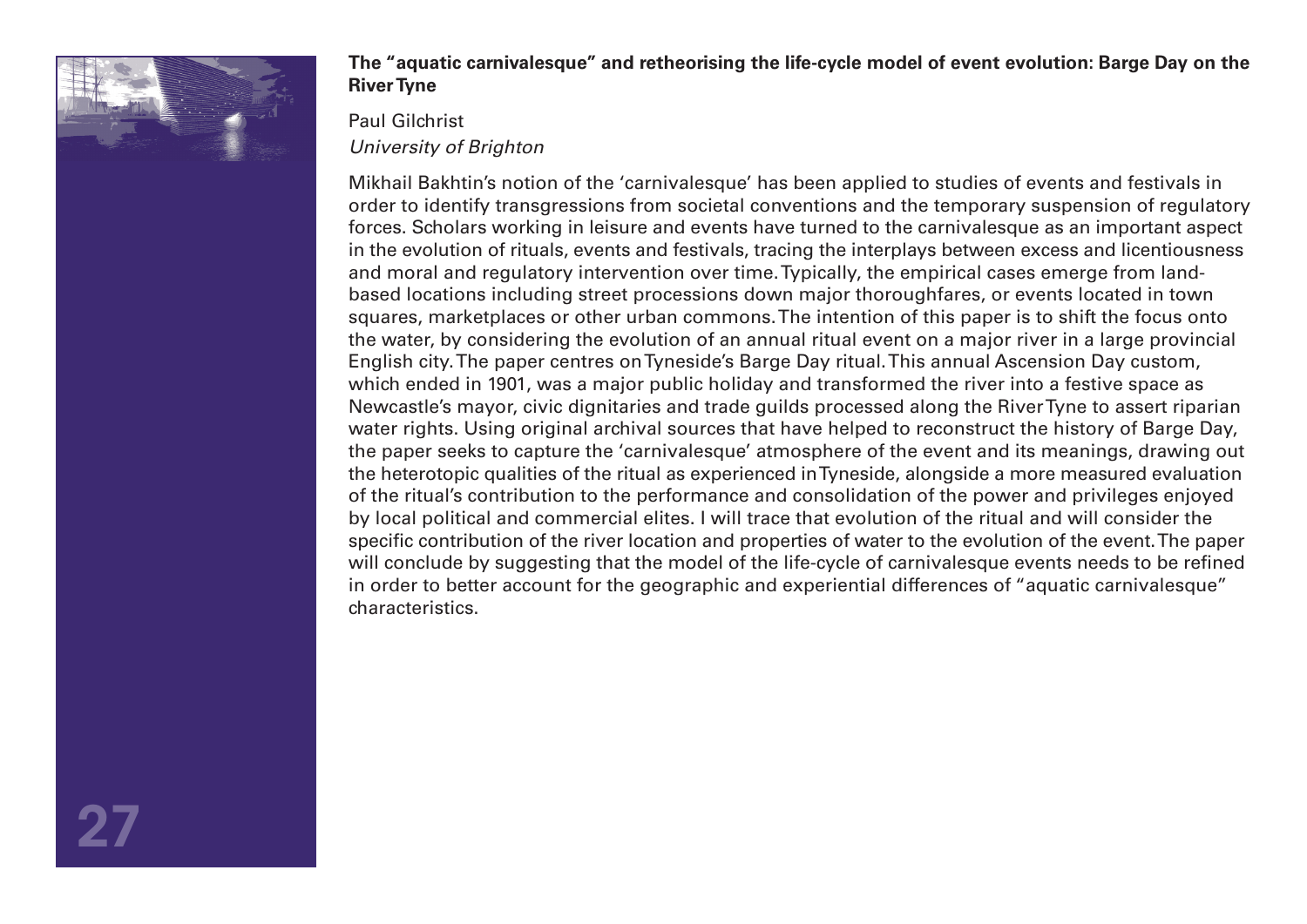

#### **Identities in Visual Art – Embodied and Reflexive Responses towards Male and Female Nudity in Artistic Photography**

Yu-Chin Ho, Michaël Berghman, Koen van Eijck *Erasmus University Rotterdam*

Nude models – both male and female – have been common in art for ages. While the female body in contemporary society is often sexualised and objectified, this is arguably far less the case for the male form. We therefore expect that people are less used to male nudity and also consider it less permissible in artwork. Still, how people view artistic nudity depends on their attitudes towards sexuality, background, gender and familiarity with the arts. For example, people who have learned to appreciate art for art's sake, are less likely to regard artistic nudity as offensive. Using a set of artistic nude photographs, we assess the differences in responses to male and female models. We aim to shed lights on if and how artistic nude photography may represent and be associated with humans' cultural identities.

Current debates in cognitive sociology stress that cognitive processes occur in stages. While judgement based on implicit, automatic and deeply embodied processing is fast, reflexive and deliberate processing takes more effort and is somewhat slower. If evaluating artistic nudity as non-offensive indeed depends on embodied skills, it will require less cognitive effort and thus happens faster. For instance, people with conservative sexual attitudes are more likely to dislike artistic nude photographs with fast cognition. If the opposite preference occurs, they are likely to respond slower. By including response latency measures in our questionnaire, we aim to capture the nuanced differences in people's cognitive processing when viewing the photographs. Based on a pilot study, we have found that people of various backgrounds and with different attitudes indeed process (tempo) and evaluate (appreciation scores) photographs of artistic nudity differently, which corresponds with our theoretical assumptions. To further strengthen reliability, we are currently collecting additional data and will be able to report on final findings at the conference.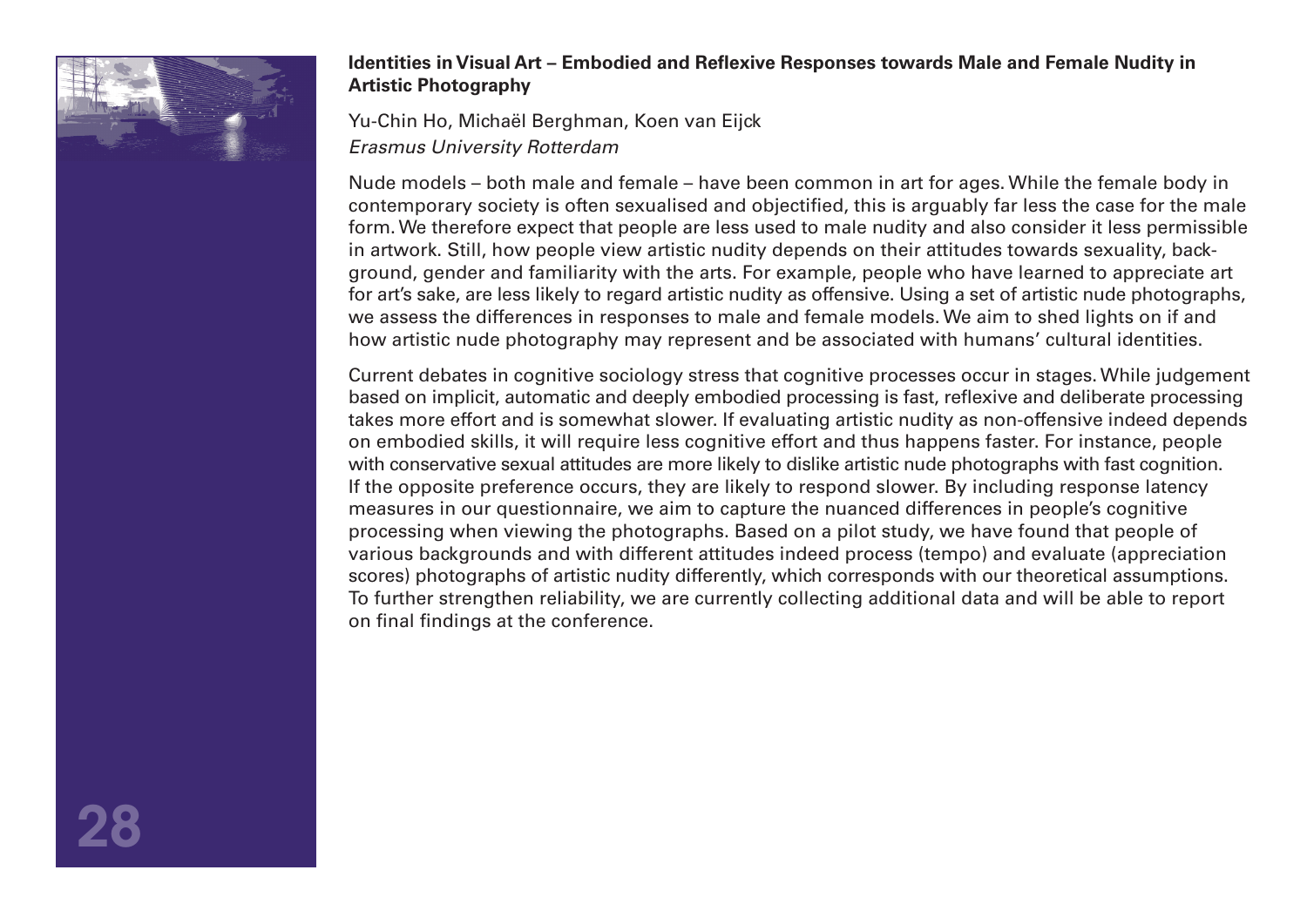

#### **2020 Tokyo Olympic Games and Lifestyle Sports: What is the current state and issues of life style sports in Japan?**

Yoshifusa Ichii *Ritsumeikan University*

This presentation will report on the present situation and issues of lifestyle sports in Japan. At the IOC General Assembly held in Rio on 3rd August 2016, skateboarding, surfing and sports climbing were approved as the official competition of the 2020 Tokyo Olympic Games. The International Convention "FISE (Extreme Sports International Festival)" gathered urban sports popular among young people such as skateboarding, sports climbing, BMX and parkour held in Hiroshima City for three days from 5th April 2018. In order to bid FISE to Japan, a new sports promotion organisation called the Japan Urban Sports Support Committee (JUSC) was established on 11th December 2017. JUSC is promoting the spread and development of urban sports in Japan, aiming for the success of Tokyo 2020 convention and the creation of legacy. Indeed, towards the 2020 Tokyo Olympic Games, the promotion of lifestyle sports is proceeding rapidly. However, in order for lifestyle sports to become a popular sport in Japan, there are some problem that has to be overcome. Firstly, there is a big question whether lifestyle sports are understood as sports for Japanese people. Since around the 1960s, sports were created as an alternative to "achievement sports" in Japan, and "sports" which had become popular abroad was imported to Japan. Indeed, the imported sports included skateboarding and surfing. Though Media used the word "New sports" as a generic term for various types of creative sports and imported sports, they regard "New Sports" as recreational sports that anyone can easily participate. Therefore, they understand that lifestyle sports are highly competitive by being approved as the Olympic Official Games. In other words, they do not understand the feature of lifestyle sports as alternative to achievement sports. In my presentation, I will clarify conflicts over sportisation and institutionalisation of lifestyle sports in the Japanese sports situation.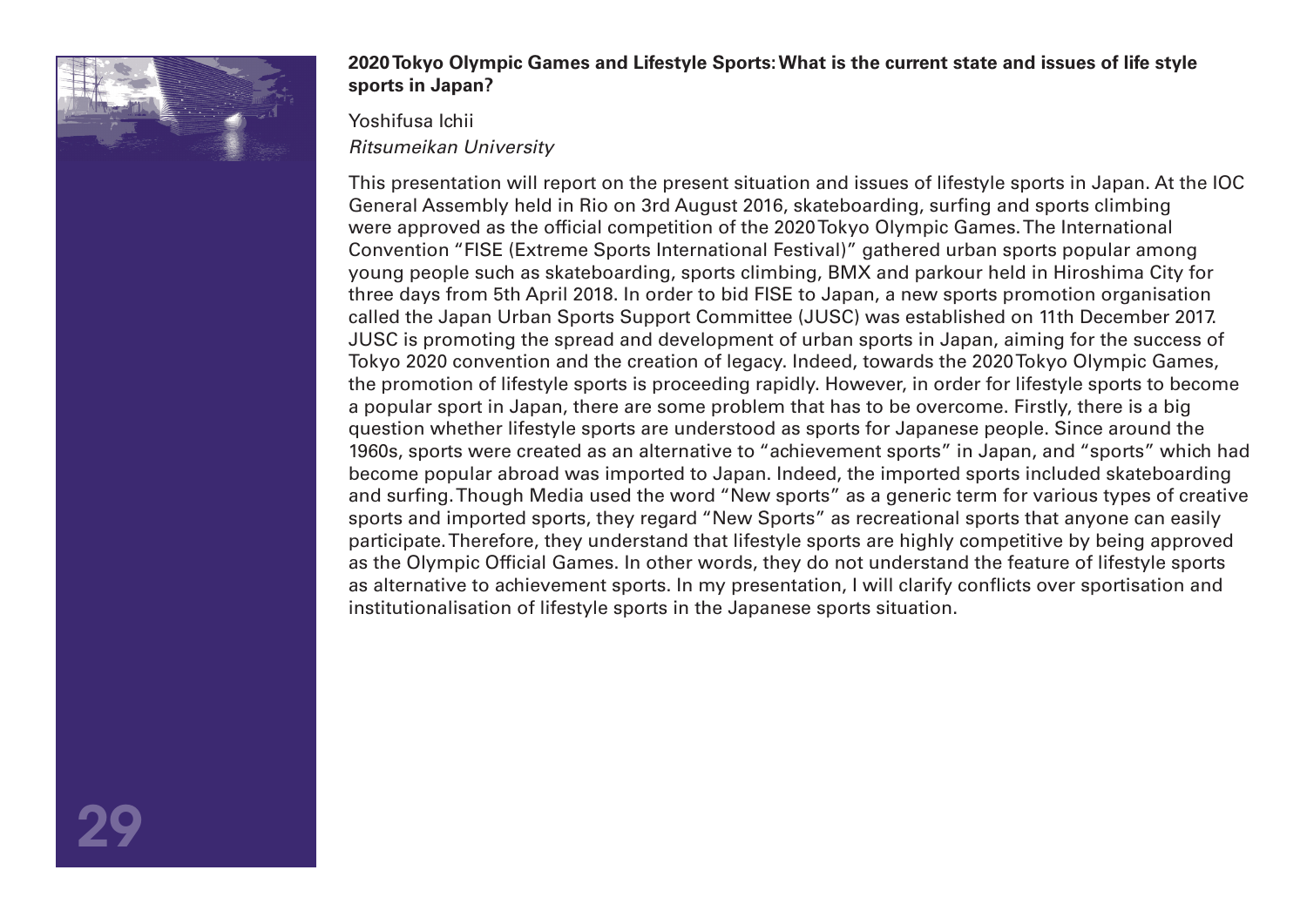

#### **Informal Sport and Leisure Policy Tensions**

Ruth Jeanes<sup>1</sup>, Ramón Spaaij<sup>2,3</sup>, Dawn Penney<sup>4,1</sup>, Justen O'Connor<sup>1</sup>

 *Monash University Victoria University and University of Amsterdam Edith Cowan University* 

Participation trends suggest that many Australians are rejecting traditional forms of sport and physical activity in favour of informal activities that are characterised by self-organisation outside of established structures (ABS, 2014; CSIRO, 2013). A developing research base has illustrated the social and health benefits associated within informal sport and also noted its potential to facilitate participation amongst diverse populations (Gilchrist & Wheaton, 2017). Furthermore, there have been increasing calls for policy makers and stakeholders within sport and health to consider the ways in which informal sport could be better utilised and supported (Gilchrist & Osborn, 2017). However, studies have noted that involvement by policy makers and sporting organisations within informal settings can lead to a structuring and regulating of informal sport that contradicts it purpose and value (Wheaton & O'Loughlin, 2017). Drawing on the concept of liquid leisure (Blackshaw, 2010; King & Church, 2017) to conceptualise informal sport, this paper presents initial findings from interviews conducted with key stakeholders within sport development, local government and community groups. The findings illustrate both the value stakeholders place on informal sport within communities but also the tensions and difficulties they encounter engaging and supporting participants through the lens of traditional sporting structures.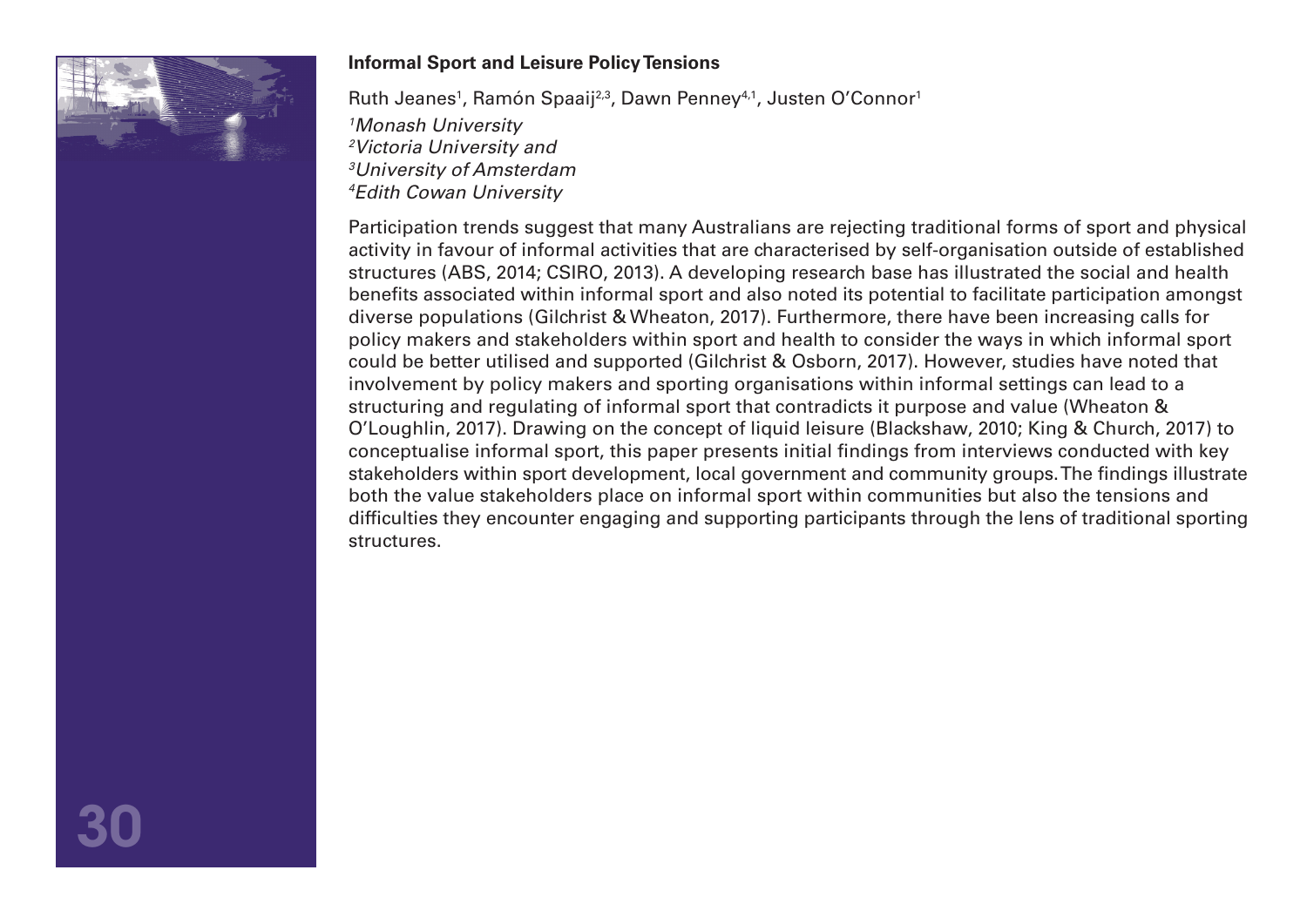

#### **A conspicuously consuming men's club? An exploration of women's participation in road cycling in Denmark**

#### Jette Lykke Jensen

#### *University of Southern Denmark*

This paper explores the lived female experience of amateur road cycling in combination with analyses of the portrayal of gendered identities and their consumption practices in media on road cycling in Denmark. Road cycling, or race cycling, has in recent decades gained popularity as a leisure activity reflected both in increased numbers of competitive "amateur" racers affiliating to clubs and self-organised road cyclists. As sporting practice road cycling has a long, male dominated history embodying ideals of endurance, competition and (hierarchical) team spirit. Popular media and recent studies posit amateur road cycling as a masculine activity particularly attracting middle-aged men; the so called MAMILS, with disposable income to spend on cycles, gear and computers (Sirna, 2016; Falcous, 2017). The maledominance in road cycling also applies to Denmark: cycling nation number two in Europe and otherwise characterised by equal gender participation in cycling in general. However, currently Danish women are also taking up road cycling and various national and local initiatives from cycling and sport organisations are encouraging their participation by establishing women's clubs, rides and courses within cycling clubs. Based on participant observation and interviews in a female road cycling group, this study explores the female experience of road cycling and how women are reshaping or negotiating the gender identities and expectations often ascribed in and through cycling culture. Furthermore, this study considers the relationship between the material culture of road cycling, e.g. the gendered nature of cycling equipment, consumption practices such as tinkering and display of status, and how this influences the leisure meanings for women cyclists. Finally, the paper provides a discussion of the performance of identities in road cycling and proposes some of the ways in which the sport and related niche media could enable egalitarianism of participation.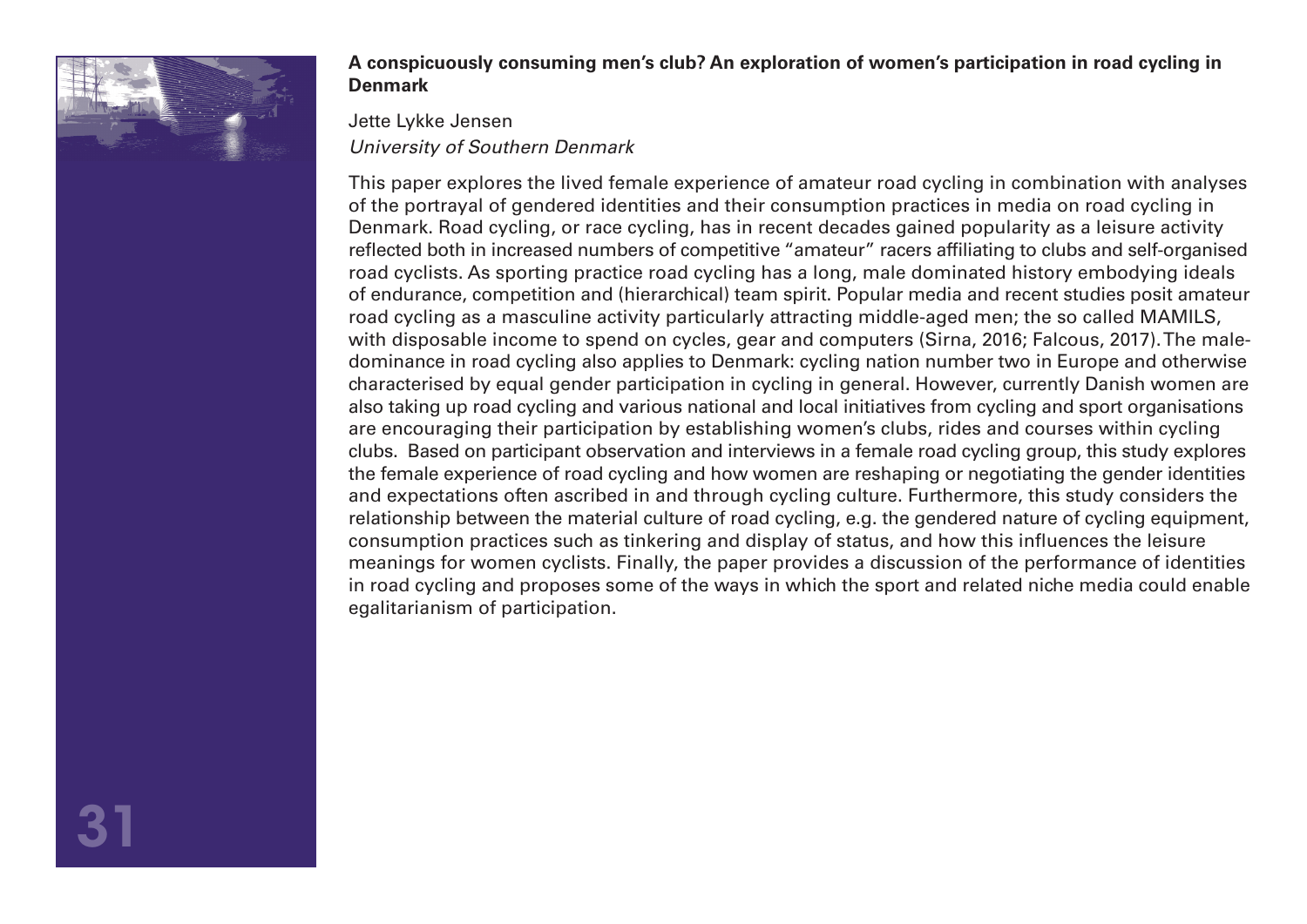

#### **Lessons Learned from Bridge Lessons: A Sociological Exploration of the new University of Stirling Bridge Club**

Kevin Judge *University of Stirling* 

The establishing of a new community of play is beset by various challenges, of which many can be real or imagined. Even as a source of leisure, the card game of Bridge can be confronted with competing perceptions of access, inclusion and identity, and stand in stark contrast with the sense, and acceptance, of belonging associated with community. Leisure, similarly, possesses the inherent contradictions that free time is unburdened from labour, production or work, yet a commitment and intensity is volunteered when learning a new sport. Based on a qualitative approach, this paper will draw upon open-ended questionnaires and participant observation, by the researcher, that provide an early insight into the experiences and reflections of new players. The purpose of this paper is to argue the compatibility of Bridge within leisure studies. This discussion will develop an initial understanding of the perceptions and interpretations of new players as they identify with a community at play.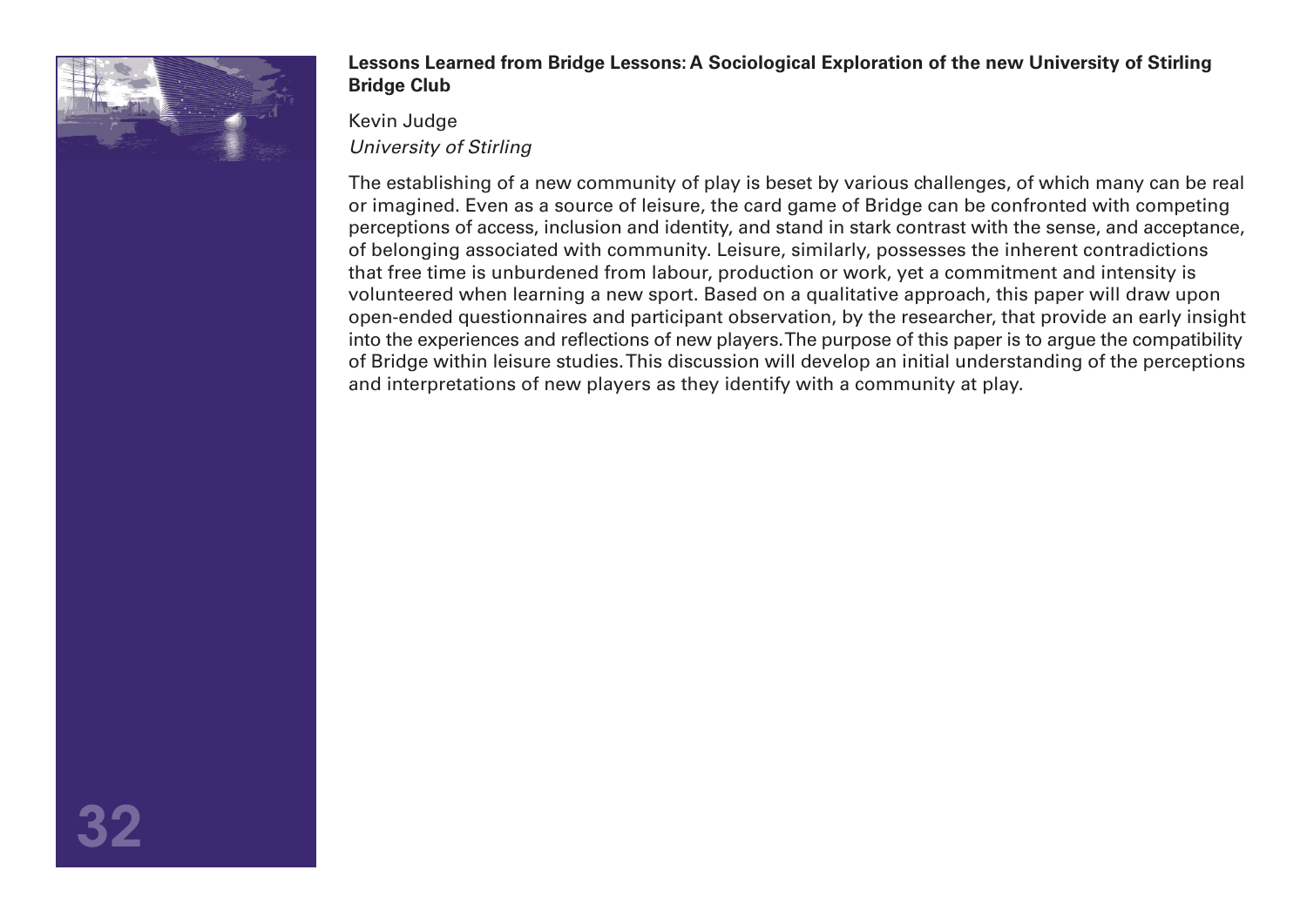

#### **Avant-garde and leisure: The art critic as intermediary 'specialist in verbalisation'**

#### Alex Law *Abertay University*

In his utopian 'thought experiment' on leisure excitement processes Norbert Elias (2018) described leisure as a small island of physical and emotional release engulfed by a vast ocean of impersonal routine and self-restraint. Drawing from examples of jazz, dance, and art, Elias argued that leisure productions typically pass through a relatively unrestrained, informal and experimental phase to become more refined and codified as they make contact with wider figurations, culminating in more fully formalised, routinised and consciously planned 'kitsch' leisure models. Leisure professionals in film, television, sport, and the arts enjoy increased authority to determine the standards and models of cultural value and taste. It remained unclear to Elias that a habitus orientated to the necessities of work could be adjusted without guilt or shame to the spontaneous pleasures of innovation and creativity in conditions of a greatly enlarged potential for leisure. A diffuse population of non-specialists lag behind leisure specialists and find themselves excluded from the excitement potential of large fields of leisure enjoyment and enrichment. Intermediate professionals, like critics, commentators, promoters and journalists, act as 'specialists in verbalisation' to articulate and circulate new models of taste through what Elias described as 'a kind of internal public opinion, a competitive estimate of each other's achievements and values, an internal status order of their production and performances'. This paper revisits Elias's sociology of leisure to examine the intermediary role of art critics to articulate and circulate models and standards of aesthetic taste for avant-garde artworks that appear incomprehensible to wider publics lacking any common criteria to register aesthetic judgements beyond untrained, highly subjective and personalised sentiments concerning the relative merits of leisure performances and productions.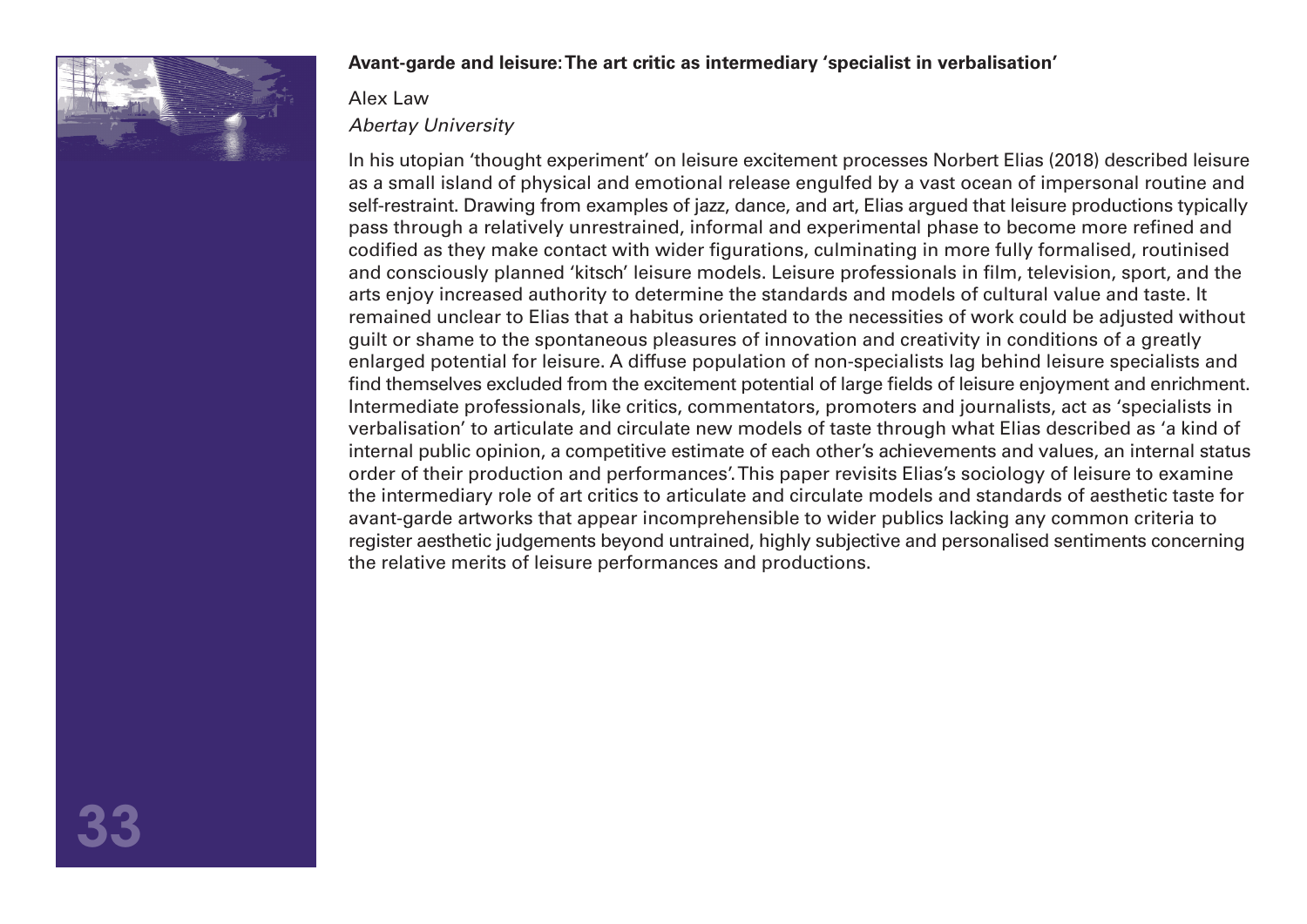

#### **"I am not your guru": Digital leisure, self-health management and internet celebrity in the postbroadcast era**

Stefan Lawrence

*Newman University* 

For a decade or so actors in the late modern moment have gradually been moving away from consuming scheduled broadcasts on radio and television, and content hosted on CDs, DVDs and Blu-ray, and toward streaming or downloading podcasts, series, movies and games, all of which are available 24/7 at the swipe of a finger. Not only has there been a change in the way media is stored and consumed but so too has there been a change in the types of people achieving notoriety via these emergent media forms indicative of the postbroadcast moment. From TV comic and film star turned existential thinker, Russell Brand to Joshua Fields Millburn and Ryan Nicodemus, aka the Minimalists, social media are places witnessing a notable growth in 'guru' or 'life coaching' content in the form of podcasts, Facebook pages and Instagram accounts.

Taking its title from the ironically titled Netflix docuflm "I am not your guru" featuring life coach Tony Robins, this conceptual paper attempts to understand the popularity of such people and argues that, what I refer to as, the 'digital media guru' is a logical cultural phenomenon of late modern digital cultures insofar as they are occupying the lacuna created by the breakdown in social authority and the rise in neoliberal self-health management discourse. In order to do this I outline some of the prevailing social (pluralism of moral authority), cultural (the problematics of consumerism and celebrity) and economic (shift to informational modes of capitalism) conditions of the (hyper)digital moment and discuss how and why they have helped establish this new kind of celebrity/ life coach and what this means for digital media as a form of leisure and its role in mental health and well-being discourse.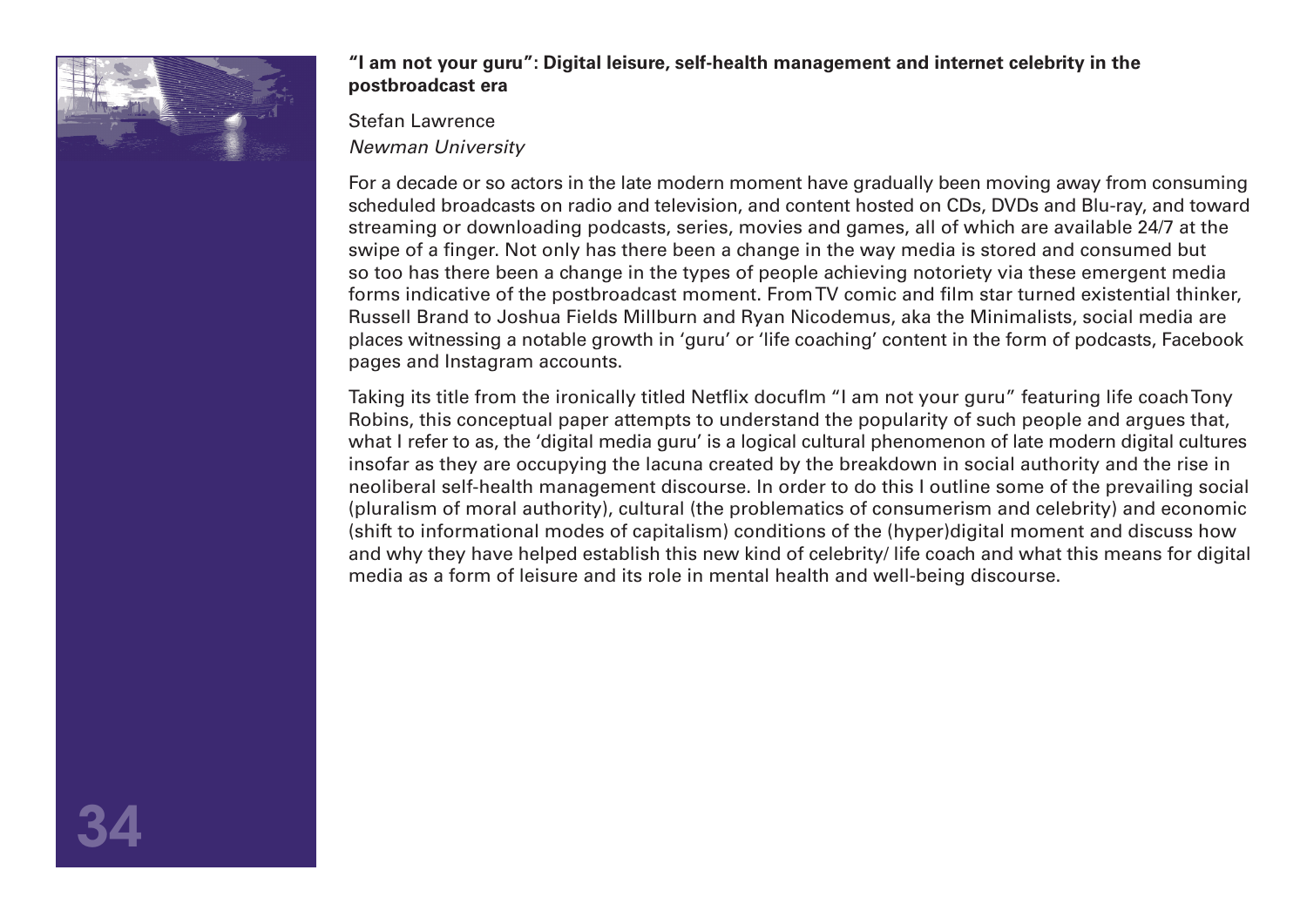

#### **Physical Education expert or Sport Development Officer: what do we expect from our PE subject leaders?**

## Kim Longbon *Sheffield Hallam University*

Previous sport policy in schools identified PE and school sport (PESS) as the two areas of focus for resources. However, involvement from three government departments in the PESS policy arena has crowded the space and the role of PESS has been extended to PE, school sport and physical activity (PESSPA) (Carse, Jess & Keay, 2017; Houlihan & Green, 2006). A 'PE trinity' to help address students' health and physical activity levels is being implemented through and alongside PE and sport (Petrie & Hunter, 2011). Its organisation is primarily the role of the PE Subject Leader (PESL) (Dean, 2003; TTA, 1998).

Griggs & Randall (2018) state that historically, subject leaders were considered "experts" in their subject. As one-year PGCE courses were introduced, the levels of specialism decreased and this change, compounded by a period of austerity, saw the number PE advisors within local authorities reduce (Griggs, 2007). More recently, funding invested in primary schools through the Primary PE and Sport Premium (PESP) has given schools the freedom to buy-in the expertise they feel has been lost as an alternative to providing it in-house (Griggs & Randall, 2018).

The additional focus of physical activity within schools, the lack of expertise within PE subject leadership and the PESP has caused the PESL role to move away from that of PE expert (Jones & Green, 2015). The role now includes commissioning external organisations to deliver PESSPA services within schools, developing partnerships with providers, arranging competitions and teams (Jones & Green, 2015; School Games, 2018), as well as managing and accounting for the PESP budget - activities that more closely align with the traditional role of a sport development officer.

With the added dimension of health, the pervasiveness of administrative tasks and funds to bypass educational tasks such as teaching and curriculum design, this research investigates who best fits the role of PE subject leader - a pedagogue who understands child development or an administrator who understands social and community sport and physical activity development.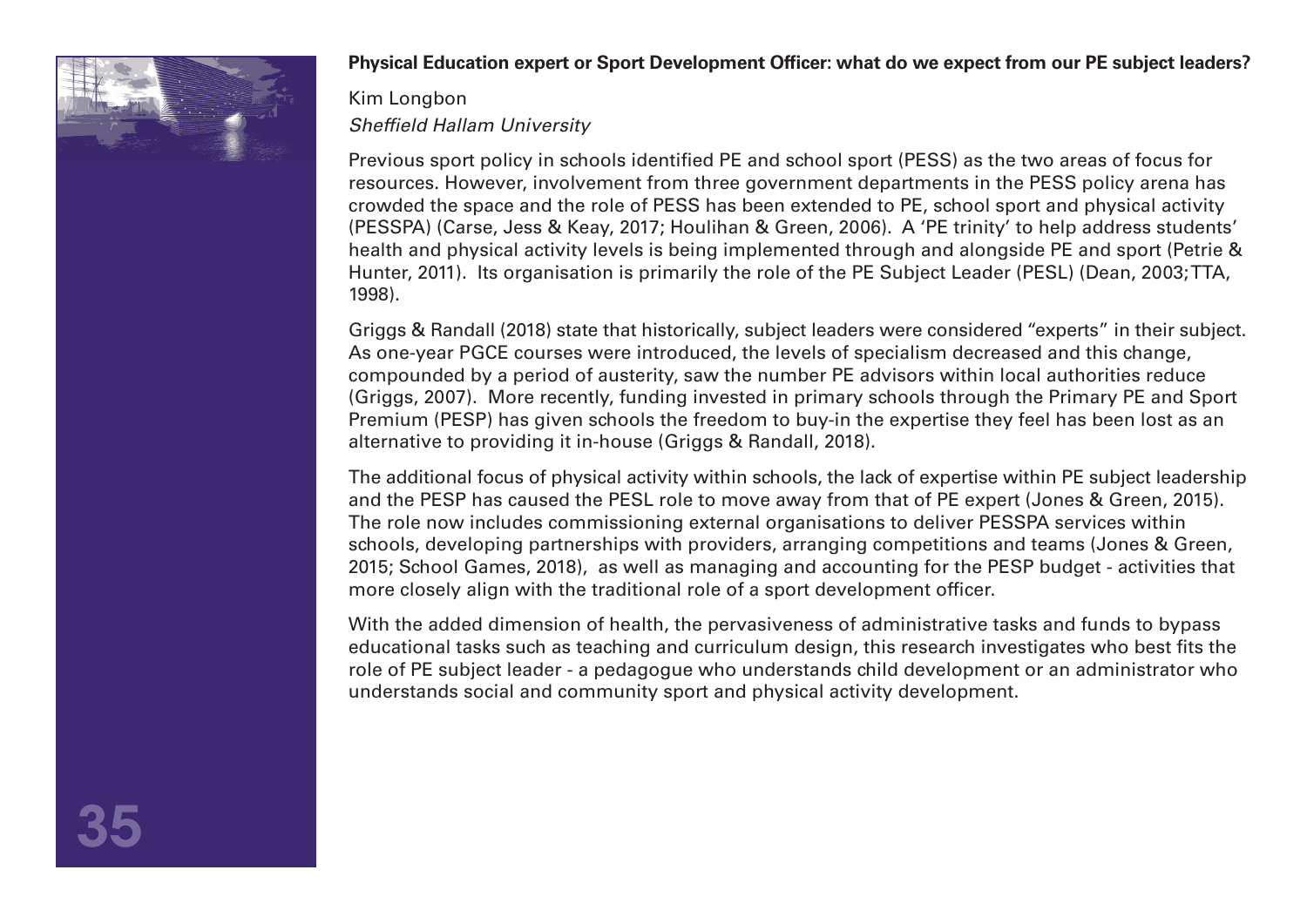

# **Is care work fair work? The politics of leisure in (and for) labour**

Kimberly J. Lopez *University of Waterloo* 

Neoliberalism works insidiously to the swing the pendulum of responsibility for well-being, as a moral imperative, from a collective charge to largely an individual one. In caring professions, self-care and leisure are integral for reenergising self, creating space, and finding balance in one's life (Iso-Ahola & Mannell, 2005). Though necessary, time and resources needed to facilitate leisure and self-care practices for counteracting stresses associated with caring (Skovholt & Trotter-Mathison, 2011) are often inaccessible for individuals engaged in reproductive work (i.e., labours of cooking, cleaning, and caring).

Many personal support workers (PSWs) are minoritised women who require overtime hours and/or multiple jobs to sustain living (Bernard, et. al, 2002; Brown & Warner-Smith, 2005; Chambers, 1986). Systematisation of social locations (e.g., race, gender, class) play out through oppressive structures of work (e.g., work overload, low compensation and appreciation) creating invisibility through marginalisation, which place self-sustaining social programs and time (e.g., services, activity, and time free from obligation) out of reach. When time is allocated for rest and restoration, it is often bound up in other forms of care (e.g., family, home, community service) or the need to decompress from labour in preparation for labour. Navigations of limited resources and limiting structures, that create stress and symptoms of burnout, are exacerbated by deferrals of rejuvenating time and activity for minoritised women engaged in caring.

The present discussion does not intend to conflate leisure with what work is not. Rather, it creates opportunities to reflect on the ways workplaces can make space for leisure moments through work towards sustainable labour practices. Grounded in critical race, feminist, and intersectionality theories, and in pursuit of care and leisure for all, this conceptual paper examines politics of leisure in (and for) labour and structures of work that suspend leisure for individuals engaged in precarious labours of caring.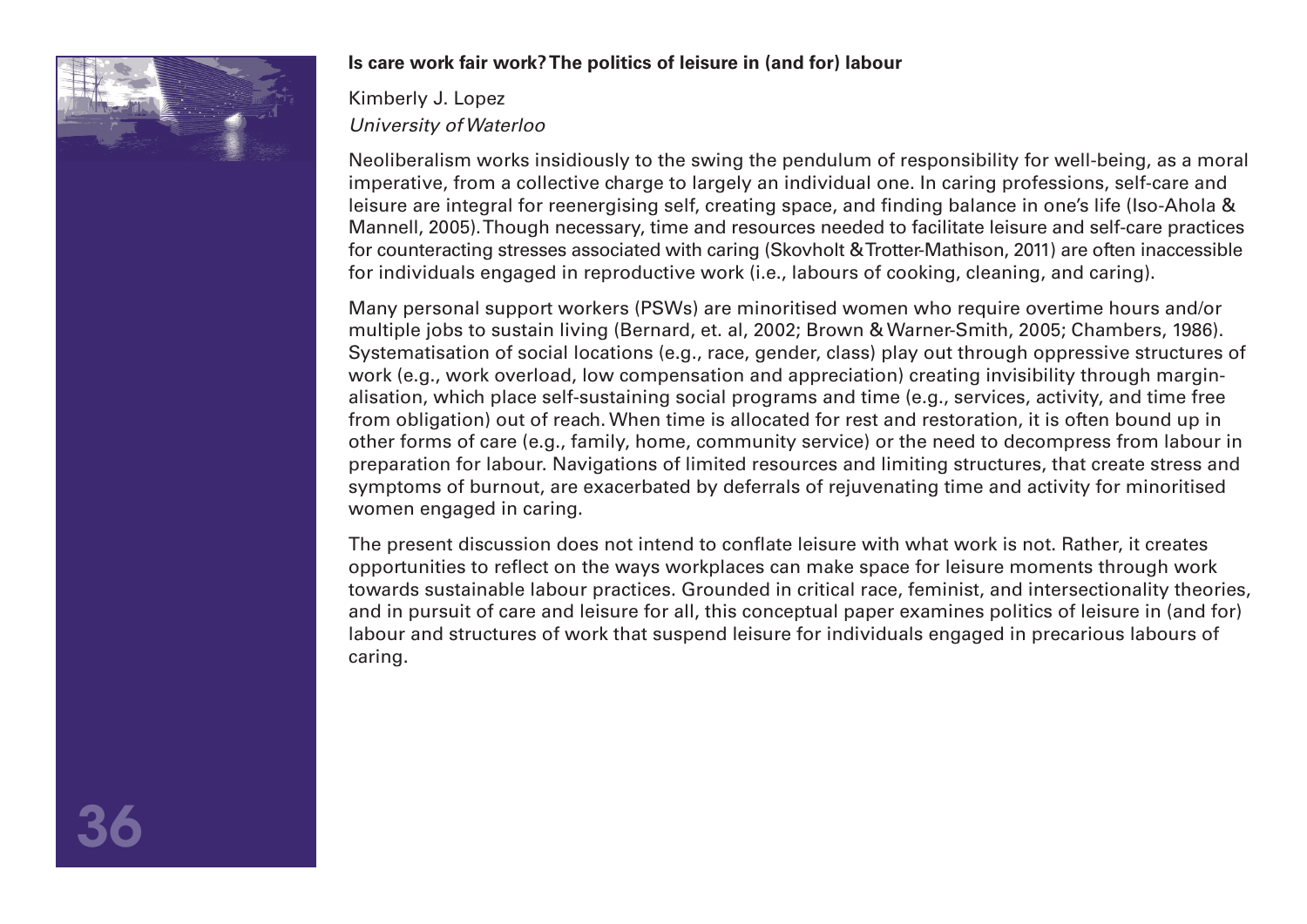

### **Critical reflections on the use of sport within youth social policy in remote Australian Indigenous communities**

Ryan Lucas, Ruth Jeanes *Monash University* 

This presentation will critically examine the role of sport as a tool to support the development of Indigenous young people throughout remote communities of the Northern Territory of Australia. The presentation explores the use of sport as a policy lever in these contexts for the achievement of a range of stated outcomes, including improved educational outcomes, reduced substance misuse, reduced engagement with the criminal justice system, amongst others. The research considers assertions from Hartmann (2003, 2015) and Coakley (2002, 2011) around the distinctions between the use of sport for upper, middle and lower-class populations, and challenges whether sport in this context serves as a mechanism for social development or whether its primary function is to serve as a mechanism for social control and containment. Whilst acknowledging the role that sport plays in producing benefits for some who engage with it, this research also explores the similarities between the historical diffusion of sport as a colonising tool, and more recent attempts to utilise sport in the pursuit of social development of Indigenous populations. This presentation will conclude by considering how future research may contribute to addressing the issues raised, and further explore Indigenous perspectives on the issues outlined above.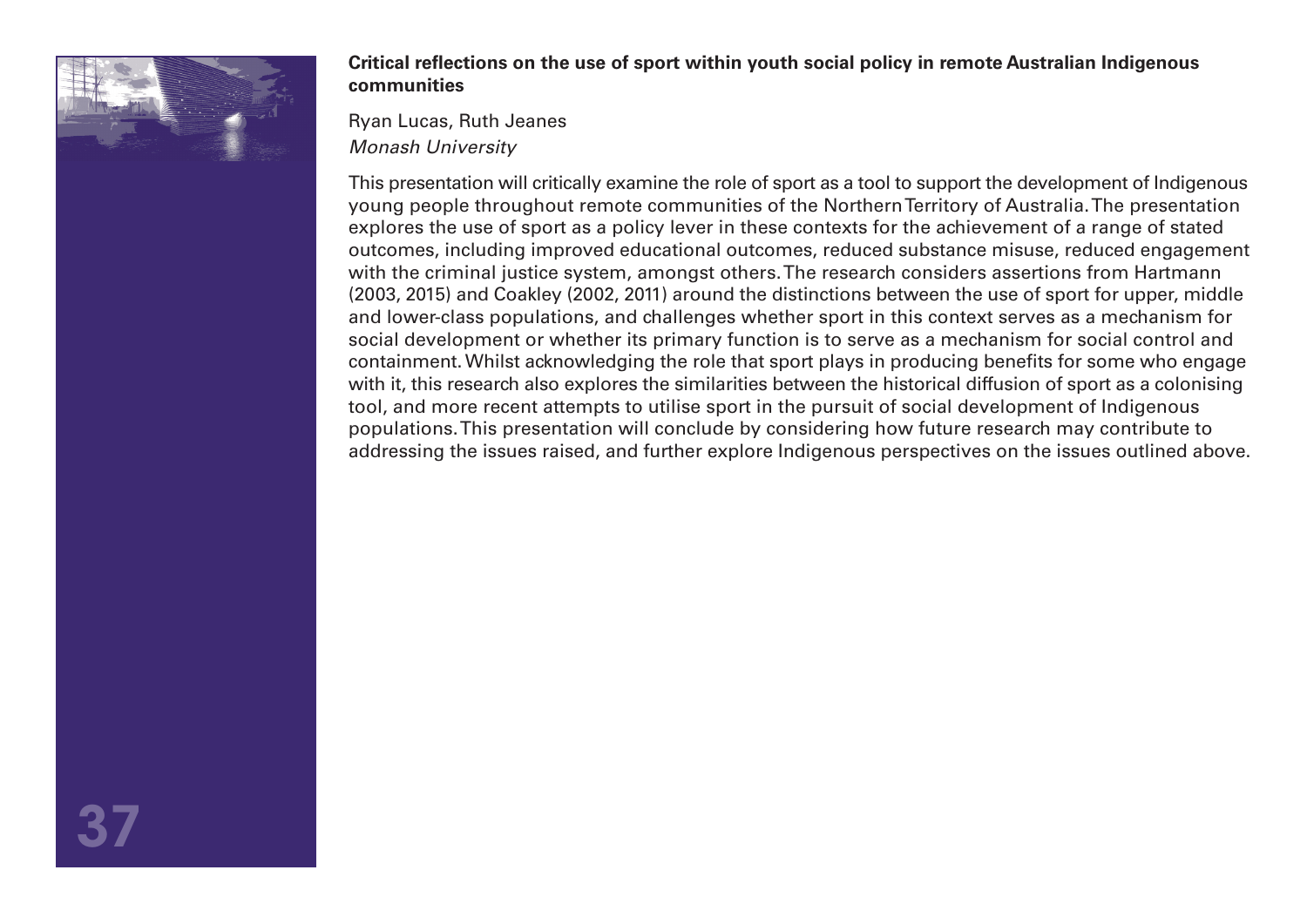

### **Changing lives through walking football: recruiting and retaining older men to physical activity programmes**

Gary McEwan, Duncan Buchan, Daryl Cowan, Rosie Arthur, Mark Sanderson, Eilidh Macrae *University of the West of Scotland* 

Those over 50 years of age carry the greatest proportion of the global chronic disease burden, and symptoms of loneliness and low self-esteem often arise in later life, posing an array of social and economic challenges to public health organisations. Cost-effective strategies to improve health and wellbeing are therefore highly desirable. Walking football (WF) has recently emerged as a physical activity option targeted at older males to enhance physical and mental health and wellbeing. Recent studies (Arnold et al, 2015; Reddy et al, 2017) have considered the physiological impact of WF with older (60 years +) and mixed gender participants, but whether WF would be suitable and attractive to younger male participants (aged 50 and over) has not been examined in a holistic way. This is an important distinction as findings from Scotland suggest that males in the most deprived areas can only expect to be in good health up to the age of 43.9 years, thus targeted health interventions are required earlier in life. This study looked into the feasibility of recruiting and retaining males aged 50 years and over to a WF programme in a professional football club. Physiological and psychological outcome measures were obtained onsite at the football club facility (aiding compliance and retention) at baseline and following 8-weeks, from both an intervention and control group. Semi-structured interviews were conducted after the 8-week programme and 1 year later, to explore motivations for engagement. Results showed that the opportunity to engage in football and the link to a professional football club were key attractions. Adherence was strong, with the forming of new social connections cited as key reasons for maintaining engagement. It is argued that WF is a feasible, cost-effective method of recruiting and retaining older men to physical activity programmes to enhance physical and social wellbeing.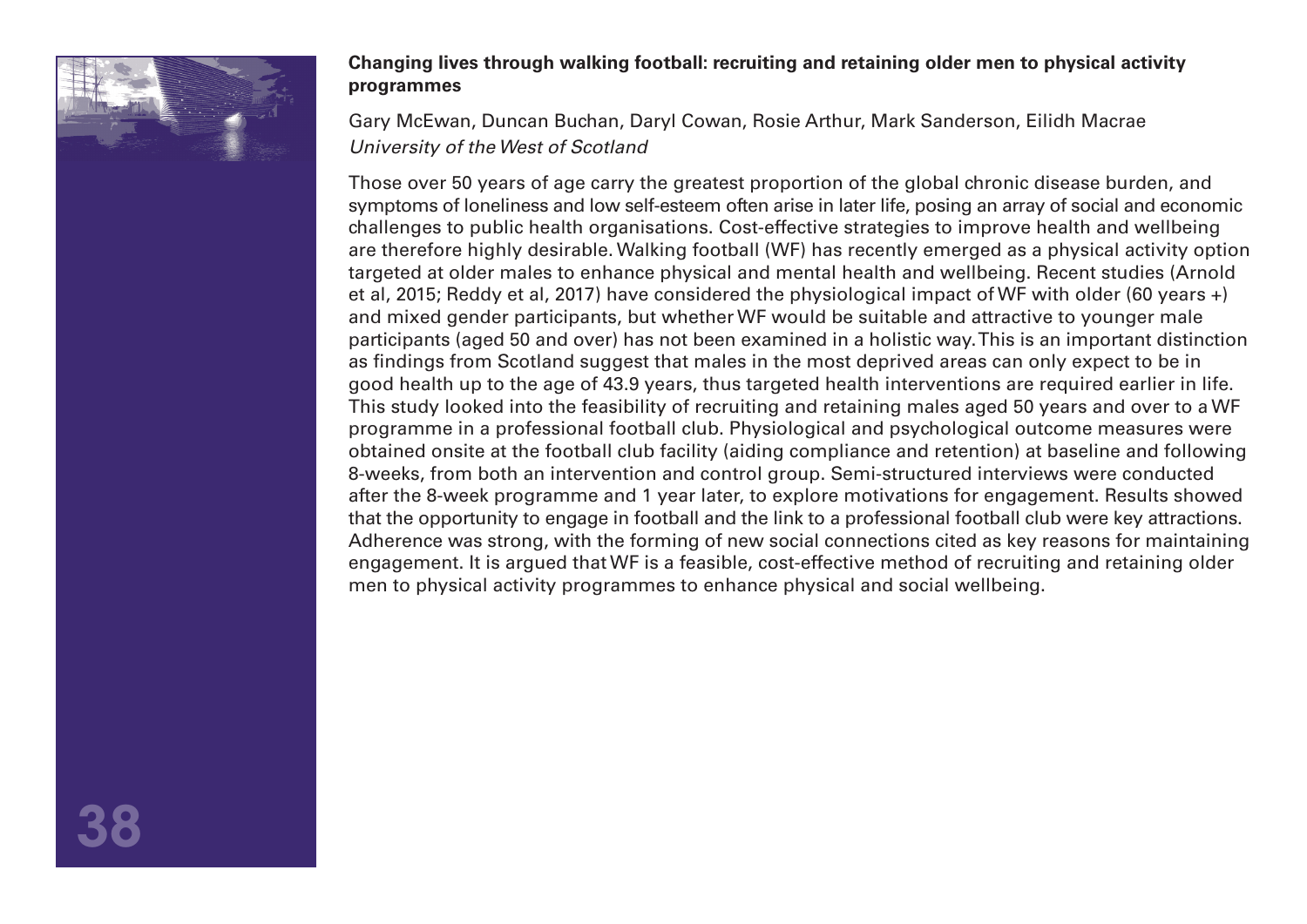

# **A grounded theoretical exploration of surf therapy within a developmental post conflict setting; a Liberian example**

# Jamie Marshall *Edinburgh Napier University*

Surf therapy is an increasingly popular form of intervention that has been utilised to tackle a range of health and social inequalities. One setting included is post conflict settings such as Liberia where social and individual trauma associated with poverty, the legacy of civil war and the Ebola epidemic remain prevalent. While an increasing amount of evidence has been gathered demonstrating the effectiveness of surf therapy, there has been limited theoretical exploration as to how it achieves its outcomes. Such theoretical exploration is important as it allows for service optimisation, monitoring and further proliferation. Furthermore, plausible and testable mechanisms add strength to the intervention's claims of effectiveness. The aim of this research is to adopt a grounded theory approach to explore and understand underlying theories of change within a developmental post conflict context.

Grounded exploration will be carried out alongside Waves for Change based, a surf therapy charity working alongside young people facing challenges associated with living in a developmental and post conflict setting in Harper, Liberia. Participants will be interviewed in person about their experiences of surf therapy. Data will be analysed through constant comparative analysis and memo writing in line with established grounded theory practice.

Pending, data collection and analysis currently ongoing on site in Liberia. The aim is to produce a comprehensive logic model of programme theory within the intervention.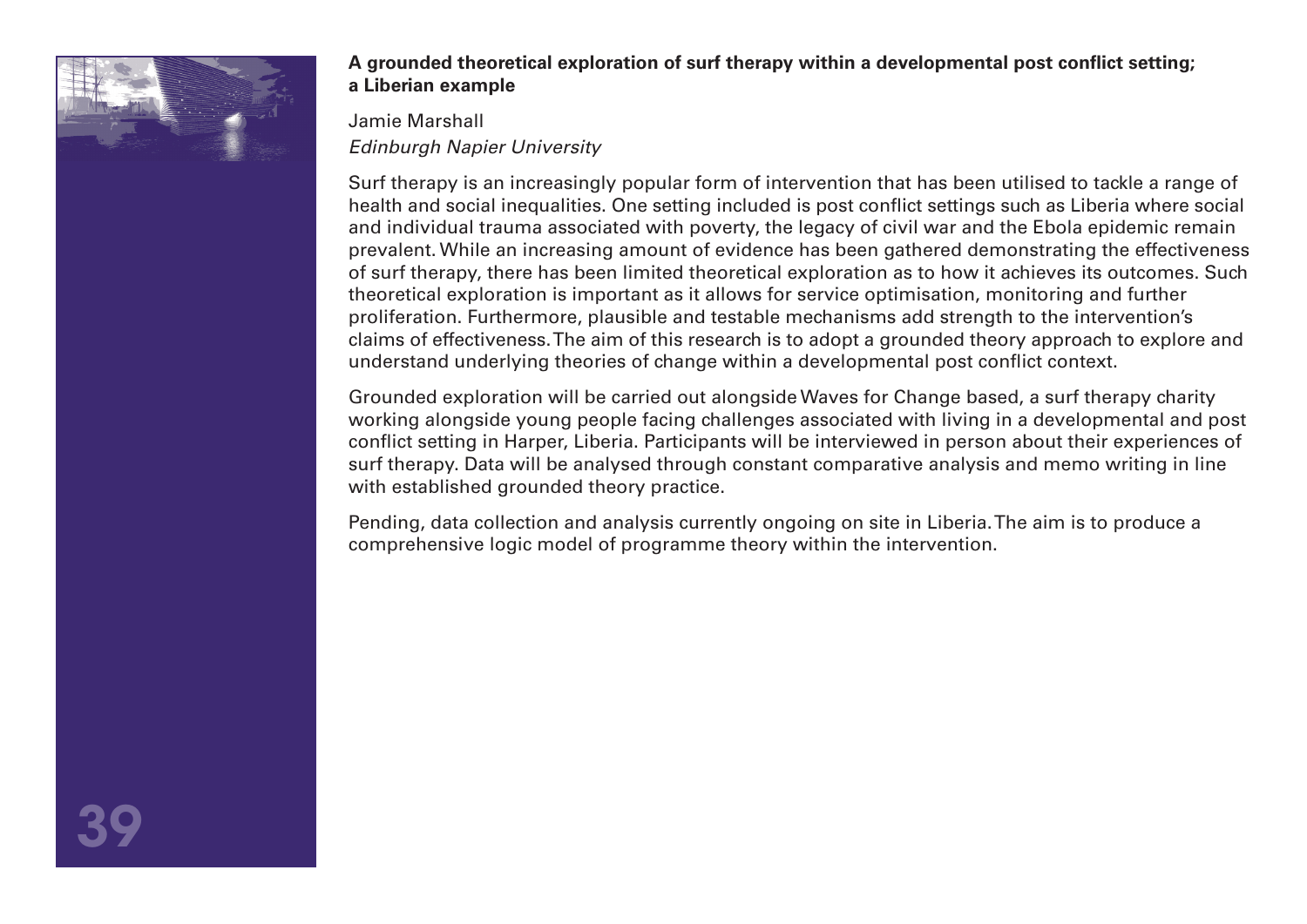

# **Digital health trackers, Indigenous women and participation in physical activity: What's the fit?**

Hazel Maxwell<sup>1</sup>, Michelle O'Shea<sup>2</sup>, Megan Stronach<sup>3</sup>, Sonya Pearce

*1 University of Tasmania 2 Western Sydney University 3 University of Technology Sydney* 

Drawing on a strengths-based empowerment approach and the Indigenous tradition of 'yarning', this research explores how digital health technologies can contribute to Indigenous women's increased levels of physical activity (PA). While people have long regulated their bodies, traditionally through the use of diaries and weight scales the use of digital technologies to self-track one's bodily states, processes and activities is expanding. No previous studies have addressed how digital health tracking technologies influence PA among Indigenous Australian women. This research contributes to an under researched area of health promotion concerned with understanding the social, narrative and affective facets of individuals' practices and experiences using digital health technologies. The research question is: How can wearable technologies enhance the experiences and outcomes of physical activity among Indigenous women? The research team consisted of both Indigenous and non-Indigenous women who worked with a group of eight Indigenous Australian women from an Indigenous College in Sydney, Australia, from July to October 2018. Following the study's theoretical and methodological framework the practice of self-designed physical activity programs was employed. Individualised activity and health goals underpinned the study's approach, and each participant decided how best to achieve her goals with the assistance of the health tracker. The participants self -managed their experience in a culturally safe and appropriate manner. They tracked their physical activity by wearing a digital health tracker and diarising their activity types, amounts, experiences and thoughts across an eight-week period. Key findings emerging from the research include intersections between the use of digital health trackers and Indigenous women's enhanced health literacy, increased motivation for activity and lifestyle choice. Discussions around the quantitative self, governance by micro nudge and health trackers increasing power and agency for the women arose from the data.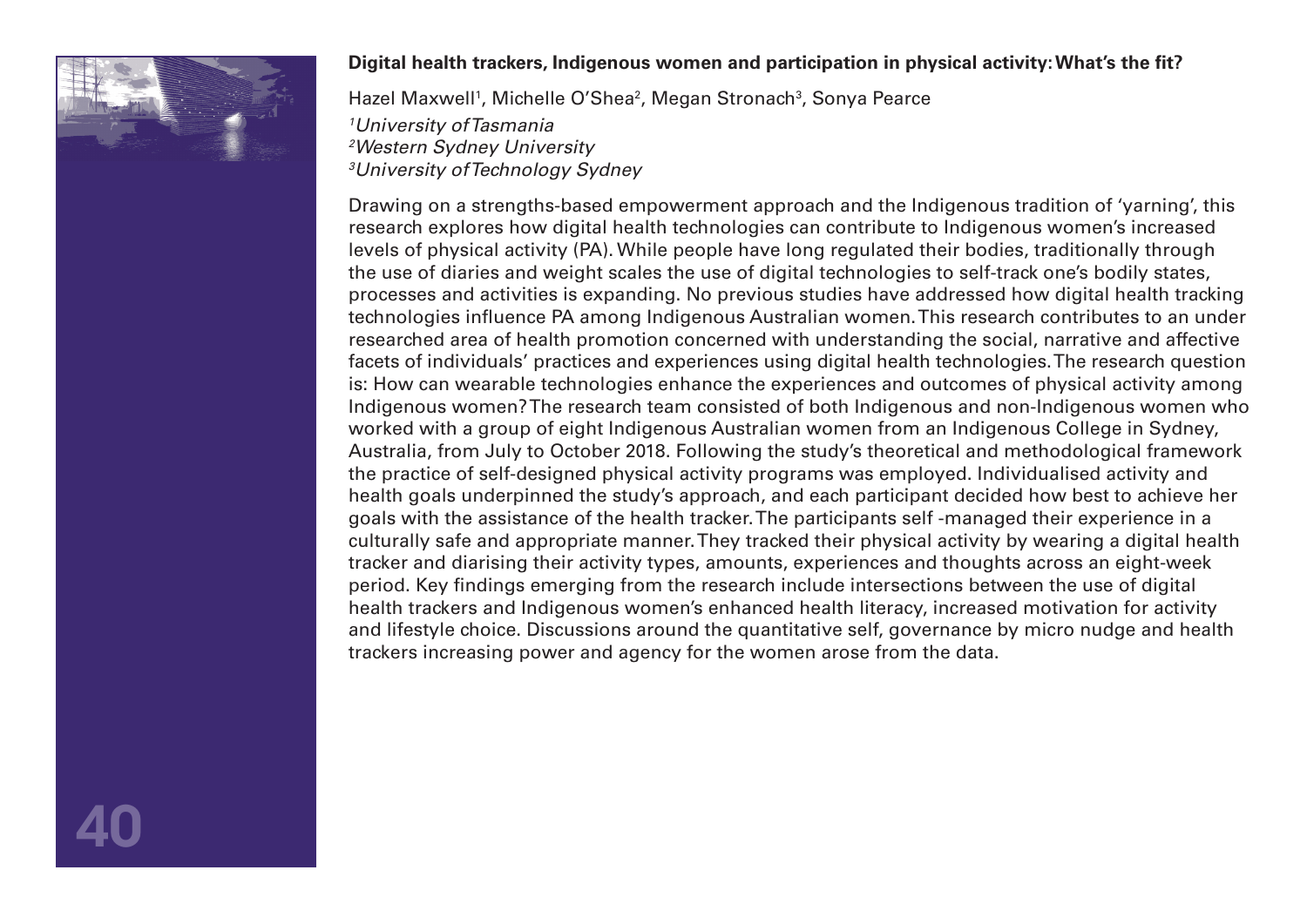

# **Illuminating the life-changing nature of park spaces through multimethods research**

# Alex McDonagh *University of Salford*

This paper discusses a multimethods research project that explores how park spaces impact everyday lives. The project engaged with participants directly in the park as well as through the co-production of a digital heritage interpretation of the park. The paper uses examples from interviews and field visits with participants to reveal how the park space has had an impact on their lives. In addition, the research discussed here demonstrates how co-productive approaches to heritage interpretation can facilitate meaningful engagement with participants that also create significant impacts on political, family and community lives.

Firstly, the paper will provide context for the research, outlining some of the literature and the methodology behind the multimethods (Hunter & Brewer, 2015) and co-productive (Graham, 2016) approaches to this project. Interview and field visit data will then be used to demonstrate the impact that park spaces can have on everyday lives, affecting work and leisure, as well as mental and physical wellbeing. Here, focus will be placed on three participants whose narratives relay the role of the park at key points in their lives, demonstrating the importance of public park spaces for the support of individuals and communities. The paper will go on to discuss the project's co-production of a digital heritage interpretation of the park and the impact of this process on the participants. This paper will therefore also demonstrate how multimethods approaches to heritage and leisure research can circumvent power to give greater agency and voice to park users. To conclude, some future applications of this research approach will be proposed that aim to shed light on the potential for heritage sites to change lives in their local communities.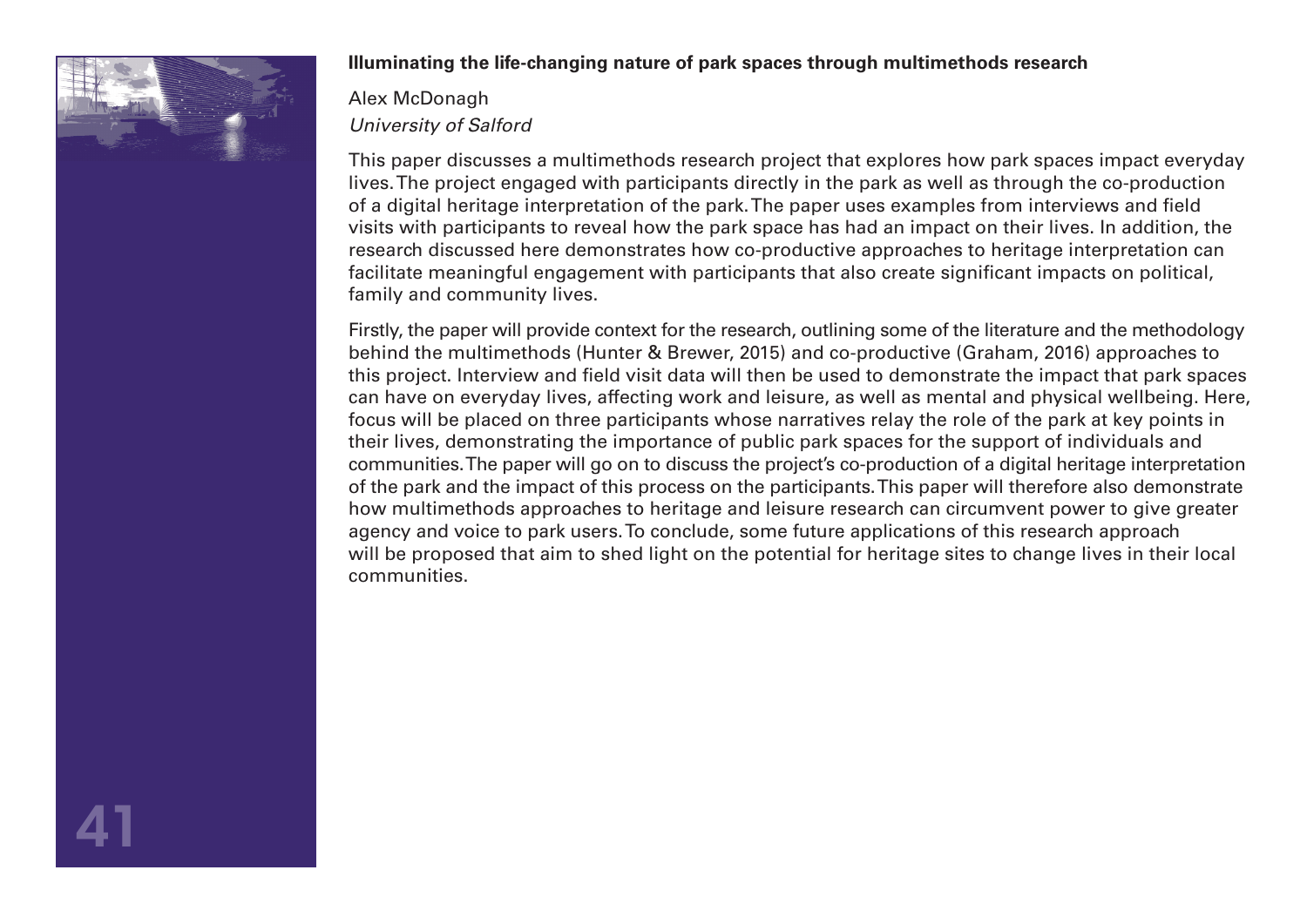

# **Co-creating new event formats: The case of Glasgow 2018 European Championships**

David McGillivray<sup>1</sup>, Rebecca Finkel<sup>2</sup> *1 University of the West of Scotland 2 Queen Margaret University*

Over recent years, we have witnessed increasing criticism over the costs associated with bidding for, and delivering, existing sport event formats. Concerns have been raised about over-promised benefits, underestimated costs, lack of transparency and accountability, and the absence of tangible local legacies. Negative publicity has forced awarding bodies to reconsider their approach to event bidding and delivery, opening up the space for new approaches that limit costs and maximise benefits. Debate has also been generated around the need for new event formats that encourage co-hosting, profit sharing, and more effectively aligning the interests of the host destination with that of the awarding body. In this paper, we discuss the creation of a completely new sport (and cultural) event, which was established without the need for a formal bidding process. The inaugural European Championships was hosted by Glasgow and Berlin in the summer of 2018, bringing individual European Championships for seven sports into one event over the course of 11 days.

We analysed media reporting pre-event and during the delivery stage, interviewed key actors in both host cities pre- and post-event, and observed the event during the live hosting period. We found that the co-creation of a new event format afforded both event organisers and the awarding body a unique opportunity to increase local accountability, leverage 'local' benefits more effectively, and make better use of existing expertise than is normally the case with existing sport event formats. However, we also found that the newness of the event format produced vagueness, informality, and uncertainty that led to organisational tensions, limited audience awareness, and challenges for evaluation that undermined the overall success of the event. In conclusion, we argue that co-creating a new event format looks attractive to both hosts and awarding body (if it exists), but there are also significant risks associated with co-created, collaborative ventures when feasibility is difficult to assess, budgetary allowances are difficult to attribute, and expectations are ambiguous and unclear.

42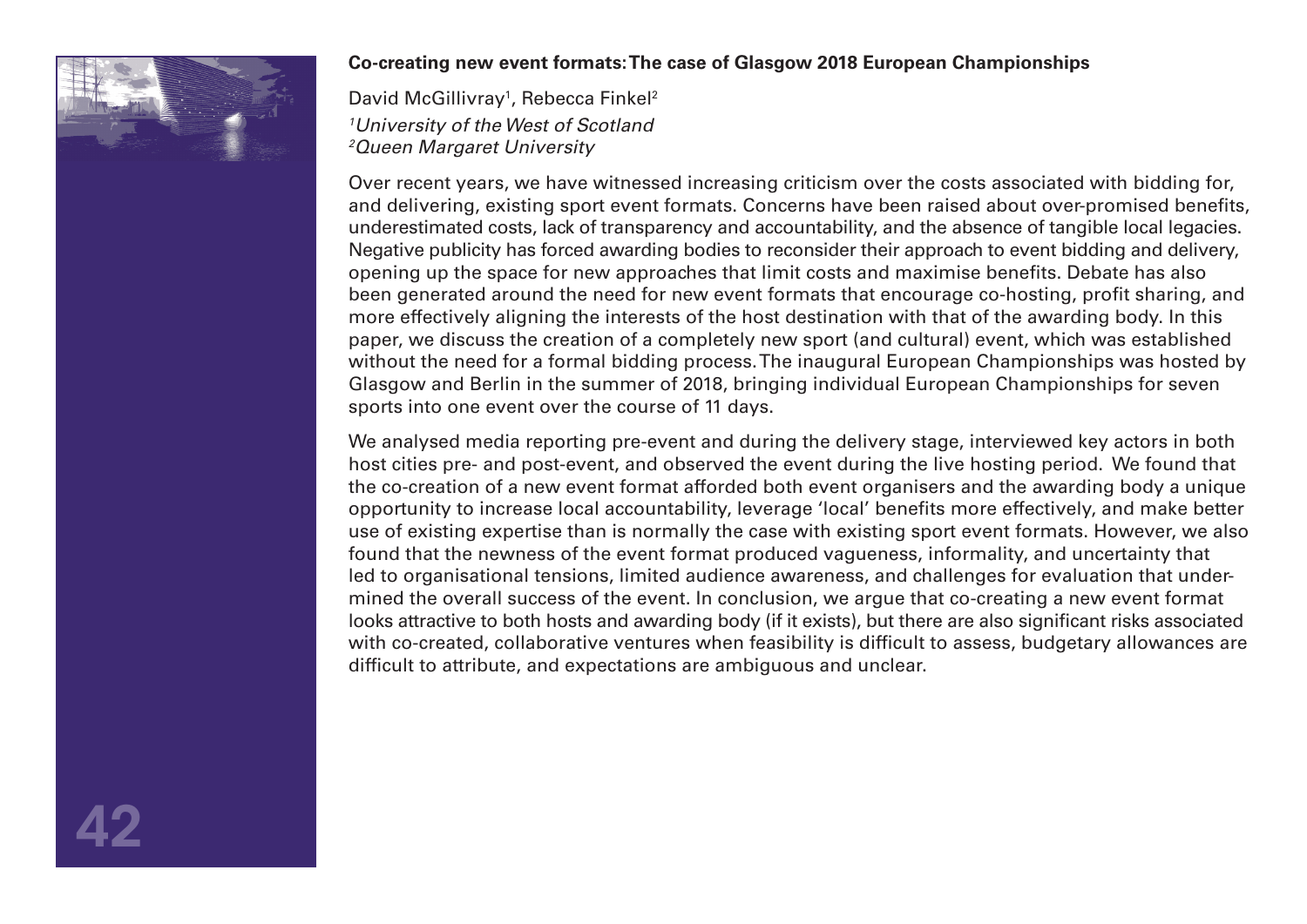

### **Identifying the Social Return on Investment from children's participation in community circus-arts training**

Richard McGrath, Kristen Stevens *University of South Australia* 

The early and middle years of childhood are recognised as being pivotal in ensuring good cognitive development throughout life, resulting in healthier societies. Healthier societies can mean a reduction in lifestyle related illness and therefore potentially reduce reliance on healthcare resources. Furthermore, healthier societies have been shown to be more economically productive. The purpose of this study was to forecast the Social Return on Investment (SROI) associated with children's participation in a circus-arts program on their mental health and well-being.

Adopted a mixed method approach for this study, children aged between 8-14 years were involved in self-completed surveys and participated in focus group interviews, prior to and after, six months of circus-arts training.

The questionnaire used was the internationally validated Kidscreen-27. The focus group interviews asked children their beliefs about how circus made them feel and benefits of participating in circusarts training.

Based on findings from the surveys and focus groups a subsequent SROI analysis found that for every one dollar invested, \$7 of social return may be generated due to participation in a circus-arts program. Improvement occurred across four key areas concerning children's mental health & well-being; stress relief, self-esteem, confidence and socialisation.

Findings from this study indicate the value of investment in the performing arts, highlighting the importance the circus-arts on children's mental health. Associated impacts to improving children's self-esteem, confidence along with relieving stress are identified as decreasing the potential costs of treating associated illnesses: such as depression and anxiety. Improvements in socialisation have been linked to costs associated to social dysfunction: such as crime victimisation and incarceration.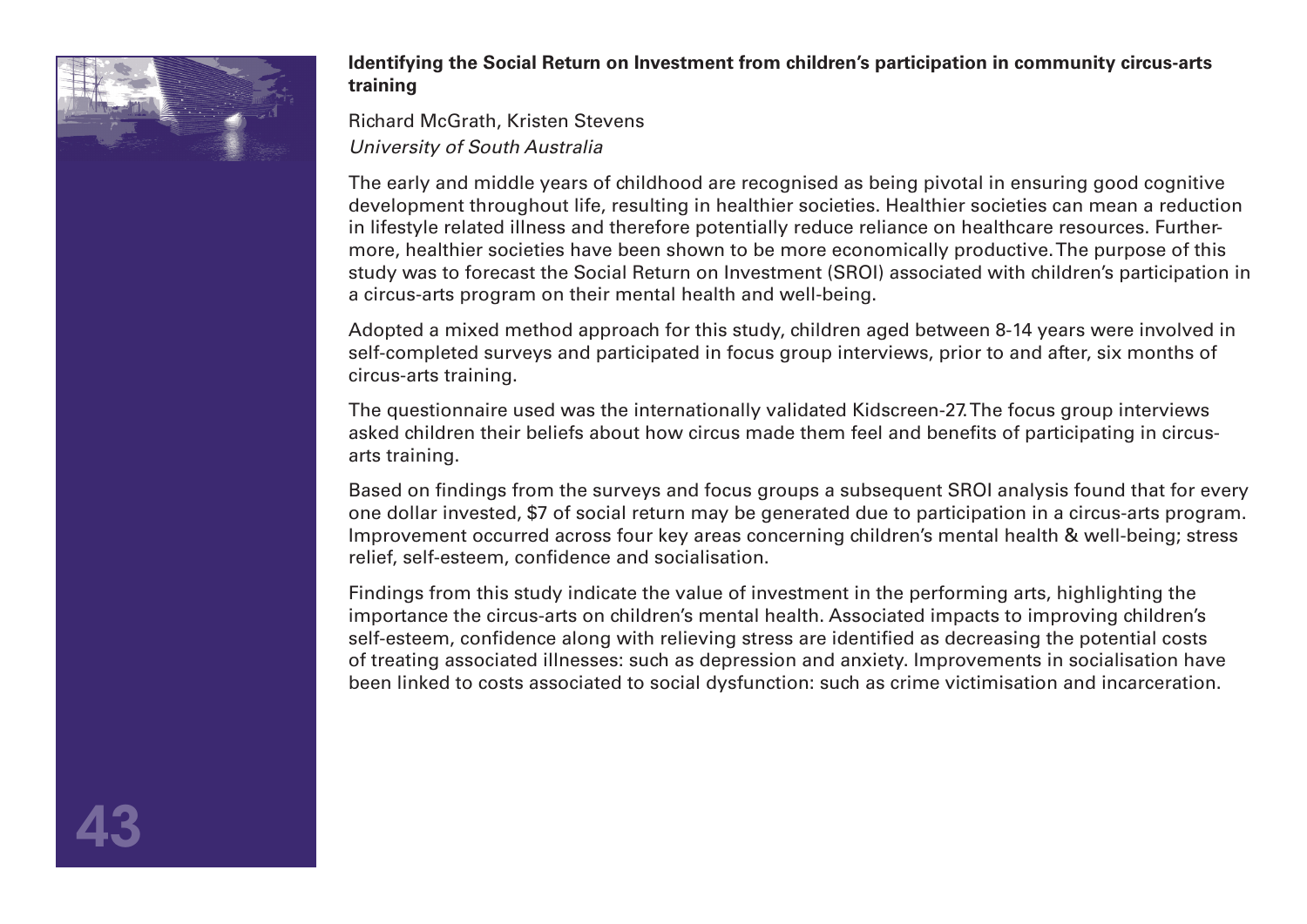

### **Unravelling linkages between leisure and health discourses**

Richard McGrath<sup>1</sup>, Hazel Maxwell<sup>2</sup>, Nicole Peel<sup>3</sup> *University of South Australia University of Tasmania Western Sydney University* 

Presently various discourses of 'health' link to theoretical and practical domains of leisure. Within the health field there are contrasting discussions involving biological, medical, psychological, sociological, economic, environmental and political ways of constructing meaning. These often overlapping discourses occur in the domains of bio-medical treatment and health promotion. The bio-medical perspective frames 'health' as the prevention or remediation of disease/illness/injury. Consequently, the bio-medical perspective views 'leisure' as a tool through which to reduce risk or assist in recovery. Conversely, the health promotion perspective of 'health' is focused more holistically, i.e. views 'health' as socially constructed. While mainstream health promotion research and practice also views 'leisure' as a tool through which disease/injury risks can be minimised, an alternative health promotion perspective (referred to as salutogenesis) locates 'leisure' as a resource from where 'health' can be built. Within the leisure field, two dominant discourses have evolved concerning 'health'. These discourses relate to the biopsychosocial benefits of 'leisure' and the human rights aspects of 'leisure'. The biopsychosocial 'leisure' discourse focuses on 'health' within a well-being framework and moves beyond the confines of the physical body. This discourse recognises physical, psychological (mental, emotional and spiritual) as well as social aspects of 'health'. Within the human rights 'leisure' paradigm, 'health' is located within a broader social domain, i.e. societies are 'healthy' through the ability of nation states to create and support 'leisure'. Locating 'leisure' within broader understandings of 'health' aligns closely to a salutogenic perspective of 'health' (Antonovsky, 1979). This paper seeks to unravel the complexities in relation to discourses and practices concerning 'leisure' and 'health'.

44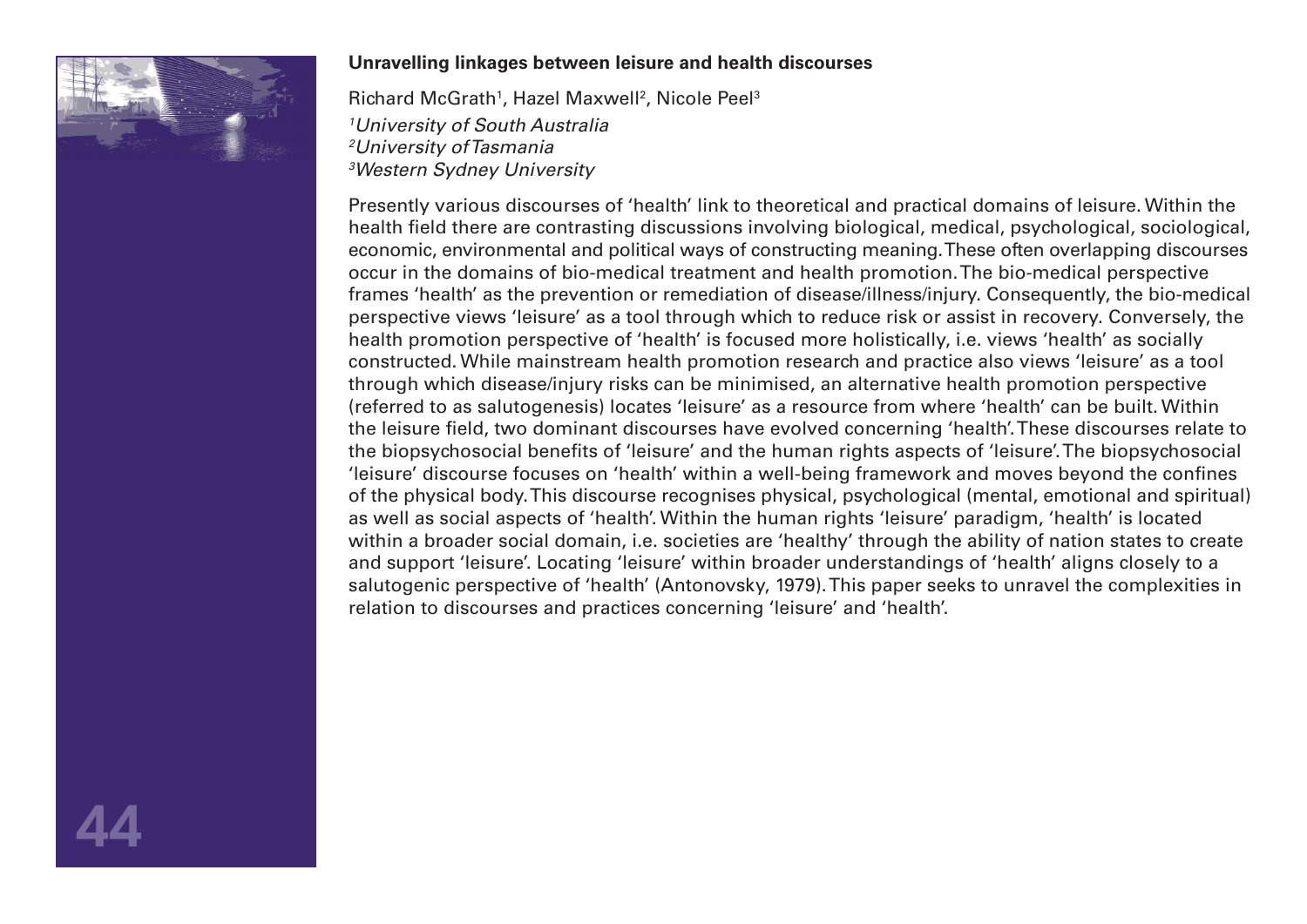

# **Changing lives through the development of good practice coaching strategies for adolescents with Autism Spectrum Disorder in a school based Multi-Sports Program**

Richard McGrath, Emma Milanese, Alyson Crozier *University of South Australia* 

Adolescents with Autism Spectrum Disorder (ASD) are more sedentary than other young people in the broader population. As a consequence, adolescents with ASD have an increased risk of heart disease, obesity and diabetes. Current literature indicates that physical activity, such as involvement in sport, can help to alleviate some of health risks for adolescents with ASD. However, coaching adolescents with ASD can be difficult because of common issues associated with the condition, such as a limited attention span, behavioural outbursts and lack of social skills.

This study sought to develop good practice sport coaching strategies in order to assist coaches and physical educators who work with adolescents with ASD. Multiple observations and reflections from coaches of a multi-sport program delivered to adolescents were analysed to identify a number of good practice coaching strategies.

Three core strategies were identified that enable adolescents with ASD to participate in sport training sessions more effectively. These strategies focused on ensuring clear communication through the use of visual aids, as well as demonstrating activities first, using distinct markings of coaching aids (such as cones) and overcoming sensory needs.

Findings from this study can assist coaches and physical education practitioners to incorporate a number of good practice sport training strategies can support and engage adolescents with ASD to continue to participate in sporting activities.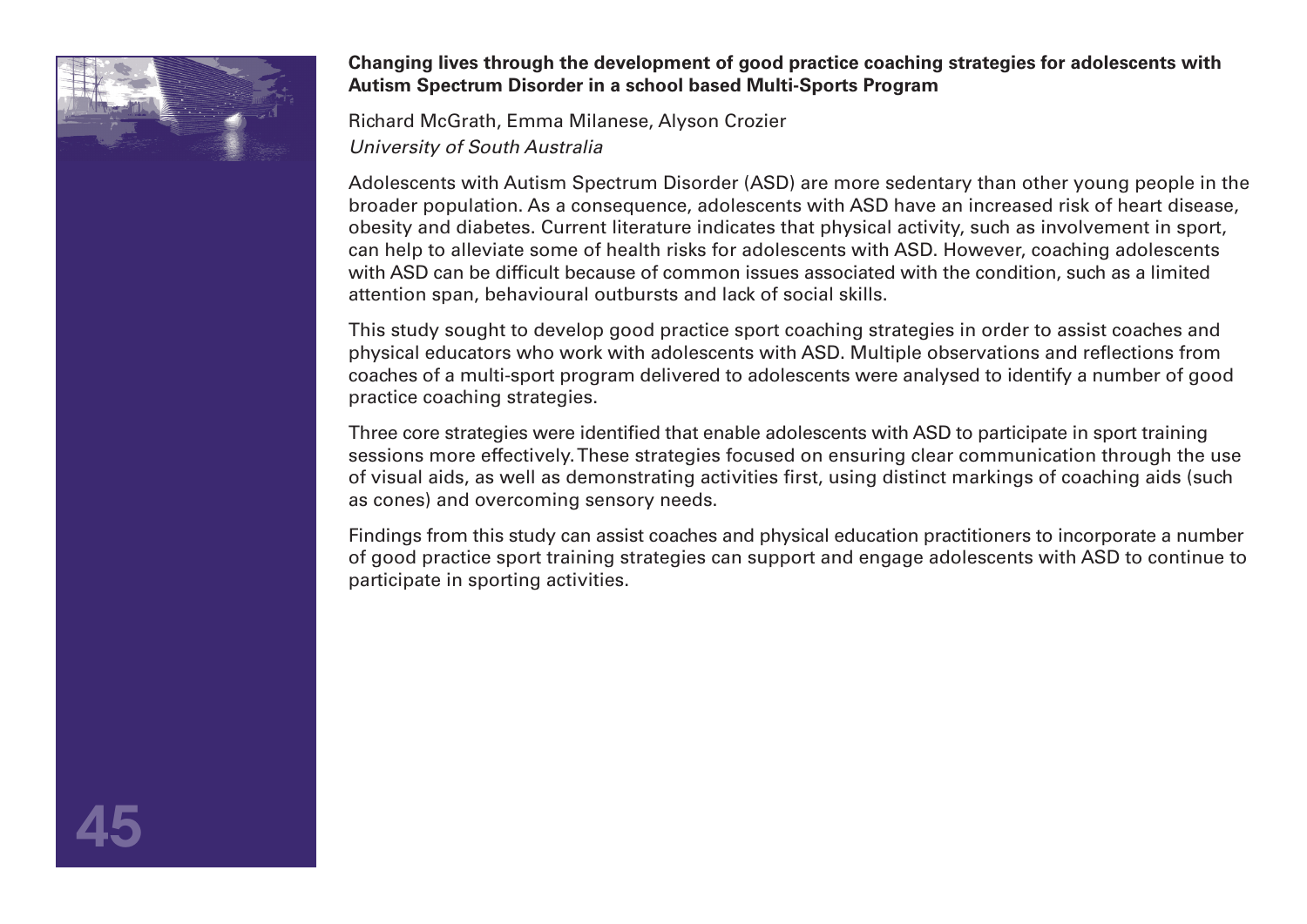

# **Finding Motivation in "others": Exploring human-animal inter-relationality in Canicross**

Stephanie Merchant *University of Bath* 

In this presentation I draw on qualitative survey data gathered from 166 canicrossers (people who run with dogs), to explore their motivations to take up the sport, and their subsequent experiences of it. Throughout, I draw comparisons between the participants' traditional running experiences and those specific to canicross. Thus, a case is made, to examine the influence of canine companionship on the practice, performance and emotional response experienced by the runners. I conclude by arguing that the various examples presented can be mobilised to trouble traditional identity categorisations, lending themselves as they do, to a new materialist interpretation of interspecies world making (Haraway 2016). As such, I seek to highlight the importance of thinking about significant others in sport and leisure activities who are often the means and/or the motivation for maintaining physically active lifestyles (Merchant, 2019). I argue that this focus, on what can be thought of as a fourth wave 'more-than-human' study of spatial practice (Hovorka, 2017), is needed and underexplored in sport/leisure contexts, not solely for analysis of human-animal engagements, but also pertinent to the wider discussion and advancement of identity politics debates.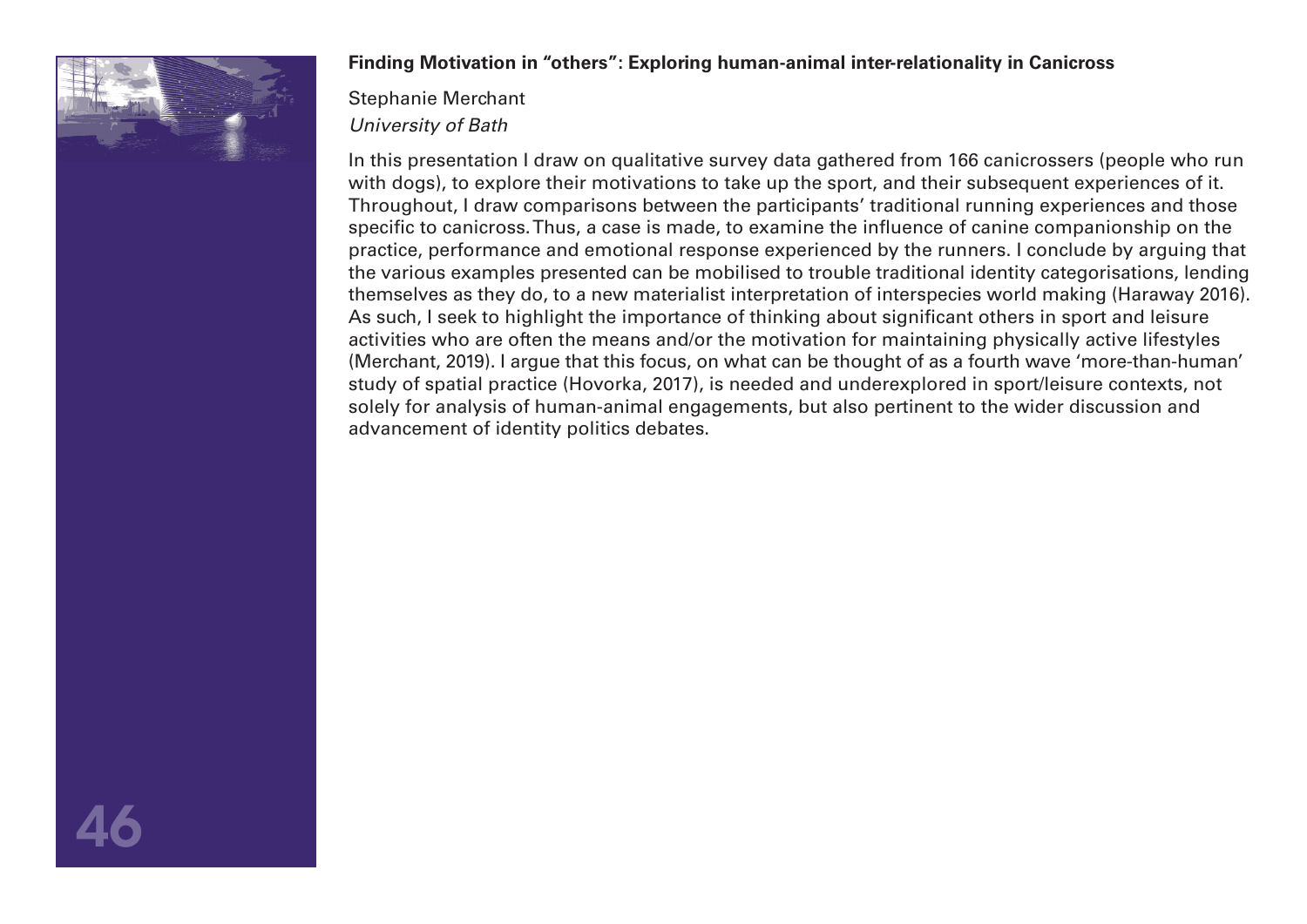

# **The Negative Effect of Gambling on Well-being for Adults in Midlife: Buffered by Leisure Complexity**

Steven Mock, Anna Dawczyk *University of Waterloo* 

Although recreational gambling is associated with fun and excitement (Shaffer & Korn, 2002) and is a source of social integration and well-being (Desai et al., 2007; Hope & Havir, 2002), problem gambling may cause negative personal, social, familial, and financial consequences (Currie, Miller, Hodgins, & Wang, 2009; Darbyshire, Oster, & Carrig, 2001). What might help ameliorate these negative effects? Recent cross-sectional research by Hilbrecht and Mock (2018) suggest that leisure complexity (i.e., engaging in a variety of leisure activities) may help lessen the negative impact of problem gambling on well-being. However, what remains to be seen is causal evidence that leisure complexity buffers the negative impact of problem gambling for adults in midlife.

To examine the effect of leisure complexity in buffering the potentially negative impact of problem gambling on well-being over time, we will draw data from the Leisure, Lifestyle, and Lifecycle Project (LLLP) (El-Guebaly, et al, 2015). The LLLP is a five-year longitudinal survey of factors influencing change in gambling and problem gambling over time with 1,808 participants from western Canada. Gambling will be assessed with the Problem Gambling Severity Index (CPGI), well-being with the Personal Wellness Index, and leisure complexity with The Family Environment Scale (FES; Moos & Moos, 2002), that assesses participation in diverse forms of leisure (e.g., movies, sport events, camping). Findings will contribute to a better understanding of potential buffers against the negative effect of problem gambling and will suggest treatment options for those who provide mental health support for problem gamblers.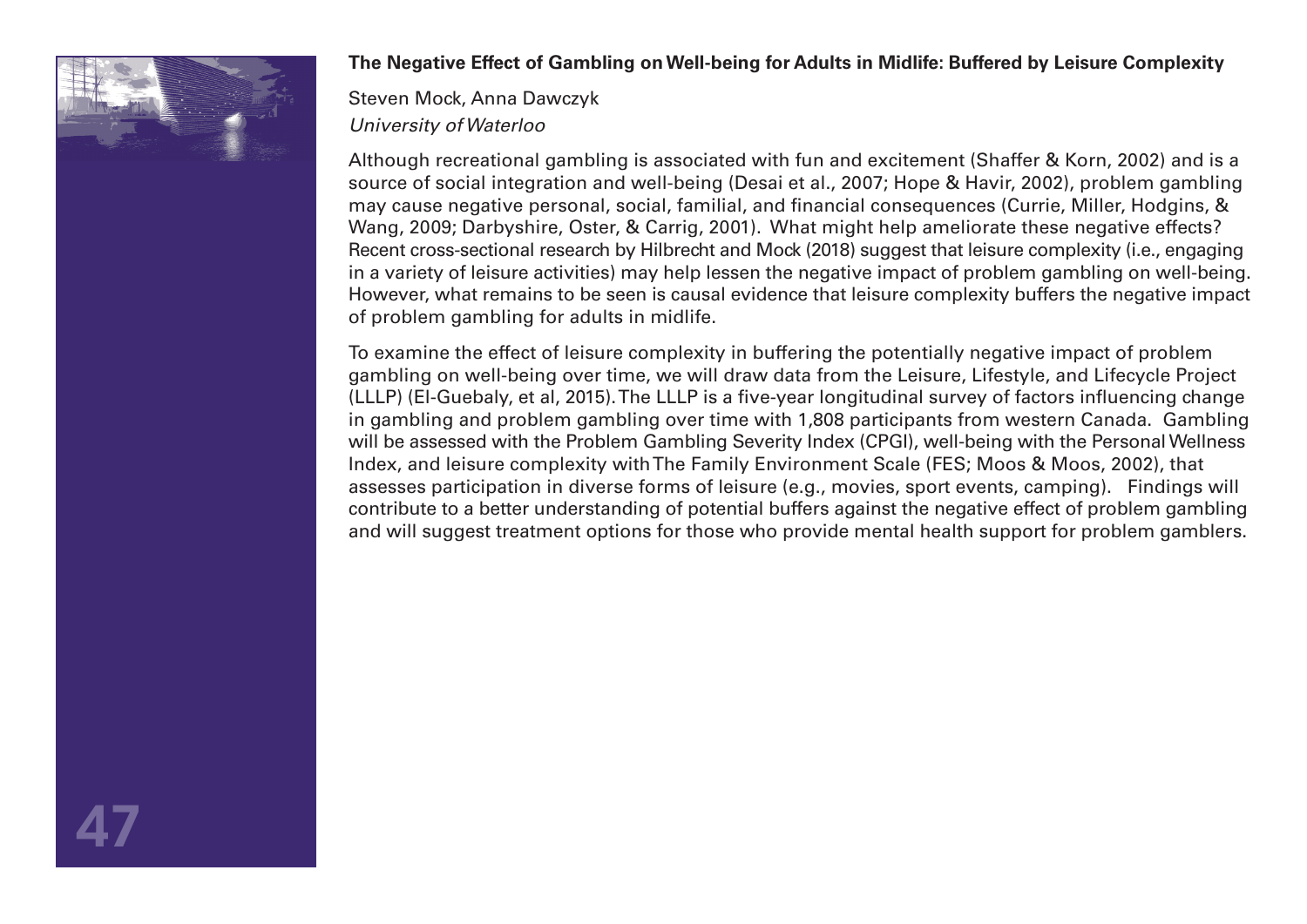

# **The Racial Order of Leisure: Segregation, Alternation, Buffering and Restriction in Recreation Provision in the United States**

### Rasul Mowatt

# *Indiana University Bloomington*

While the role of segregated forms of leisure and recreation provision (Savoy, 2016; Taylor, 2016), ranging from restaurants, hotels, and swimming pools, within the United States is quite known there continues to be little focus on this practice within the broader leisure literature (Finney, 2014; Mills, 2016). A concentrated focus on these practices based on a close reading of related literature and other materials locates four forms of exclusion: 1) Segregated Spaces; 2) Alternating Use; 3) Landscapes Used for Buffering; and, 4) Restricted Places. Segregation as a system within the public and private sectors provided non-White citizens separate spaces that approximated the outdoor and indoor leisure experiences of White citizenry but at an inferior level (O'Brien, 2015). While some sites operated in a system of alternating days and times to accommodate the two different citizenry (Bond & Sherman, 2003). In some cases, while engaging in segregated practices, some parks and recreational spaces were constructed as physical buffer zones between the White and non-White racially designated populations (Wolcott, 2012). But firmly there is a long history of restriction, absent of any segregated provisions, which are entrenched in the design of recreation and public space (Floyd & Mowatt, 2014). Spaces in urban locations have steadily found ways to erase people, particular people of colour. The latest trend in cities towards Urban Re-development, New Urbanism, and "Placemaking" are cautioned by this history and practice, as indicators lean towards the continued practice of cities, and their spaces and amenities, as being segregated by design. This session aims at presenting evidence to this reality and its implications for the field in research and teaching.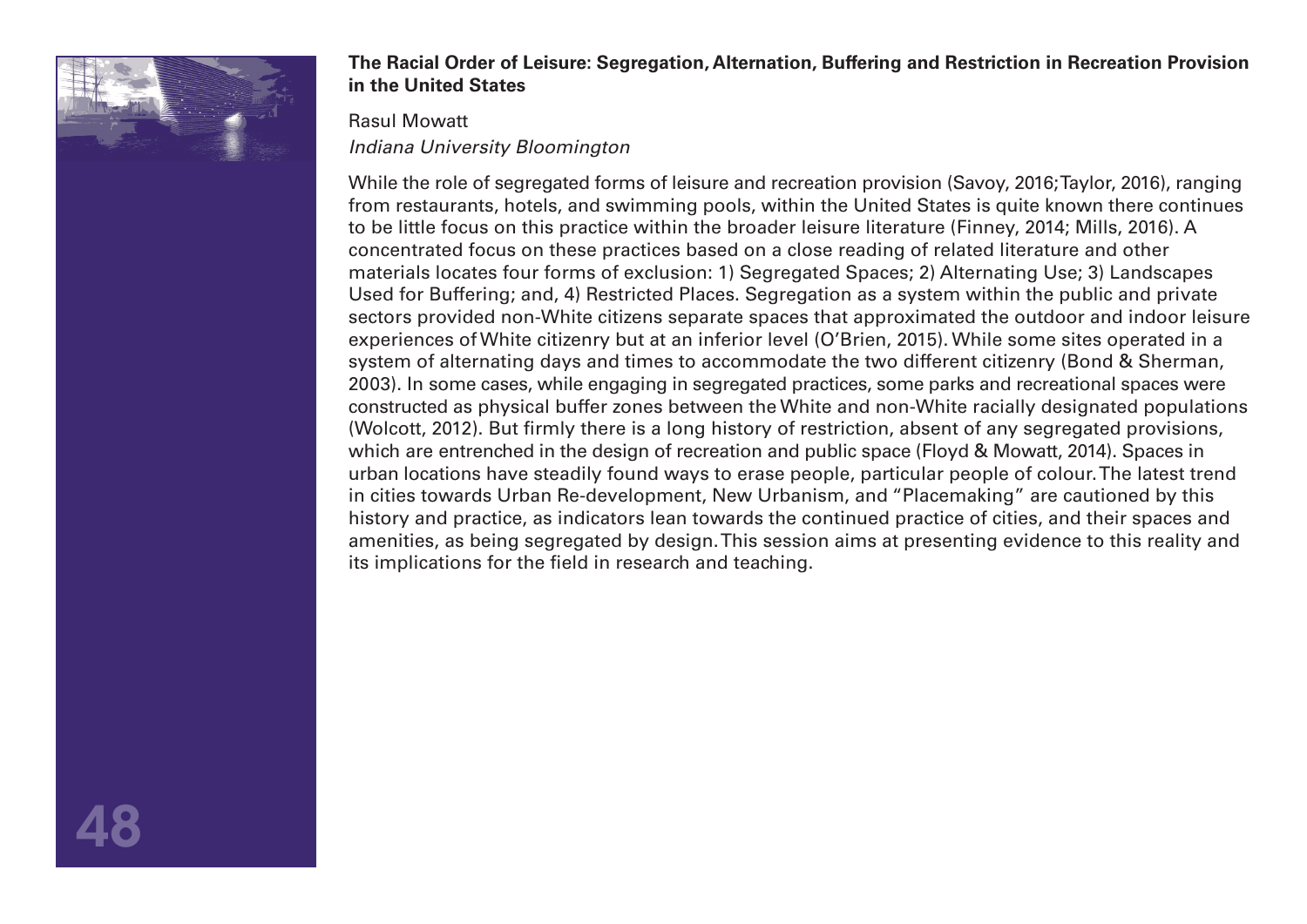

# **Seizing the centre pass – Assessing the motivation of participants to attend and engage in England Netball's 'Walking Netball' programme**

Claire Mulvenna, Anika Leslie-Walker *St Mary's University* 

Recognising the motivation individuals have for attending and participating in sport is imperative to allowing suitable physical activity sessions to be planned and delivered successfully. The consequence of continued attendance at physical activity sessions can lead to increased activity levels and both physical and mental wellbeing being increased. Self-determination theory (SDT) states that when an individual participates in an activity, the reasons that underpin their decision to participate vary from being internal and incorporated within the individuals self to being related to external outcomes. SDT identifies three universal, innate and psychological needs: competence, autonomy, and psychological relatedness. Various social factors are present in the sport environment that can have an effect on a participant's motivation (Vallerand & Losier, 1999). The relationships that are outlined in SDT suggest a participant's basic psychological needs can be promoted and developed by various social conditions including specific coaching behaviours (Alvarez, Balaguer, Castillo & Duda, 2009).

This study aimed to identify the motivations of participants starting and then continuing to take part in England Netball's 'Walking Netball' programme. 'Walking Netball' has been designed so that anyone can play it regardless of age or fitness level and it aims to engage individuals in regular low-intensity physical activity. 12 'Walking Netball' participants were interviewed from one England Netball coordinated session alongside two coaches and a Regional England Netball Development Officer. Semi structured interviews were used to allow the researcher to probe and investigate the different motivations for participation which focused on social identity and the affective consequence of participating in the sessions.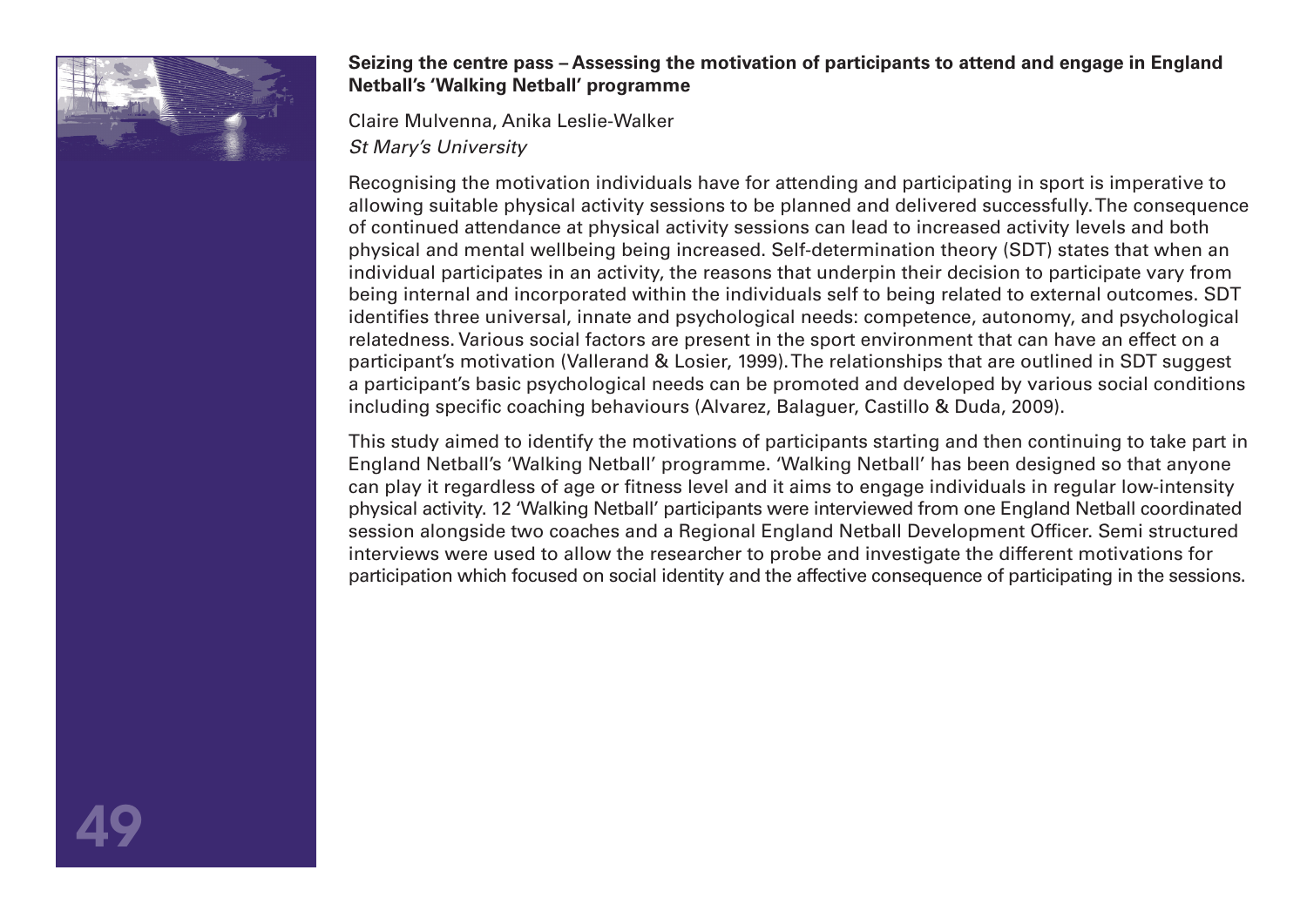

## **Collective Memory Work as Critical Pedagogy in the Leisure Studies Classroom**

# Mary Parr

# *Kent State University*

Over the years, calls for a critical "turn" in leisure studies have highlighted a need for scholarship that engages in continuous questioning of policies, practices, and assumptions. One aim of a critical leisure studies is to interrogate "power, dominance, and resistance in the face of oppression" in leisure contexts (Mowatt, unpublished manuscript, p. 5). Mowatt asserts a critical approach is necessary to address systemic and institutional oppression; extending efforts surrounding diversity/equity/inclusion which are primarily aimed at matters of equitable access. An intervening process between critical studies and fields of practice is the academic preparation of future service providers. Spracklen (2014) proposed that introducing a "strong dose of criticality" into curricula would yield pedagogical, ethical and political improvements. Limited discussions of critical pedagogy have occurred in the tourism studies education (e.g., Belhassen & Caton, 2011; Grimwood, et al., 2015) and experiential education (e.g., Breunig, 2005) literatures, but is virtually nonexistent in the leisure studies education literature. Collective Memory Work (CMW), based in social constructionism, seems well-suited to be an effective critical pedagogy tool. One aspect of critical pedagogy is the use of "intentional experiences" that allow for reflection, analysis, and action (Breunig, 2005). CMW uses individuals' accounts of their lived experience as "data" for analysis by the group; "challeng[ing] assumed understandings of experience and established facts, with particular attention to power structures and relations that affect the lives of those immersed in those power relationships" (Johnson, et al., 2018, p. 2). Elkington's (2012) example of "doing leisure" to "teach leisure" with undergraduates created a space for interrogating historical definitions of leisure and increasing students' comfort level with constant change. CMW, with its focus on uncovering social structures that shape individual experiences, appears to be a promising tool for instructors to engage with students in critical pedagogy aimed at preparing students to become agents of change.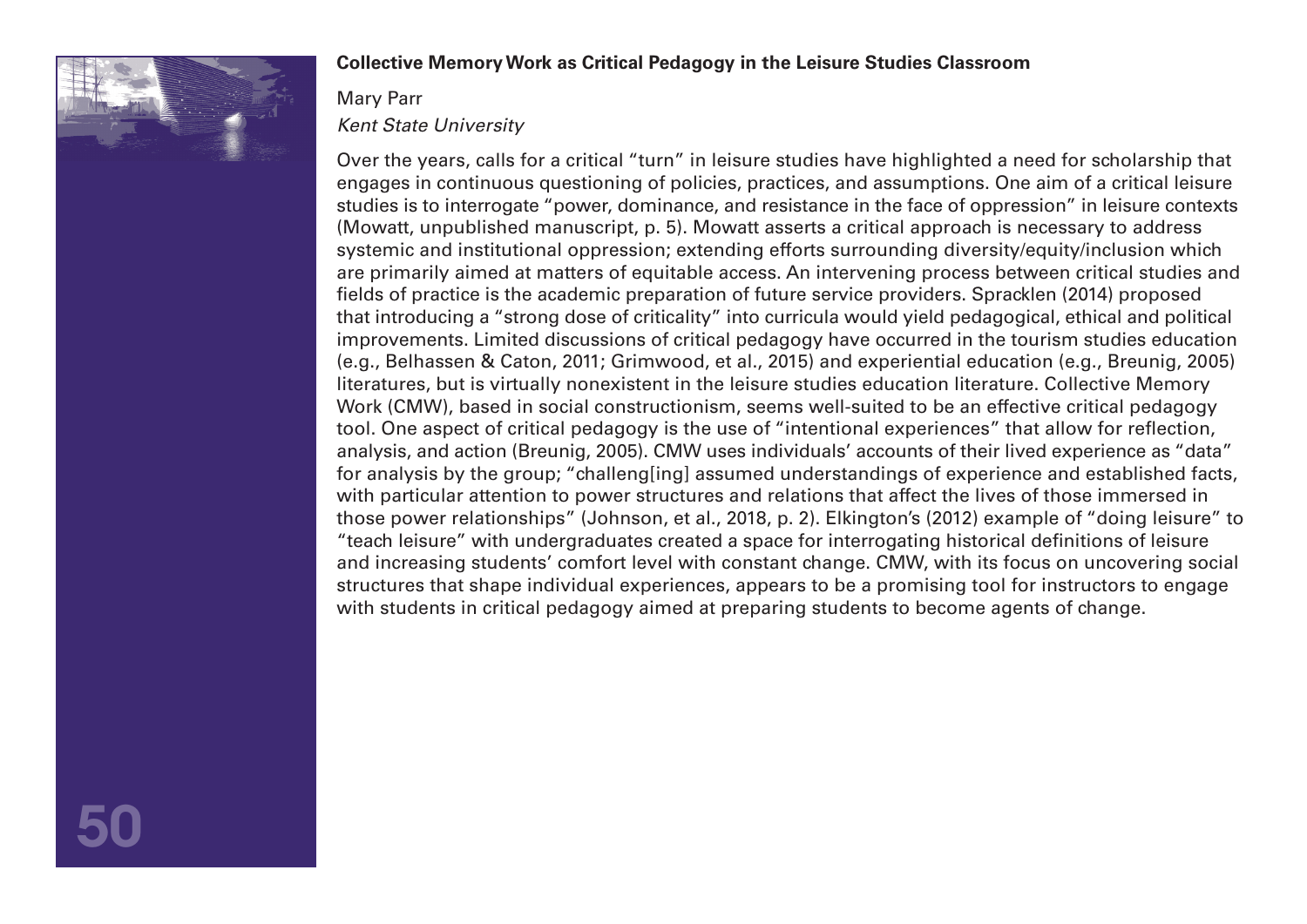

**'Theorising a sociolinguistics of leisure: multi-language leisure speech communities, language contact and leisure lifestyles among globally mobile populations'** 

# Aaron W Pooley *Soonchunhyang University*

Leisure speech communities encompass the language specialised to and often necessary for participation in leisure and the social and cultural contexts in which leisure activities are situated. Multi-language leisure speech communities, however, which involve participants who engage in language contact as a functionality of the leisure they share are rarely reported in the literature. Comparing qualitative data collected from two studies situated in the Republic of Korea, this paper contributes to a working theory on a sociolinguistics of leisure linking multi-language leisure speech communities, language contact and leisure lifestyles among globally mobile populations. The participants in both studies were English speakers from Canada, the United Kingdom and the United States of America with a sojourn period of 11 months or less and arrived in Korea without a knowledge of the Korean language or culture. In the first study, working tourists on temporary teaching contracts adapted to their new and unfamiliar surroundings and developed Korean language skills when interacting in speech communities centred around serious, project-based and casual leisure with their Korean hosts. In the second study, international students at a Korean university discovered and participated in speech communities centred around casual leisure when using mobile technologies. The modalities of leisure (physical, digital and blending of physical-digital) differed in these studies. Together they reveal how multi-language leisure speech communities support language contact among globally mobile populations during their leisure lifestyles abroad. Future research could explore the ways in which multi-language leisure speech communities form and contribute to rewarding leisure lifestyles as new cross-cultural and cross-linguistic interactions extend current conceptualisations of leisure in contexts of global mobility.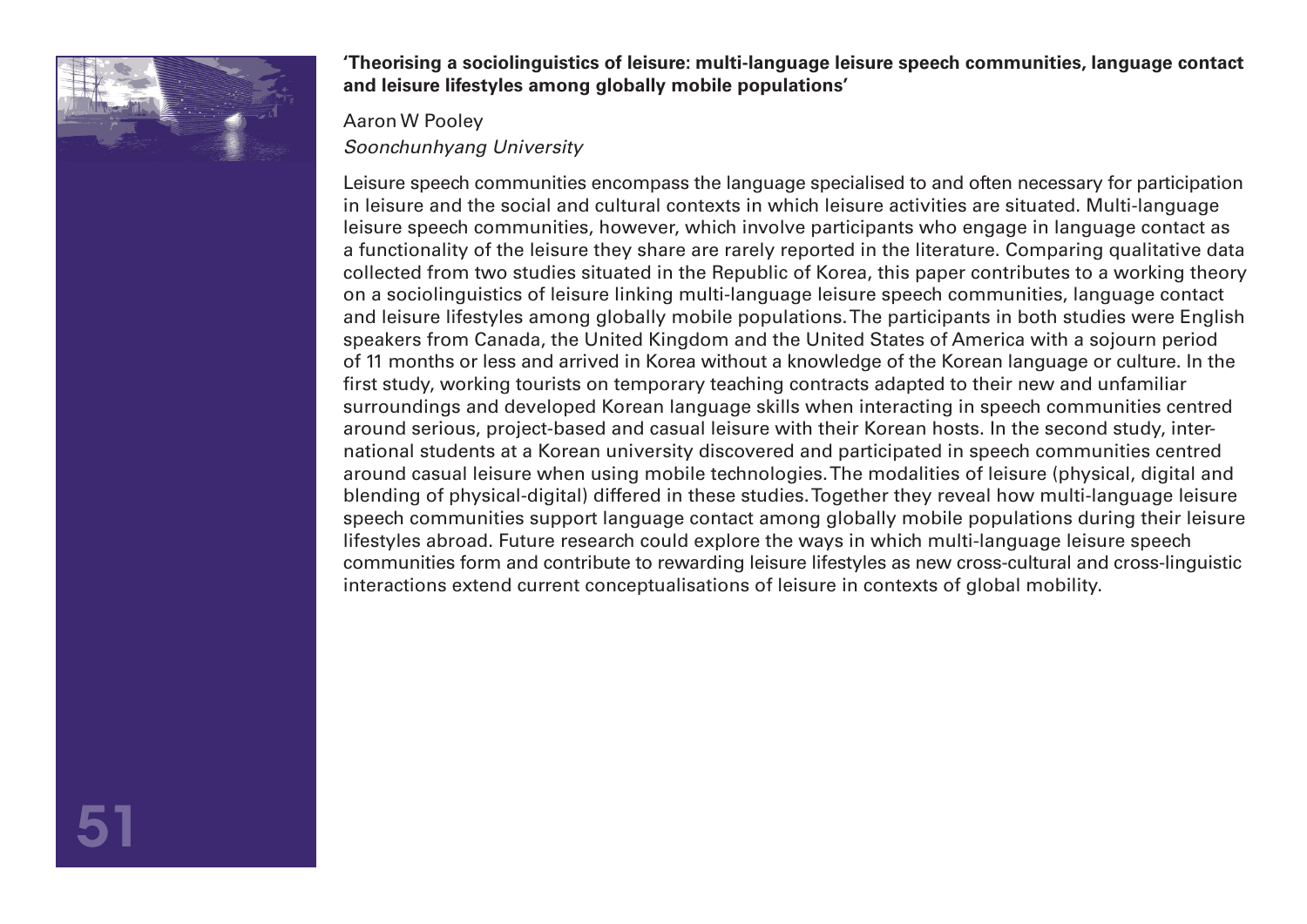

**Enhanced well-being, healthy ageing and social connection: Motivations for playing bridge in the community** 

Samantha Punch, Elizabeth Graham *University of Stirling* 

This paper explores the inter-related themes of well-being, healthy ageing and social connection that underpin elite players' key motivations for playing bridge. The findings are based upon 52 interviews with elite bridge players to highlight the motivations that drive players' interest and participation in the card game of bridge. Their sustained involvement in the mind sport is related to social ties within the bridge community, opportunities of cognitive engagement and personal enjoyment of the everevolving game. What this presentation will reveal is that the mind sport and card game of bridge has the potential to continue to be a potent source of enjoyment amid the sophistication of contemporary technology and entertainment. The paper will demonstrate that players perceive bridge as offering opportunities for enhanced well-being, healthy ageing and social connection through interacting with friends and family in a sociable environment. The challenges, mental stimulation, fun and excitement can lead to moments of self-realisation and the expansion of social networks for players of all ages. Belonging to the 'bridge world' where members share goals and interests is particularly appealing to players.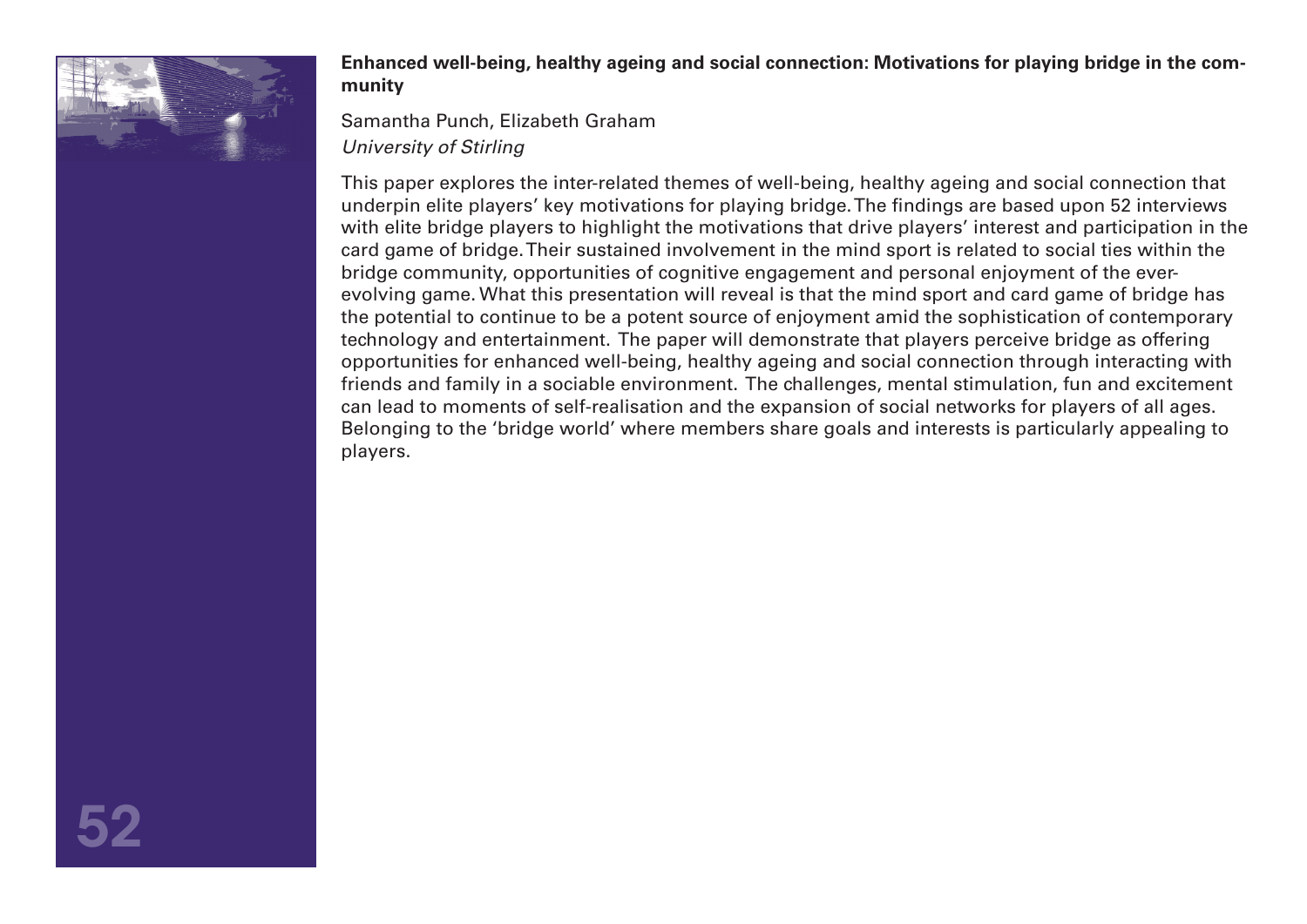

### **Rural sport spectacles: Ice hockey, mythologies and meaning-making in rural Canada**

### Kyle Rich *Brock University*

Hockey occupies a prominent role in the folklore of rural Canada. In this paper, I pro-vide a commentary on the role of hockey events in expressions of place-based rural cultures and identities. I draw from fieldwork conducted in three separate communities to discuss the semiotic processes involved in these events and their relationship to myths about what it means to live rural. Informed by Barthes (1972) and Bahktin's (1984) ideas of myths and the carnavalesque, I attempt to unpack the way these events are engaged in the social processes of their communities. Firstly, I discuss how social hierarchies associated with athleticism, social class, and geography are subverted and reconceptualised when teams are organised based on lineage, communities are repositioned as tourist destinations during slow winter months, and consumption is (some-times excessively) engaged. Secondly, I explore the ways that freedom, eccentrism, and profanation are engaged in these events, often by normalising the transgression of rules associated with modern versions of the sport and society more generally. Finally, I reflect on the engagement of various actors in the event both on and off the ice. In this way, the engagement of players, spectators, and referees in the performances of the events provides a platform for a creative re-imagining of community life. Finally, I discuss how normalised, sometimes theatrical transgressions of sport and social norms may be implicated in the construction of myths of rurality which are understood as natural or innocent. I suggest that these myths fail to acknowledge the realities of living rural, which often involves volatile economies, youth outmigration, and inequitable access to services. While these events provide a glimpse into the resiliency and creativity of rural people, perhaps they also distract us from thinking critically about the social context and policies which shape rural life.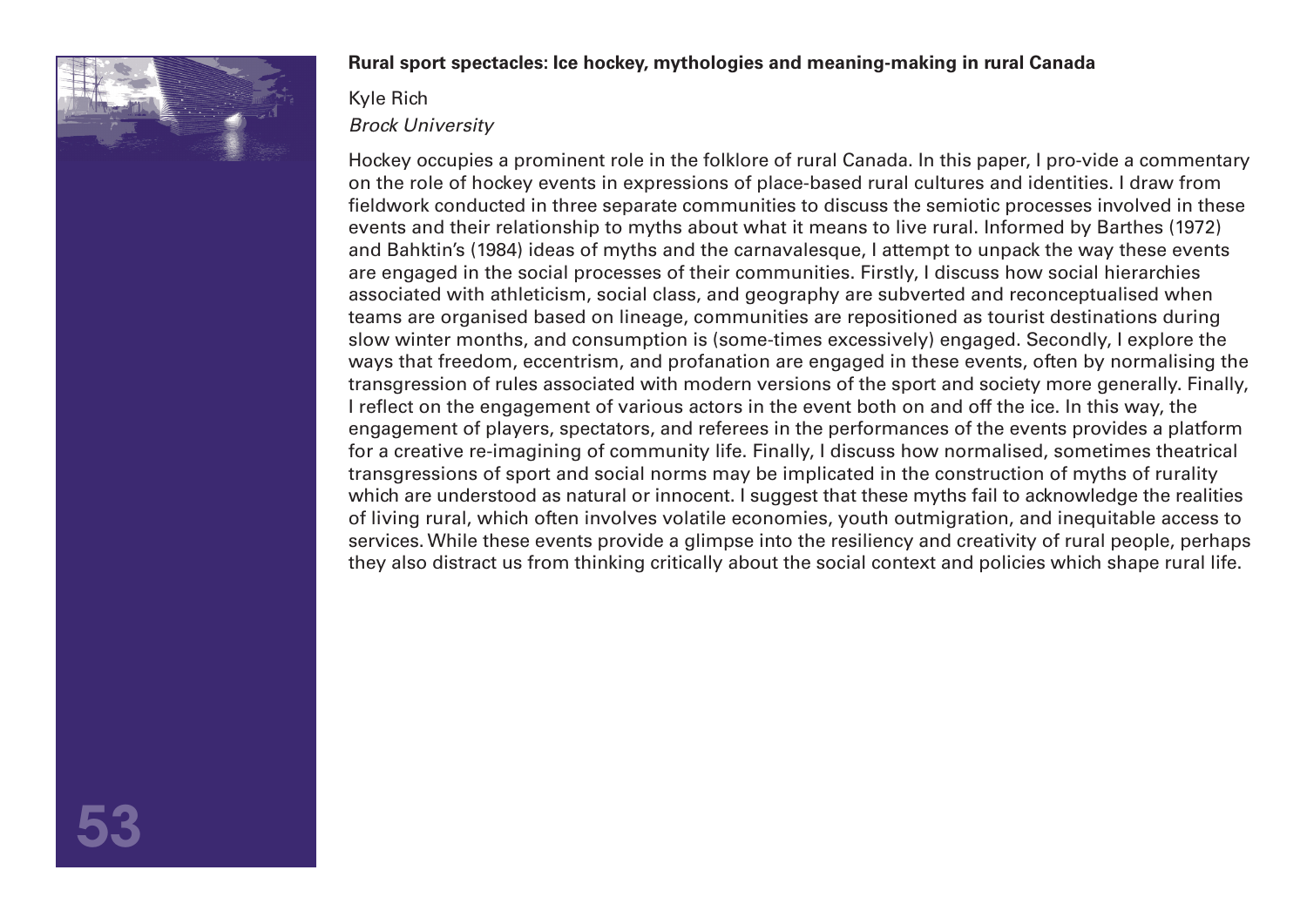

**Exploring the identity of people with dementia as they engage with the activities of communitybased leisure and fitness centres. Implications for scholarship and practice** 

# Chris Russell

*University of Worcester* 

Traditionally people with dementia have been marginalised, their voices and aspirations ignored (Brannelly, 2011). Rightly this has been challenged, enabling constructive considerations of what it means to live with dementia to emerge (Brooker and Latham, 2016). Within this context maintaining a strong sense of one's own identity is important because it contributes to well-being and adjustment to the changes that dementia brings (Bunn et al, 2012; Caddell and Clare, 2011). Identity extends to include people with dementia's strengths, hopes for the future, role in society – including participation in leisure (Bartlett and Brannelly, 2018). This PhD study has embraced this within a specific leisure context by exploring, 'to what extent does engagement with the activities of community-based leisure and fitness centres enable people living with dementia to maintain and develop their sense of identity?'

The research employed an ethnographic approach, utilising go-along interviews and participant observations with four people living with dementia, their family carers, and employees (e.g. fitness instructors). Participants with dementia engaged at their local leisure centre in diverse physical and social activities dependent on their practical circumstances, aspirations, needs, and abilities.

Findings suggest that places and experiences matter to identity maintenance and formation in that they have meaning for people with dementia, and feature in memory making. Engagement in activity fosters feelings of confidence, and inclusion, in ways that might help combat stigma. Also, participation counters isolation for family carers, offering opportunity for peer support. More needs to be known though about how people with disabilities negotiate identity within a sporting context (Lundberg et al, 2011). Thus, this research draws upon the voices and insights of people with dementia participating in physical activity within communities to help answer the research question. The imparted wisdom of participants will also be provided to leisure services to help inform their offering.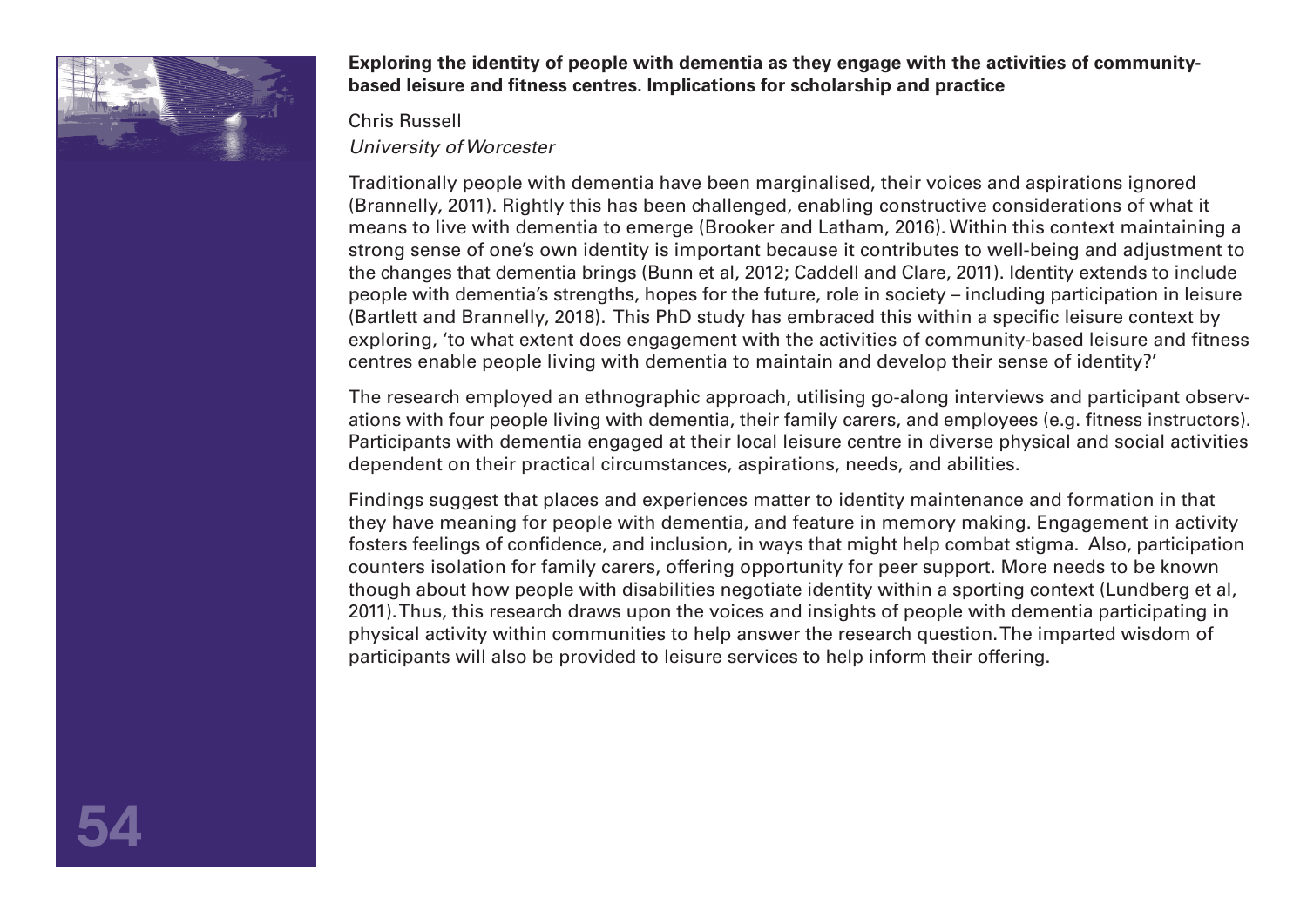

# **'Temperament is Everything': Bridge Partnerships, Emotions and Player Identities**

Zoe Russell, Samantha Punch *University of Stirling* 

This paper explores the findings of qualitative research into elite bridge player's perceptions pertaining to key themes of partnership, emotion, identity and self-development. Bridge players are a diverse group of individuals who play bridge competitively and for leisure with different teams and partners over their life course. Drawing on sociological theories of interaction, emotions and identity, the paper begins to analyse how bridge players are engaged in the ongoing performance of partnership which is contingent upon perceptions of what it means to be a good partner, expectations of oneself and others, experience, demographics and power dynamics. The paper introduces new insights to the field of leisure studies and the sociology of sport/leisure through the consideration of bridge players as performing reflexive practice, interrogating the nature of emotion in a partnership game and through examining the fluid construction of player identities at different scales such as individually, in partnership, in teams, and in the wider bridge community.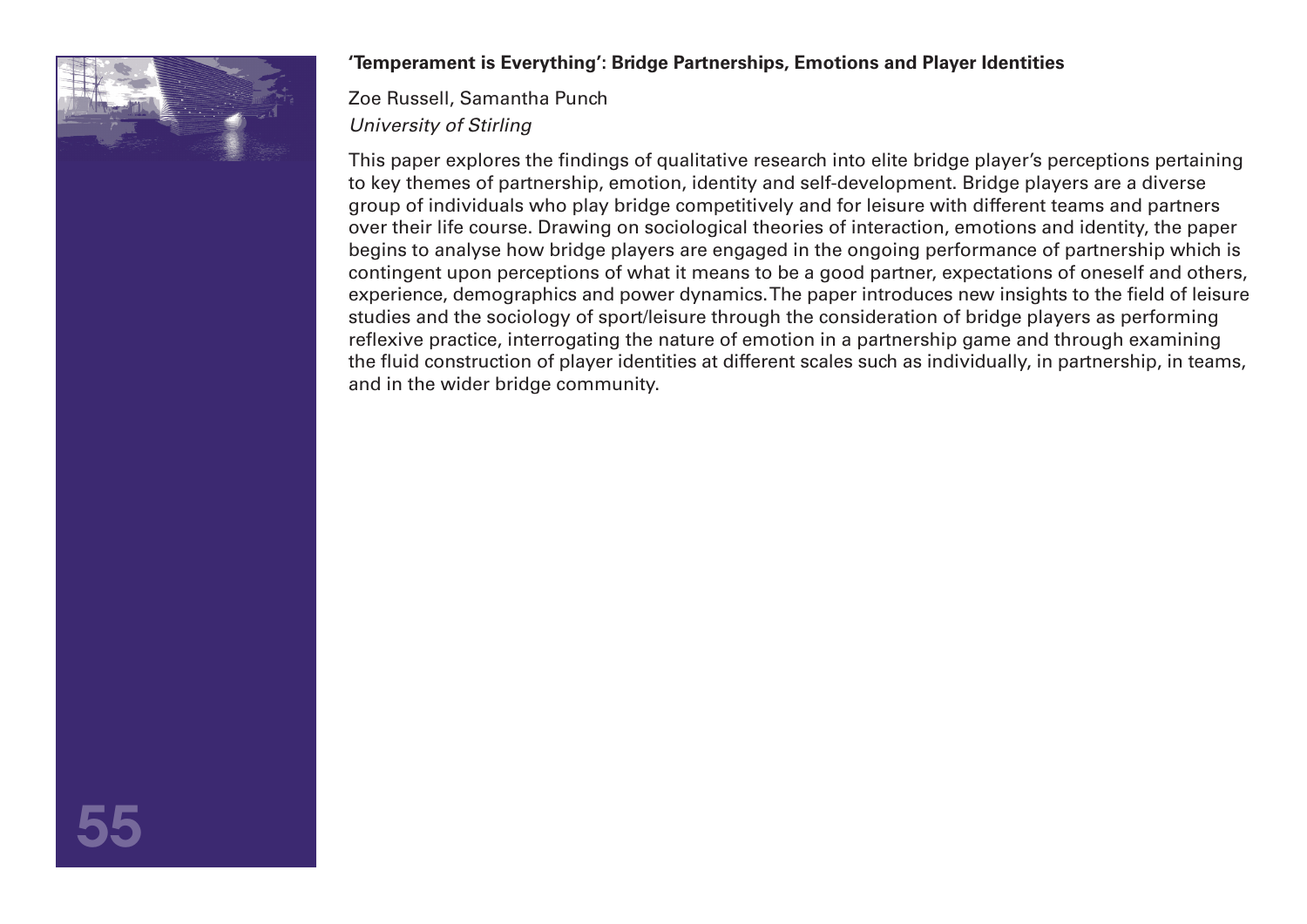

# **Social class and gendered practices of school sport sailing programs in western France and California**

Anne Schmitt<sup>1</sup>, Matthew Atencio<sup>2</sup>, Gaëlle Sempé-Huard<sup>1</sup> *1 University of Rennes 2 California State University* 

Significant research has shown that gender and social class relationships can be problematic within the context of water-based leisure activities such as surfing, windsurfing, and sailing (Wheaton, 2003; Olive, 2016). More specifically, it has been argued that sailing is traditionally practiced and dominated by upper-class males who have the capacity to determine social codes and exclude/devalue others (Créac'h & Sébileau, 2004). In this paper, then, we develop these critical ideas regarding water-based leisure activity within the context of an international comparative qualitative study that examines the incorporation of sailing within secondary schooling found in California and Brittany. The valued capitals conceptual framework of Bourdieu is utilised to illustrate how leisure sailing has become refashioned by educational and youth development contexts, leading to the reproduction of social and cultural capitals. This type of capital reproduction sustains particular hierarchies and power relationships that are gendered as well as class oriented. For instance, in both France and California it was found that sailing was often characterised by young males who would take up lead roles such as being skipper. However, we found that various sailing coaches held differing views about this male-dominated practice; some coaches directly attempted to rectify this situation while others seemed to reinforce gendered stereotypes and divides. In terms of social class, our findings suggest that sailing in California was highly contoured by the neo-liberal climate, to the extent that sailing became utilised by families and programs as a vehicle for promoting upper-class values and status (Friedman, 2013). On the other hand, sailing in France was considered more egalitarian and connected with a countercultural ethos endemic to the coastal lifestyle. Altogether, 30 interviews and 113 hours of field observations with coaches, teachers, youths, and their parents are used to support these various lines of analysis underpinning organised sailing activity.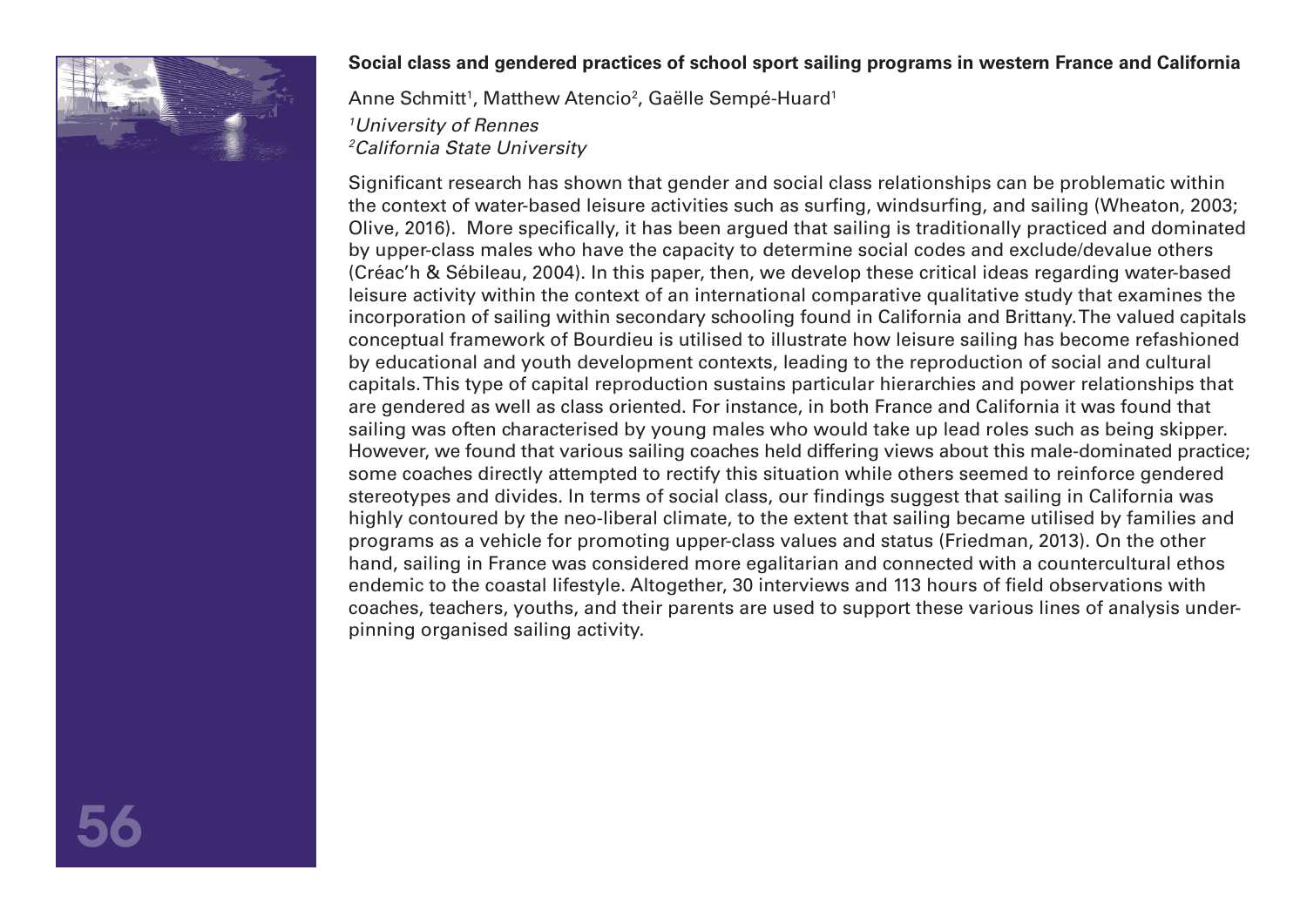

# **The Lived Experiences of Dance and Gymnastics within a Physical Education Degree**

# David Scott, Gavin Ward *University of Wolverhampton*

The focus of this study was to understand undergraduate students' experiences of gymnastics and dance education within the scrutiny of modular learning in Higher Education. A phenomenological position was adopted in order to understand the wholeness of students' experiences whereby identities are constituted through their lived lives. This allowed us to understand the students' identities as relational to the learning and assessment context and their lives within and beyond university. Openended interviews were conducted with a purposive sample of students who consented to share their experiences. Data was analysed using Merleau-Ponty's theorising of identity as an embodied cohesion or habit between pre-personal and personal existence. This is revealed through opaqueness and transparencies of consciousness which in this study were revealed through the seven identities of the participants; Negotiating and surviving White space, Strategic masculine competitor, Seeking reassurance, Racially strategic to be unique, Seeking dependence to achieve, Strategically insular and Willing explorer. These identities help to shed light on the tensions Higher Education students may experience when confronted with new learning situations in which they are to be assessed. We concluded that getting to know students, and the opacities and transparencies of their identities, could be of great value in shaping their be-ing as students. In striving to understand the habitual behaviours of students, it is possible to understand how the subject-matter being taught might be received by students within the wider context of their be-ing-in-the-world.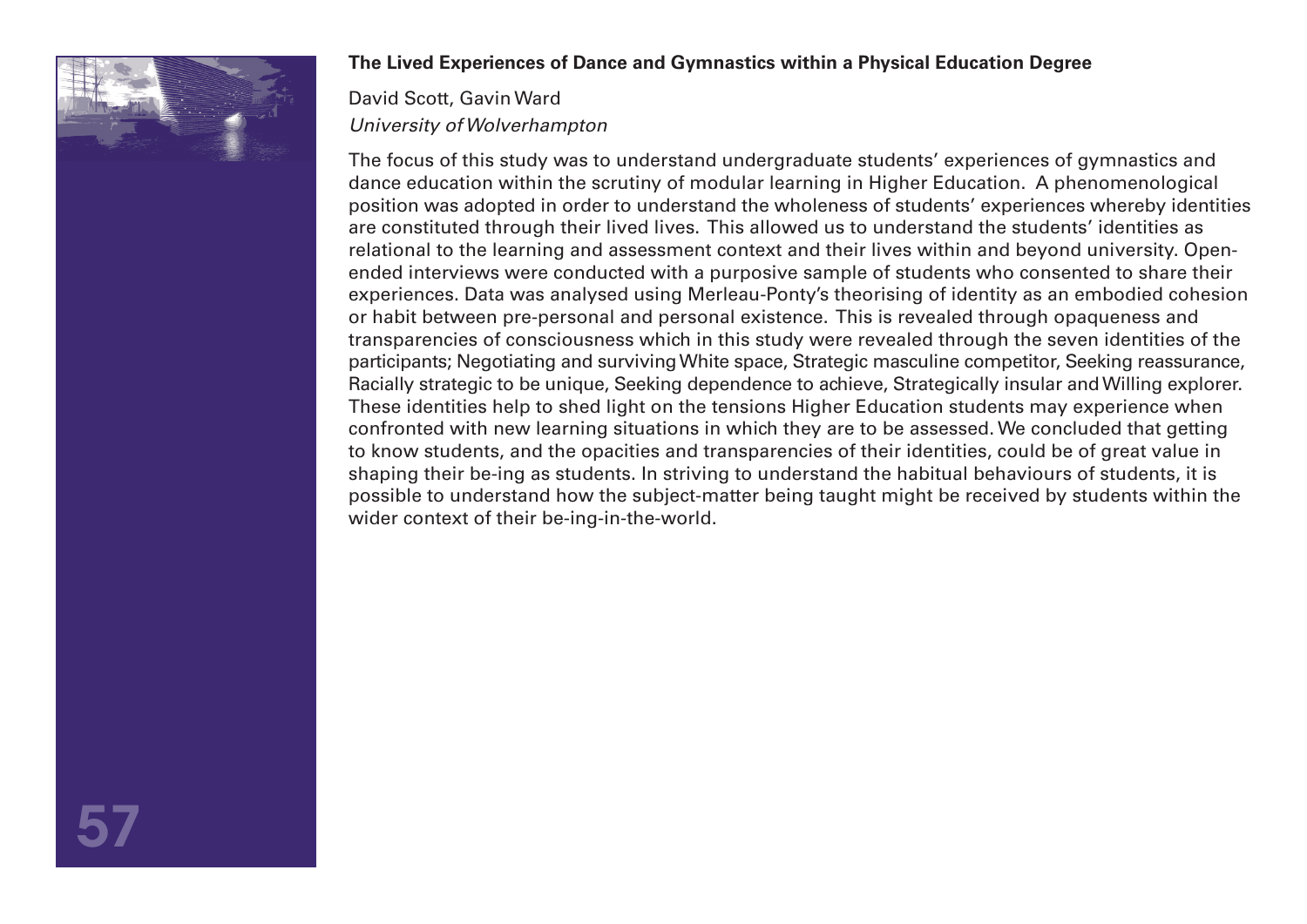

**Why is that White man sat at the back of the room watching us?" Utilising participatory approaches in engaging young people and understanding their leisure and wellbeing experiences** 

Robyn Smith, Tess Kay, Louise Mansfield *Brunel University London* 

There is growing recognition of the need to recognise and address young peoples' wellbeing and mental health. Wellbeing is a complex concept experienced differently by young people and is shaped by their lived experience. There is a need to develop conceptual and methodological approaches to understanding wellbeing as it intersects with a range of aspects of social diversity and context. Communitybased leisure activities may help contribute to positive wellbeing for young people from diverse backgrounds. Whilst there is emerging evidence on the role of leisure in enhancing wellbeing, there is a dearth of qualitative evidence and research that will advance understanding of how leisure experiences improve wellbeing for which young people and in which contexts. Youth participatory action research (YPAR) methods aim to widen and deepen the knowledge production process and adders identified power imbalances that occur in research. YPAR provides opportunities for the young people, as a community, to co-create and disseminate innovative and culturally-relevant evidence; a process which both engages young people and has the potential to ensure high impact of projects for them which can also provide policy relevant impact in research findings.

This paper will: 1) reflect on the researcher's experiences of utilising YPAR methodologies as part of large multi- stakeholder project investigating the leisure experiences of racialised youth in Toronto, Canada; 2) discuss how YPAR can be applied to explore the meanings that socially diverse youth assign to their wellbeing and leisure; 3) Consider the use of YPAR methodologies in relation to facilitating public engagement and developing robust evidence to support policy.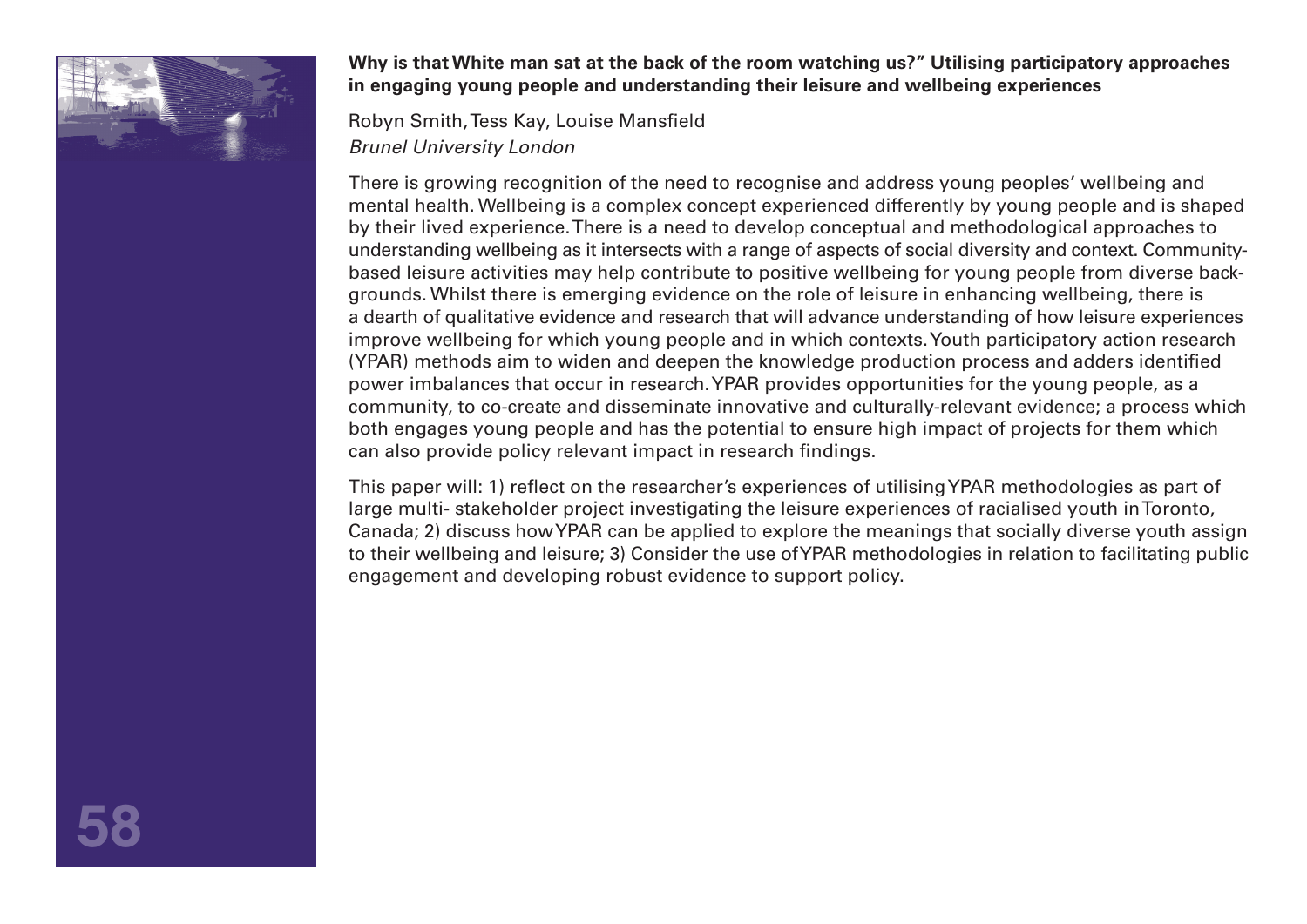

# **More than just a Bridge Lesson: Enhancing Life Skills through the Card Game of Bridge**

Miriam Snellgrove, Elizabeth Graham, Samantha Punch *University of Stirling* 

This paper shows that as a leisure activity, the card game of bridge brings with it key skills that foster social interaction, dedication and discipline. Bridge also encourages the use of analytical reasoning and logic in the context of incomplete information. The paper argues that such skills are likely to be beneficial to players of all standards and ages, providing opportunities to develop and utilise lifelong transferable skills and to put already existing skills into practice. Partnership and team skills are practiced both at and away from the bridge table, leading to benefits for enhancing broader life skills. Thus, skills learned through bridge are likely to impact on other areas of players' lives in terms of relationships, school and work. This paper draws on the data from 52 interviews with elite bridge players in the UK and the US to highlight the skills that are developed through participation in the mind sport of bridge.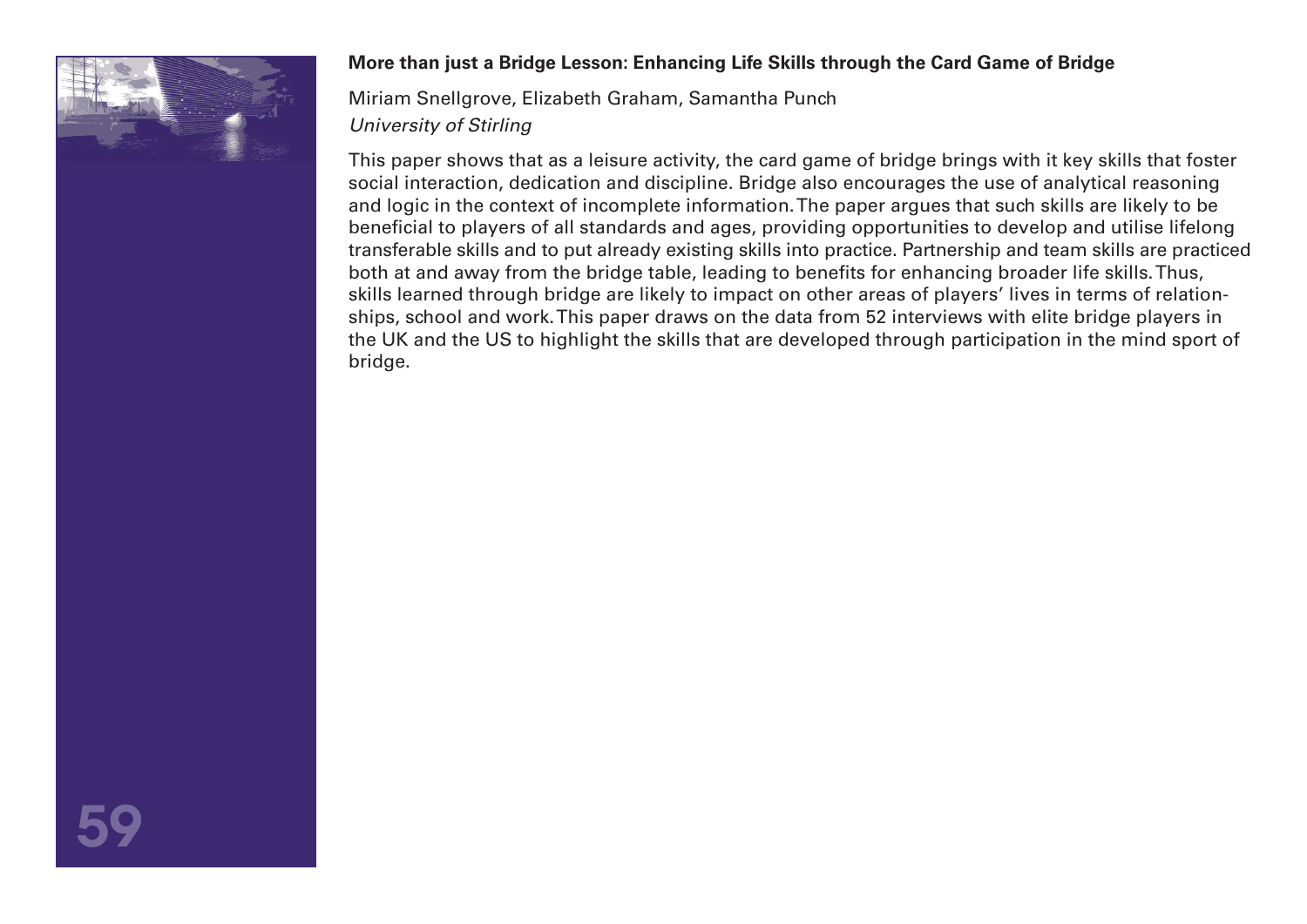

# **Online dating and sense of place. The use of Tinder among mobile collectives**

Elsa Soro, Jose A. Mansilla López *Lleida University* 

The increasing popularity of the dating apps has turned online dating a crucial catalyst for unrevealing the association between sex, leisure, identity and the sense of place. The geolocalisation has undoubtedly changed the way in which people meet each other and -as a result- the same experience of the place. In this regard, when considering people-nearby applications (PNAs), the physical distance between two users has become a crucial factor in the ecology of choice within sexual or intimate encounters. Within such scenario, the aim of this presentation is to examine the use of the popular dating app Tinder in mobile circumstances, namely during travels, vacations, business conferences, festivals, temporary citizenship. The hypothesis that drives this work is that the quest for authentic experiences and the contact with the localness are emerging as alternatives goal of online dating, beyond sex and intimacy.

After a short contextualisation of literature on online dating by different disciplinary approaches to date, the presentation will touch upon the movement in the space as a specific condition of the present scenario and how such conditions specifically engage with affectivity and intimacy. In order to interrogate how online dating is performed under mobility condition findings from a triangulation between a netnography, informal face-to- face interviews and content analysis will be presented and discussed.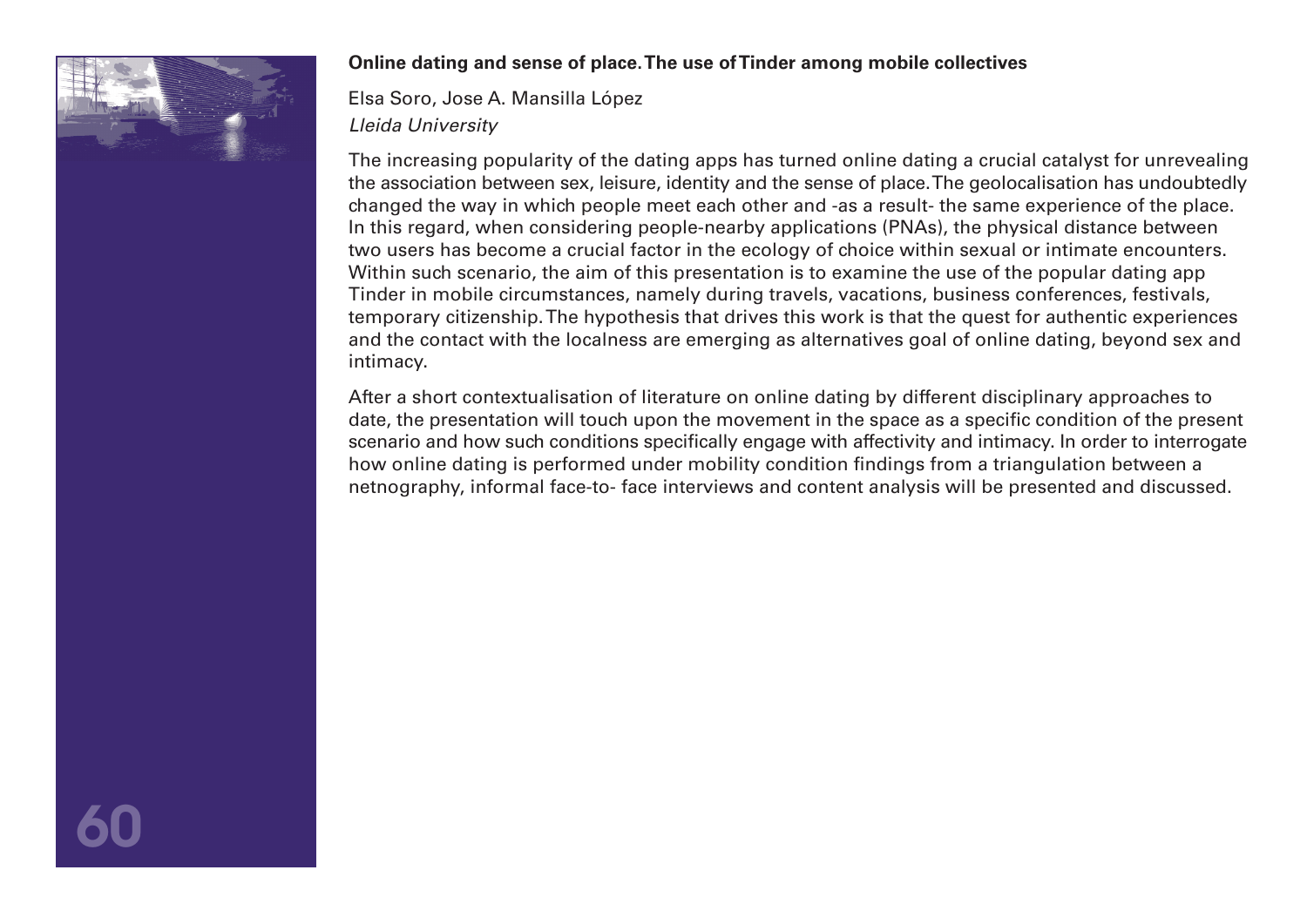

# **Professionalisation of the Martial Arts: the perspectives of experts on the concept of an independently awarded teaching qualification**

# Charles Spring *University of Derby*

In the United Kingdom there is an unregulated martial arts 'industry'. The aim of this study was to examine whether this 'industry' required Professionalisation through the rationalisation of qualifications for teaching, instructing or coaching practice. Currently, the martial arts consist of a very disparate set of organisations which have what, at best, could be called a varied range of professional standards across teaching, instructing and coaching. Professionalism struggles with the lassaiz-faire approach to qualifications and this creates differing expectations of the teachers, coaches and instructors within the organisations Viewpoints differ as to whether the individuals need more standards and qualifications. The study of a sample of expert views found that there is some recognition within the martial arts 'industry' that there needs a change in approach to tighten up the processes of determining who can and cannot coach, instruct or teach martial arts. Points of views expressed by the interviewees were: that standards and qualification should be demanding; that there is a need for a professional body and rationalised approach to qualifications but such general improvements must reflect the specific requirements of each particular art. Overall there was little optimism that Professionalisation could be achieved. However, the desire for Professionalisation was a significant finding. Recognising this, the recommendations from this study are set out in a 'Manifesto for Change' which aims to transform the current situation described by one expert as being one where 'the organisations are out for themselves and keep people separate from each other.' The essence of the manifesto concerns: the standardisation of teaching, coaching and instructing qualifications; the development of an overarching organisation to control the martial arts; recognition by other bodies outside of the martial arts of these standards.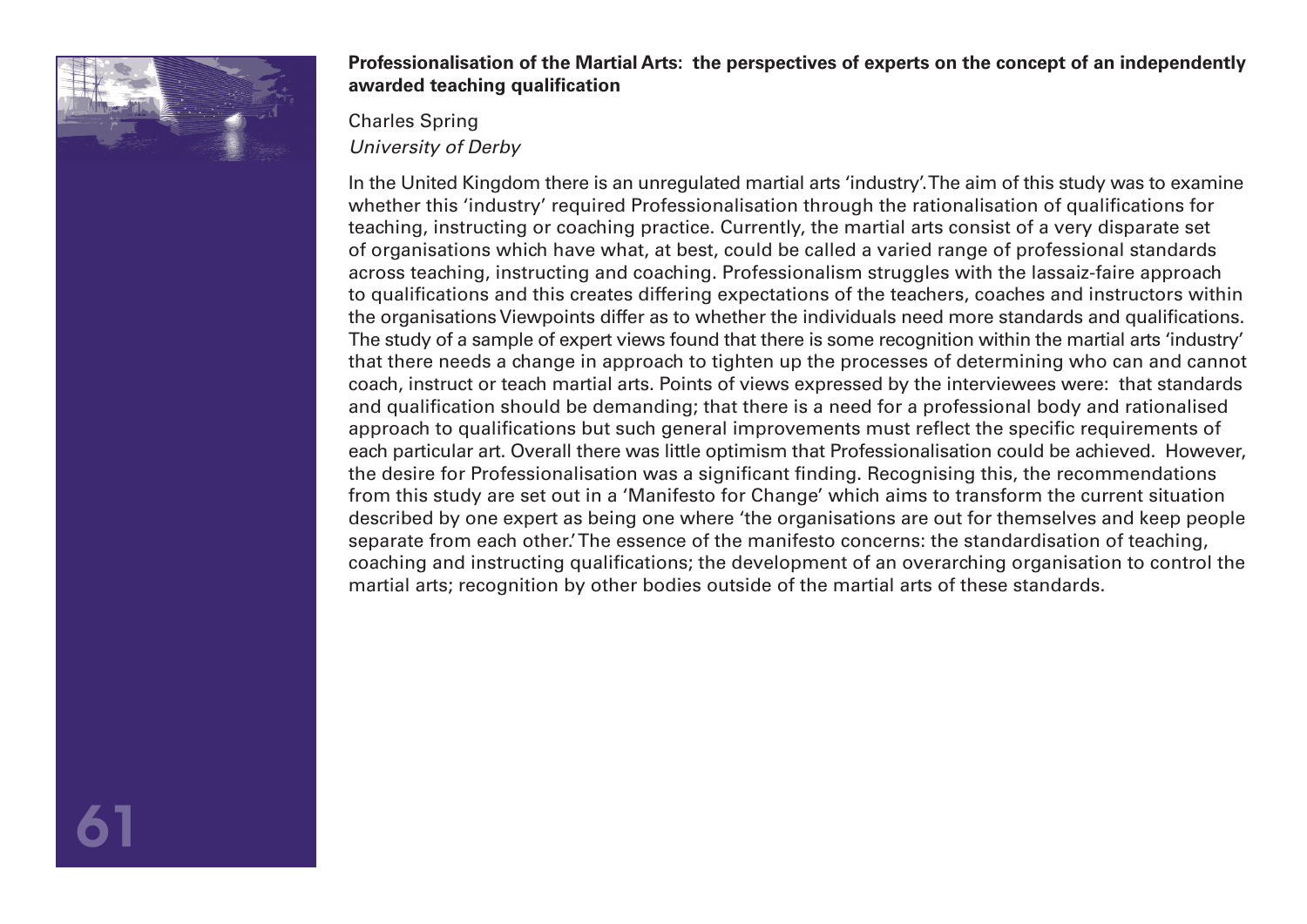

# **Families that play together, stay together – Creating shared memories through event experiences**

Raphaela Stadler, Allan Jepson *University of Hertfordshire* 

Subjective indicators of Quality-of-Life (QOL) range from physical, to social and emotional indicators (Cummins, 1997; Felce, 1996; Hagerty et al, 2001; Schalock, 2000; WHO, 1993), which we have previously explored in the context of attending events and festivals as a family (Jepson & Stadler 2017; Stadler & Jepson, 2017). Major findings from these studies include that event attendance can foster bonding, belonging, happiness, and has the potential to enhance the family's QOL over time. We aim to build on these findings and further explore the concept of family QOL by investigating how shared event memories can have a positive long-term impact on QOL. Family memories can be modified and reshaped over time and can therefore become a significant part of the family's shared identity, can help maintain social relationships within the family, and strengthen emotional ties (Wang, 2008). Yet, within a leisure context there is very limited research into memory, and even in the wider literature, memory is currently not classified as a subjective indicator of QOL.

For our study, focus groups with families in Hertfordshire, U.K. were conducted and stories and narratives of family bonding, memory creation, family happiness, well-being and QOL identified. These were further tested through questionnaires collected at ten different festivals and events across Hertfordshire, U.K., between May-August 2016. Key findings show how events and festivals provide opportunities for families to 1) spend quality time together, 2) experience 'magic moments' together, and therefore 3) create shared memories that last beyond the event itself (for weeks, months, sometimes years) and enhance the family's QOL in the long-run. We argue that small-scale event activities are one-off, special occasions that have the potential to bring a family together in new ways which fosters the creation of new memories. The positive memories created thus contribute to the family's long-term QOL.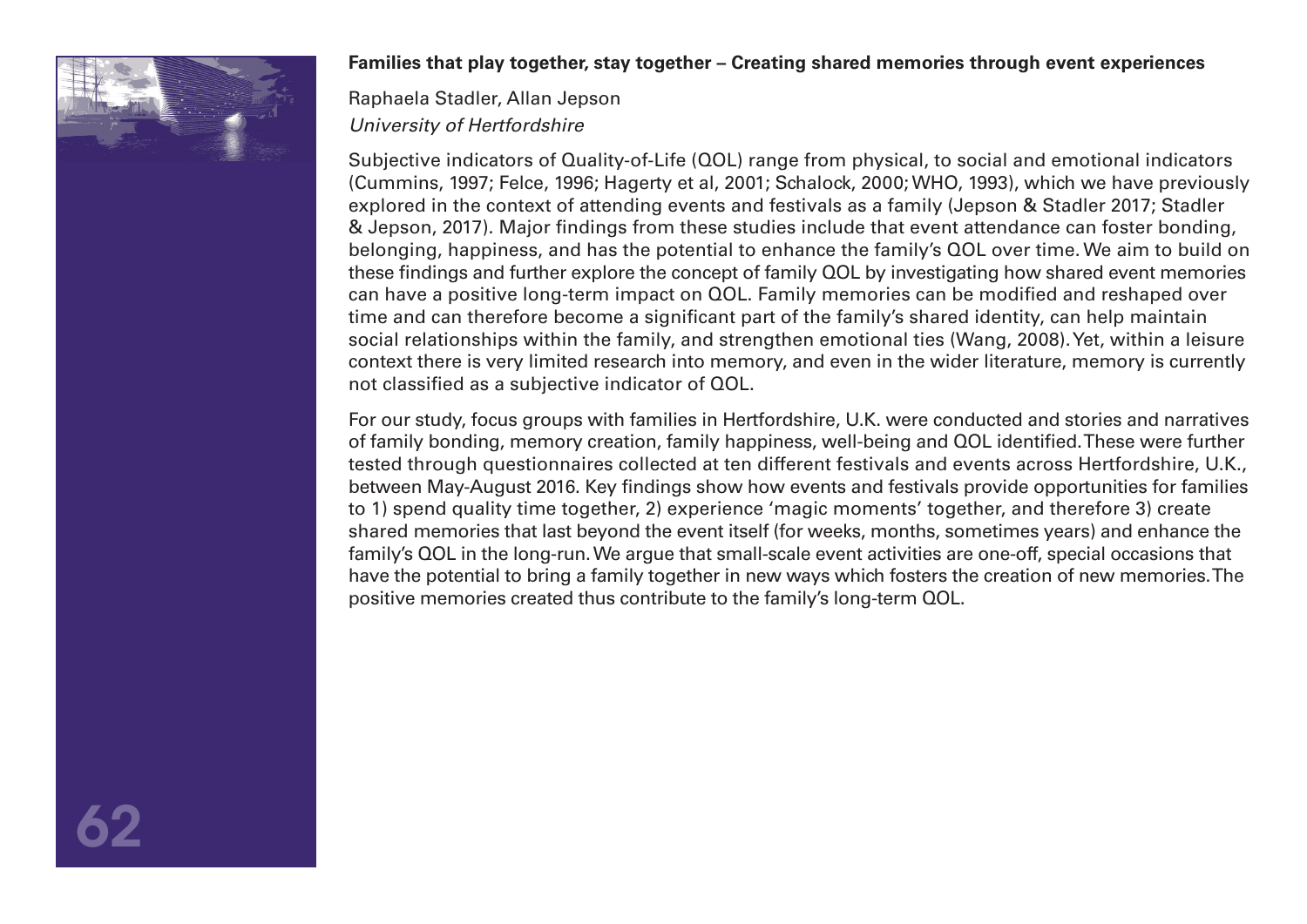

# **'Being creative together' – The well-being effects of participatory arts events for the over 70s**

Raphaela Stadler<sup>1</sup>, Allan Jepson<sup>1</sup>, Emma Wood<sup>2</sup> *1 University of Hertfordshire 2 Leeds Beckett University* 

The over 70s are an oftentimes overlooked generation at risk of loneliness, social isolation and feelings of low self-worth (Mordini et al., 2009). They may, however, gain great benefits of participating in leisure activities. We discuss participatory arts events (including, literature/writing, theatre/drama, dance, visual arts, such as crafts, new media, moving image and combined arts; Arts Council England, 2007) as a unique context to explore older adults, their social interactions and creativity in order to better understand the 'ageing well agenda'. More specifically, studies have shown that self-esteem follows a particular pattern as we age, increasing in young and middle adulthood, peaking at about 60 and then declining in older age, due to changes in socioeconomic status and physical health (Orth et al., 2010). We therefore draw on theoretical frameworks within Critical Gerontology in order to explore selfesteem and self-worth as two potential personal benefits of participatory arts events for the over 70s.

Our study measured the EDA (Electrodermal Activity) of women over 70 in North Yorkshire and rural Hertfordshire. We collected data whilst they were engaged in arts and craft activities for one-hour sessions. In group reminiscence interviews participants were later asked to comment on what happened in these arts sessions using the objects created, the photographs taken and the EDA graphs as visual stimuli. Our findings suggest that the act of 'doing' or 'making' art in a supportive social environment positively affects self-worth and, at the same time, the sharing of this experience with others enhances self-esteem for the over 70s. We argue that it is the combination of the creative activity itself together with the social situation, which creates positive benefits to wellbeing and Quality-of-Life in older people and therefore benefits the wider community and society as a whole.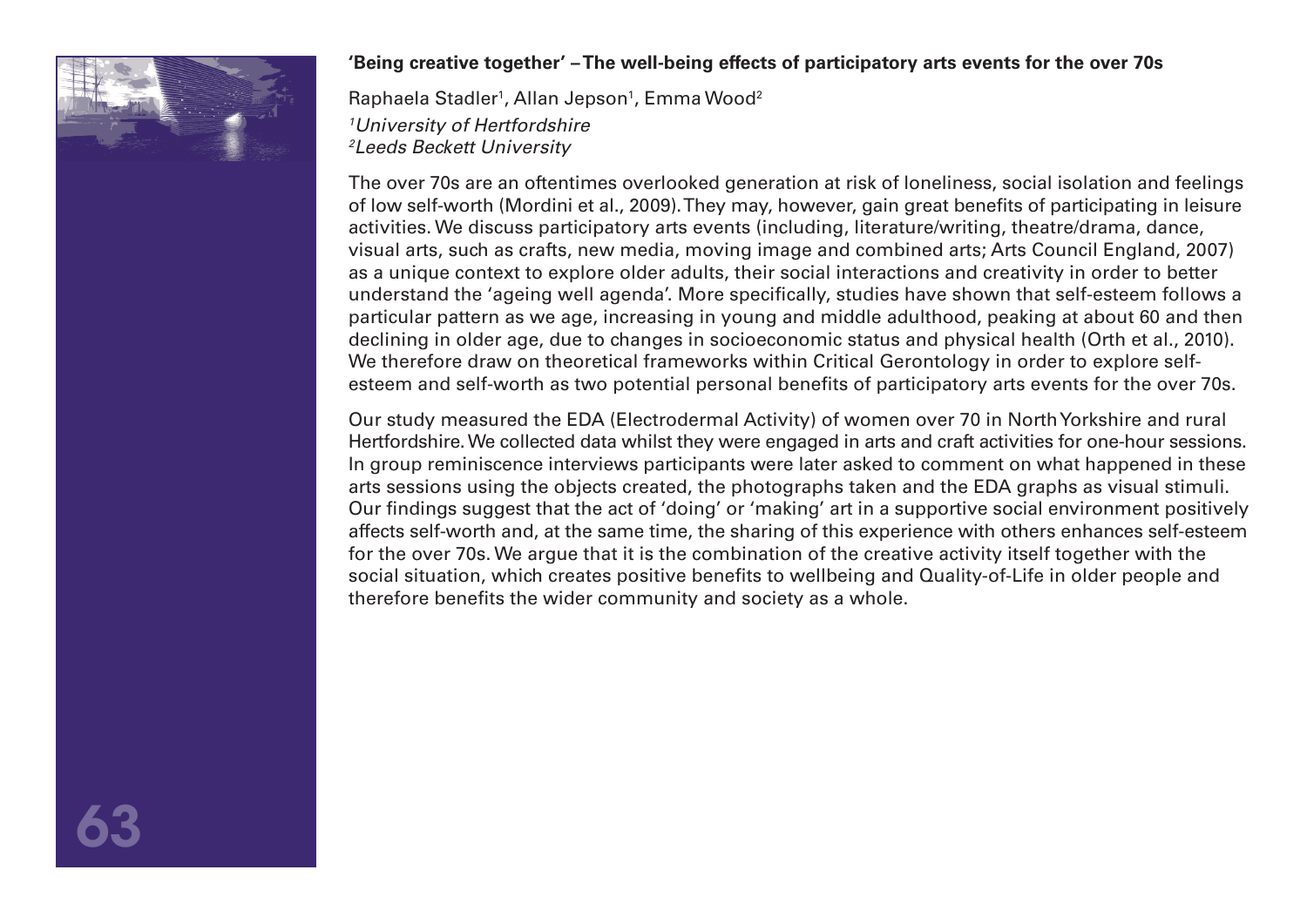

# **An exploration of how a transgender community group experience embodied well-being in a public swimming pool setting**

Carly Stewart, Jayne Caudwell *Bournemouth University, UK* 

There has been recent mediated response in the UK towards transgender peoples' participation in sport and leisure activities in public spaces including shopping (use of fitting rooms), organised group activities (the Girl Guides), and swimming participation (withdrawal of Swim England's 'Guide to Engaging Trans People in Swimming'), demonstrating levels of transphobia in society. Whilst there continue to be significant concerns with barriers, constraints, prejudice and discrimination within institutionalised sport and leisure activities for LGBT+ people, transgender people's experiences in these contexts remain under explored.

In this paper, we explore how a group of transgender people experience active leisure in the public space of a swimming pool; specifically, we present analysis of embodiment and embodied experiences. By drawing upon 18 months of rapport building, participation in swimming, and data collection via interviews and participant-generated drawing methods, we highlight how embodied dysphoria, embodied well-being and disruptive encounters can help understand how transgender people negotiate the public swimming pool space. We find that the space used for this activity can be inherently empowering and disempowering for the embodied transgender self, and that the presence of shared experience communicative bodies—of other group members is critical to protecting the embodied self. We end by giving some critical thought to the opportunities and challenges that this community group and the public swimming pool have created. We suggest that these embodied moments are created and impacted by the design, organisation and leisure practices of public swimming pools. Reducing negative and homophobic moments or encounters requires understanding of not only the impact on transgender people's embodied well-being, but implicates the political, policy and social relations that construct them.

64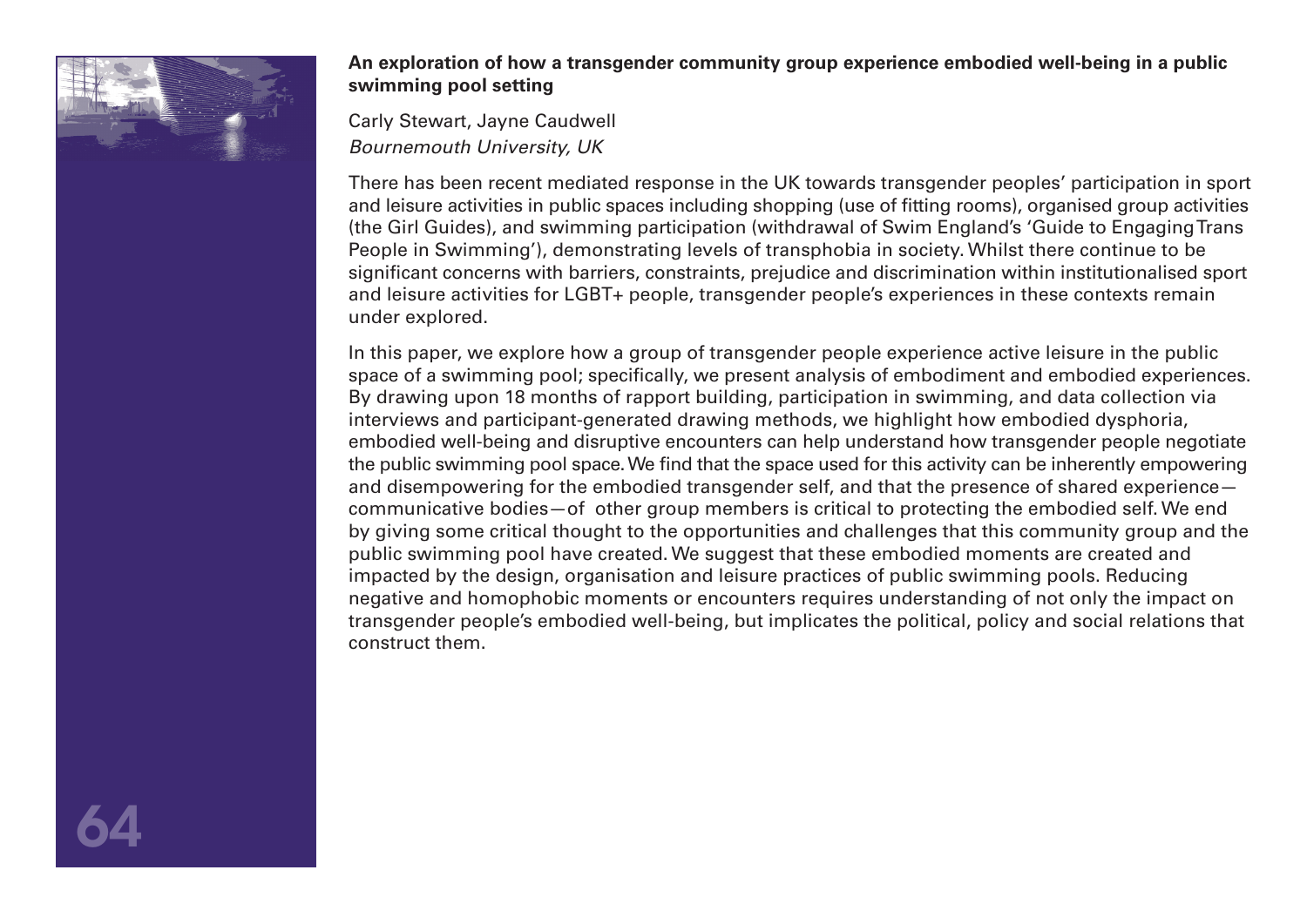

# **Grime music and dark leisure: exploring grime, morality and synoptic control**

# Spencer Swain *York St John University*

Grime music represents a much-maligned leisure culture within contemporary British society, a point exposed by calls for the genre to be banned. This paper puts forward a perspective that challenges such a rigid interpretation by revealing how certain forms of Grime can be read as moral, exposing the manner in which such music encourages listeners into education, diverting them from the perils of gang violence and drugs. However, the paper narrates how this more 'respectable' form of Grime finds itself confined to the annals of dark leisure, through examining the contours of power that run through contemporary society, explored through the auspices of synoptic control. Here, the paper calls for a more contextual analysis of Grime that focusses on defining the moral messages that individual artists express rather than relying on the essentialist principle of categorising the whole genre in a negative manner.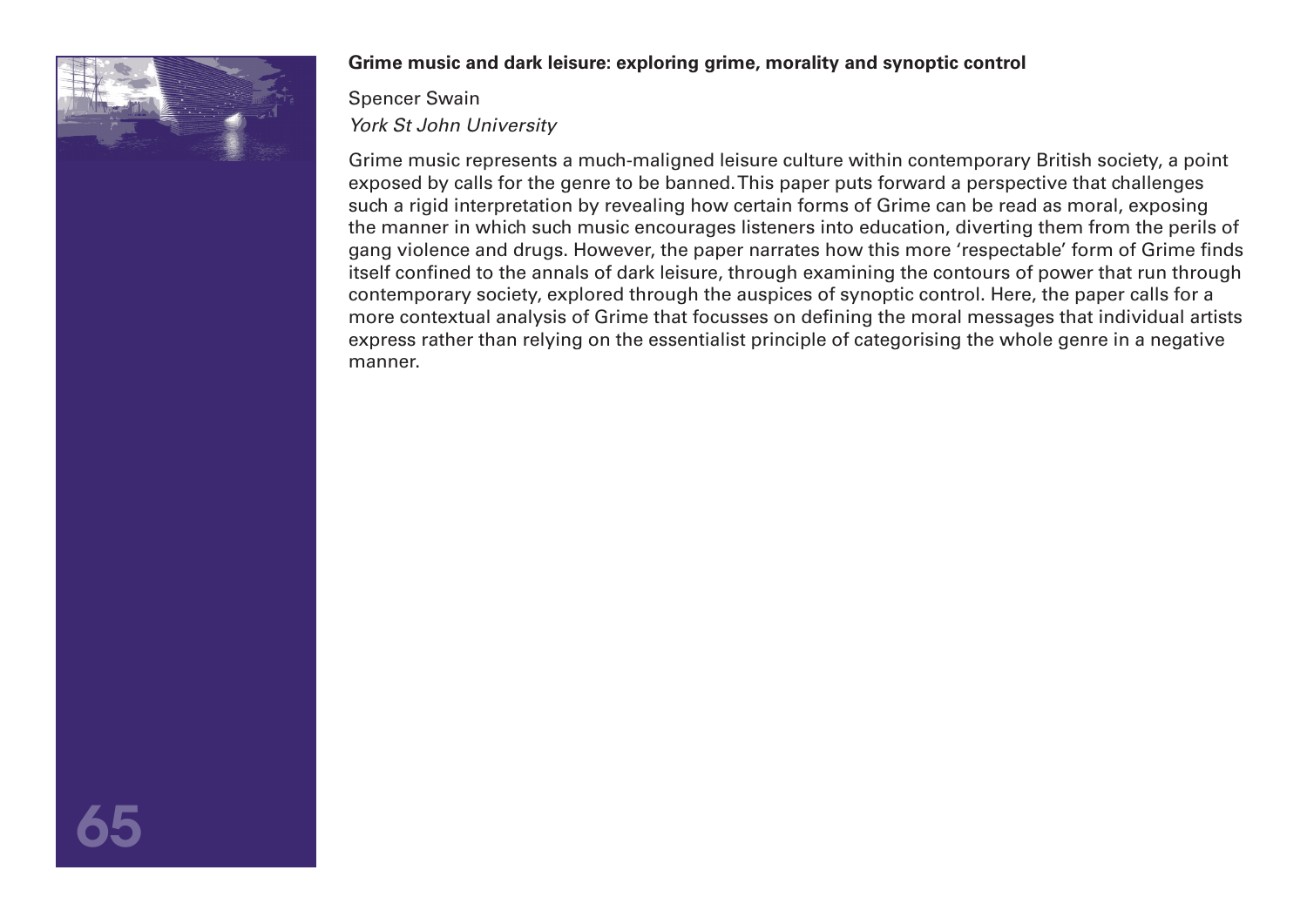

# **The Life and Death of the London Routemaster Heritage Bus**

# Ka-Hin Tsang *University of London*

This paper explores the 'life and death' of the London Routemaster bus running on its last everyday service. As a well-loved icon of London, the Routemaster bus has transcended connotation of the bus with mere commuting journeys. A handful of preserved buses are re-purchased way after retirement years to continue running for both tourists and citizens. This paper analyses the London Routemaster bus as a case study which shows how an everyday service has been successfully turned into a leisure experience by the very same nature and feature of service. It seeks to explore how it has become a recognised collective memory and authenticity being staged, going beyond the notion of 'staged authenticity' (MacCannell, 1973). I also argue what are the other cultural potential of this type of bus, such as its embodiment of the flânerie experience through the unique open rear platform. I suggest that the idle flaneur enjoying leisure in the city should not be confined to the walking figure. The Routemaster bus can expand the scope of the flaneur's urban exploration, which blurs the boundary between the city and the department store. The city streets are effectively turned into the leisure site of an arcade as the bus moves, while the mobile flaneur jumps off the bus freely without confinement at designated stops with the 'distracted mode of attention' (Benjamin, 1999). It also serves as a moving balcony for voyeuristic observation of the city. However, this service still cannot escape political pledge of reducing vehicle flow and functionalistic formula in transport planning, and will only become available on holidays. This paper shall discuss why and how this bus journey could be further developed in the light of heritage running days and transport museums experience, using a leisure formula and a fully realised status of a national treasure.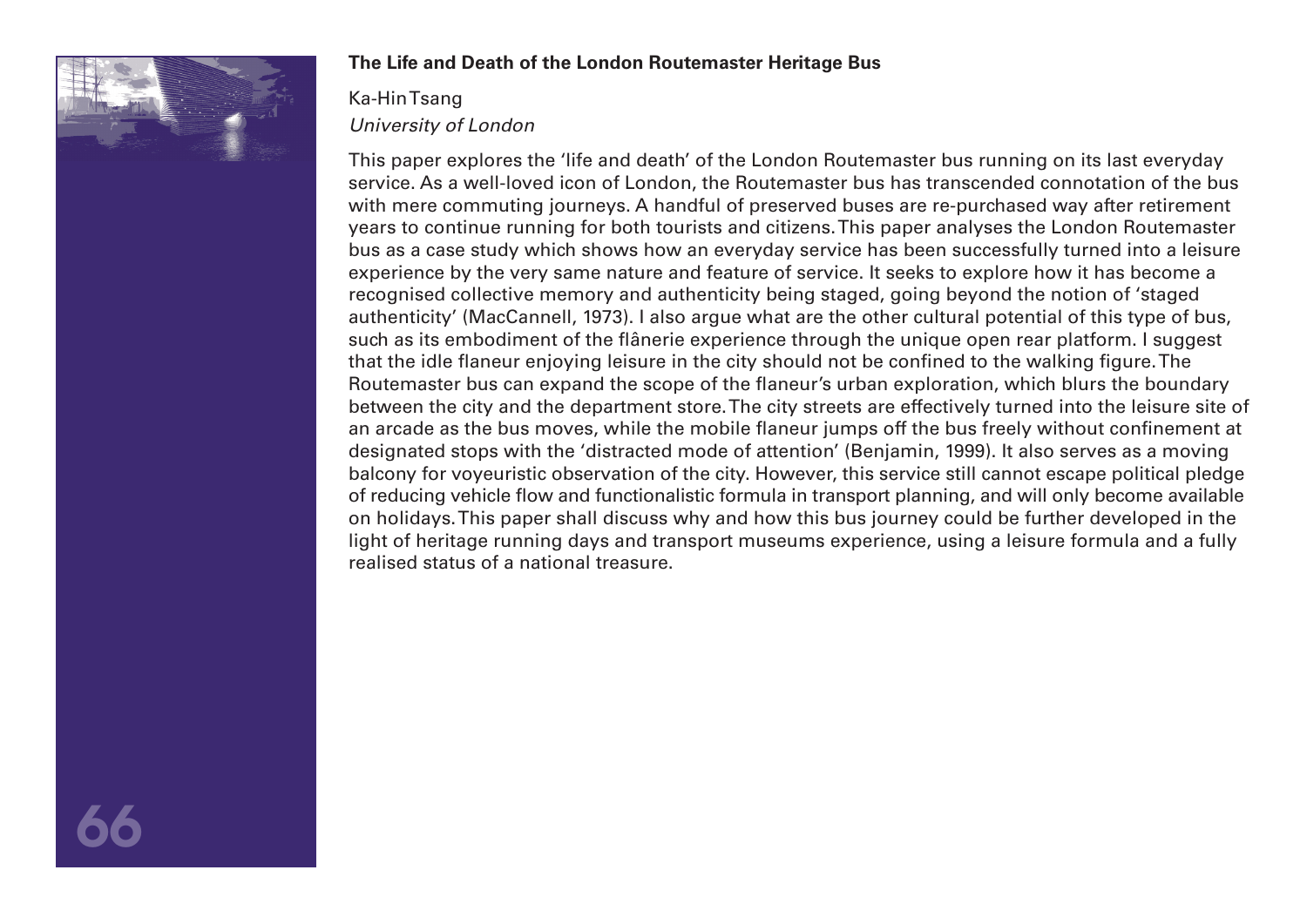

# **Ageless Wellness: Local Community Perceptions**

Lisa Wakefield, Charles Spring *University of Derby, Buxton* 

Buxton is undertaking a major regeneration project at the Crescent. The new Crescent Hotel and Thermal Spa is being refurbished with a £46million budget. The purpose of research undertaken by first year Tourism Management BA (Hons) students, overseen by members of staff from the University of Derby and members of staff from Buxton Crescent and Thermal Spa Heritage Trust was to gain further insight into resident perceptions of the concept of Wellness and Wellness Tourism within Buxton.

The research is a continuation of an ongoing research project, which started in 2017. The original research was to determine the sustainable use of the Crescent Hotel's Pump Room. Data collected from this first phase of the research project suggested that the local community needed a better understanding of the Crescent Hotel's Pump Room. As a result of this collaborative project the authors of this paper were invited to continue with a second research project to consider the concept of Wellness and Wellness tourism within Buxton.

Qualitative research was carried out in order to gain a deeper insight the local community perceptions of Wellness Tourism and the concept of Wellness. Quantitative research was used to capture and portray demographics.

Data was analysed comparing perceptions from varying generations. Findings suggest that the general perception of the concept of Wellness in tourism was not fundamentally present, however a general consensus was reached that, consumers who were not affiliated with the industry, associated Wellness with a general sense of good health, emotional and physical wellbeing. Quantitative research showed that the meaning of Wellness to different generations varied according to age and upbringing. Baby Boomers and Generation X appear to regard Wellness as a general state of good health and a healthy lifestyle due to the marketing of Wellness in tourism during their lifetime. Millennials appear to look to Wellness as hope for the future and are already experiencing the changing mind set from tourism organisations.

These findings were presented at an event held at the Crescent Hotel's Pump Room, to showcase, to the local community, the research projects being undertaken by students at the University. Local community response was encouraging helping to further establish positive relationships between the Buxton Crescent Heritage Trust, the University of Derby and the local community.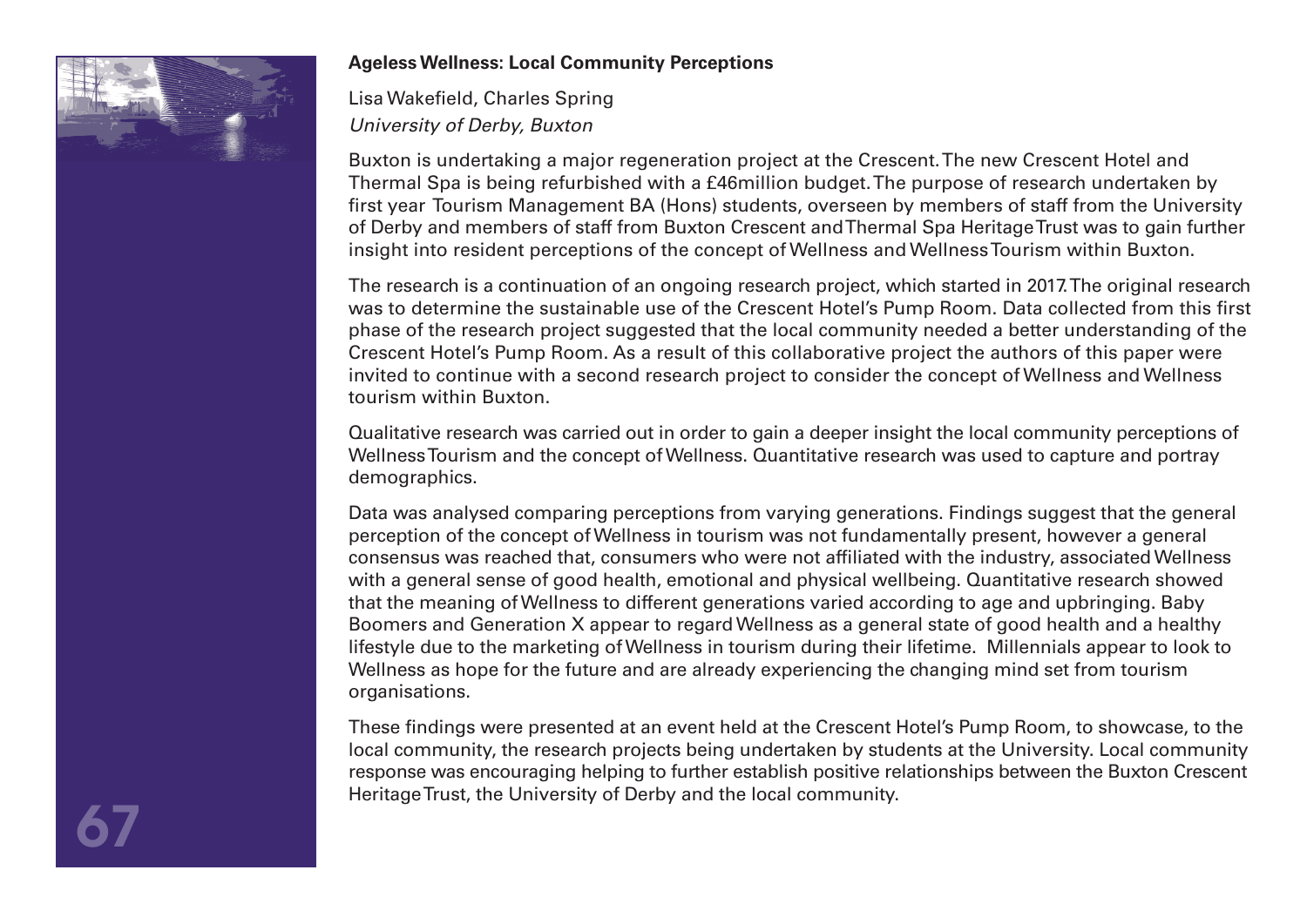

# **The Relationship of Attachment Orientations and Developmental Outcomes in a Summer Camp Setting as Moderated by Dosage**

Earl Walker, Steven Mock, Troy Glover *University of Waterloo* 

Summer camp programs are often framed as pivotal and transformative experiences in the lives of youth, and as such, have the potential to impart lasting positive changes (Bialeschki, Henderson, and James, 2007). Camp provides an opportunity for the development of a wide variety of outcomes (i.e., physical, emotional, civic, social, etc.) broadly categorised as youth development (American Camp Association, 2005, 2006, 2009; Henderson, Whitaker, Bialeschki, Scanlin, and Thurber, 2007). In examining youth development in a camp context considerable attention has focused on the production of outcomes, however, "less interest has been paid to the elements that may contribute to those outcomes" (Garst, Gagnon, and Whittington, 2016, p. 181). As such, a growing number of scholars have called for more emphasis on examining the structural and social mechanisms of change likely to influence camp outcomes (e.g., Garst, Browne, and Bialeschki, 2011; Sibthorp, Bialeschki, Morgan, and Browne, 2013; Thurber, Scanlin, Scheuler, and Henderson, 2007). One such factor that may impact camp outcomes is attachment style.

Attachment theory posits that a child's experience with primary caregivers lead to working models (i.e.: generalised beliefs and expectations) about the self, the world and other relationships (Bowlby, 1973). This early interaction results in patterns of attachment or attachment styles, which can help to explain, associated psychosocial developmental phenomena (Bowlby, 1969, 1973; Malekpour, 2007). Applying attachment theory to the summer camp experience can help develop an understanding of the developmental processes within summer camp. Utilising data the from phase III of the Canadian Summer Camp Research Project (CSCRP III) (Glover et al., 2013), this paper uses multiple regression analysis (Stolzenberg, 2004) to examine the association of attachment orientation (i.e., attachment styles), to a number of camp outcomes (social connections, exploration, self-confidence, emotional wellbeing, independence, environmental awareness, and physical activity), and the potential moderating effect of the amount of time spent at camp (i.e., dosage).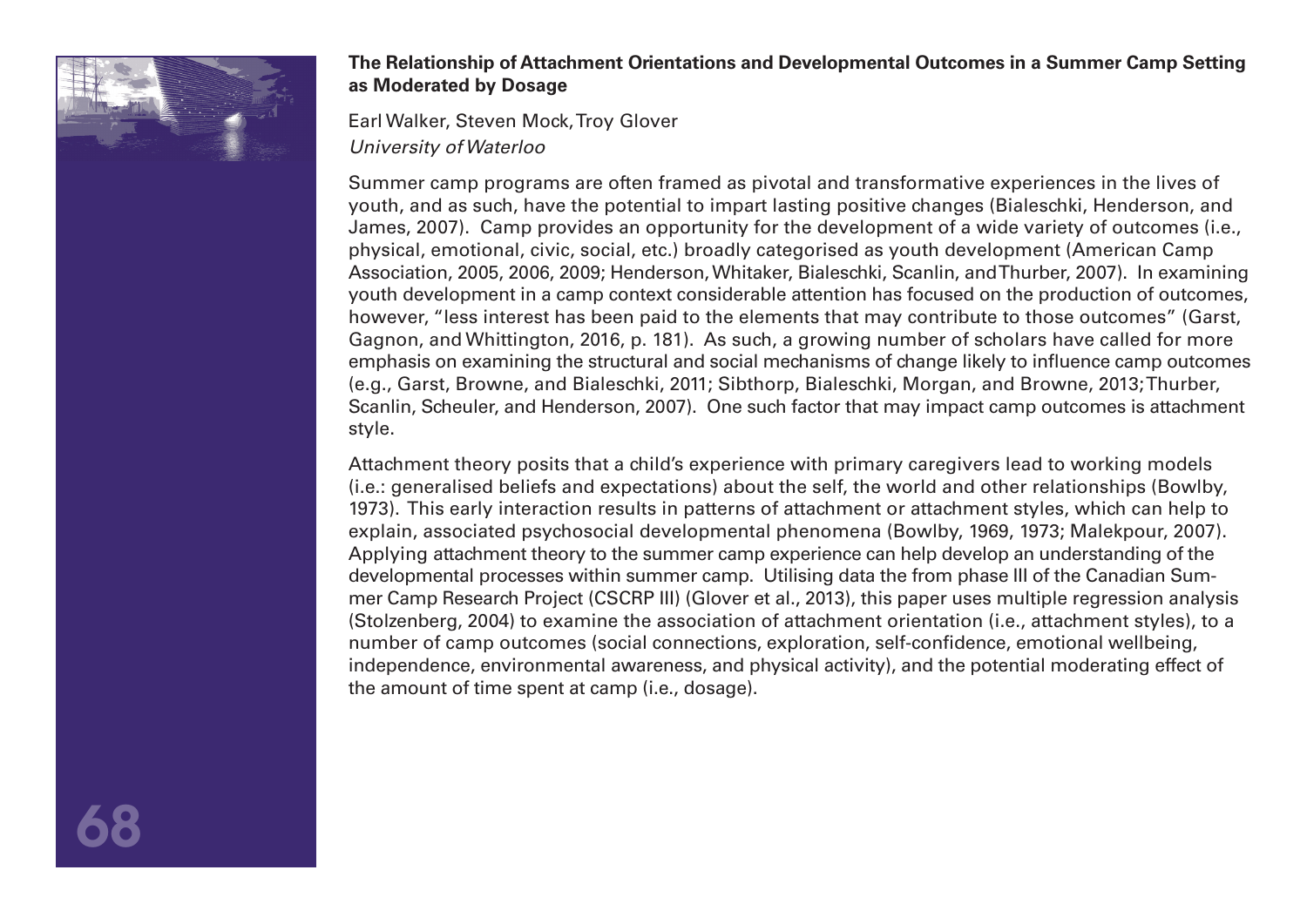

# **The Importance of Events for Marginalised Communities**

Trudie Walters *University of Otago* 

This paper presents preliminary findings from a year-long New Zealand-based study into the significant contribution that events make to the lives of marginalised people, and how they are represented in the media. Marginalised groups and communities have a right to meaningful leisure experiences that contribute to their social well-being and quality of life. Furthermore, if these events are experienced and portrayed in a positive manner, they can be a vehicle for satisfying these needs and for celebrating community and diversity.

Despite the significance of events as contributors to quality of life and social well-being, implications for non-mainstream communities have been largely overlooked by researchers. Researchers in both leisure studies and critical events studies have recently been called to move beyond the descriptive and take a more critical approach, particularly to issues of social justice in the field. This project responds to these calls, focusing on community events held in marginalised communities. Events held in, by and for marginalised communities provide a platform for such communities to redress imbalances of power (and associated stigmatising) through the celebration of their way of life.

Events selected for the research project included those for indigenous and ethnic minority groups, rural women, seniors, those with [dis]abilities, low socio-economic groups, refugees and the LGBTI community. A qualitative approach was used for core data collection and analysis. Multiple forms of data were included: participant observation, visual methods, semi-structured interviews, informal conversations, and the collection of event narratives and commentary from print and social media.

The presentation concludes with suggestions on how to give marginalised peoples a voice in these events, leading to inclusive events and ultimately contributing to empowering these communities.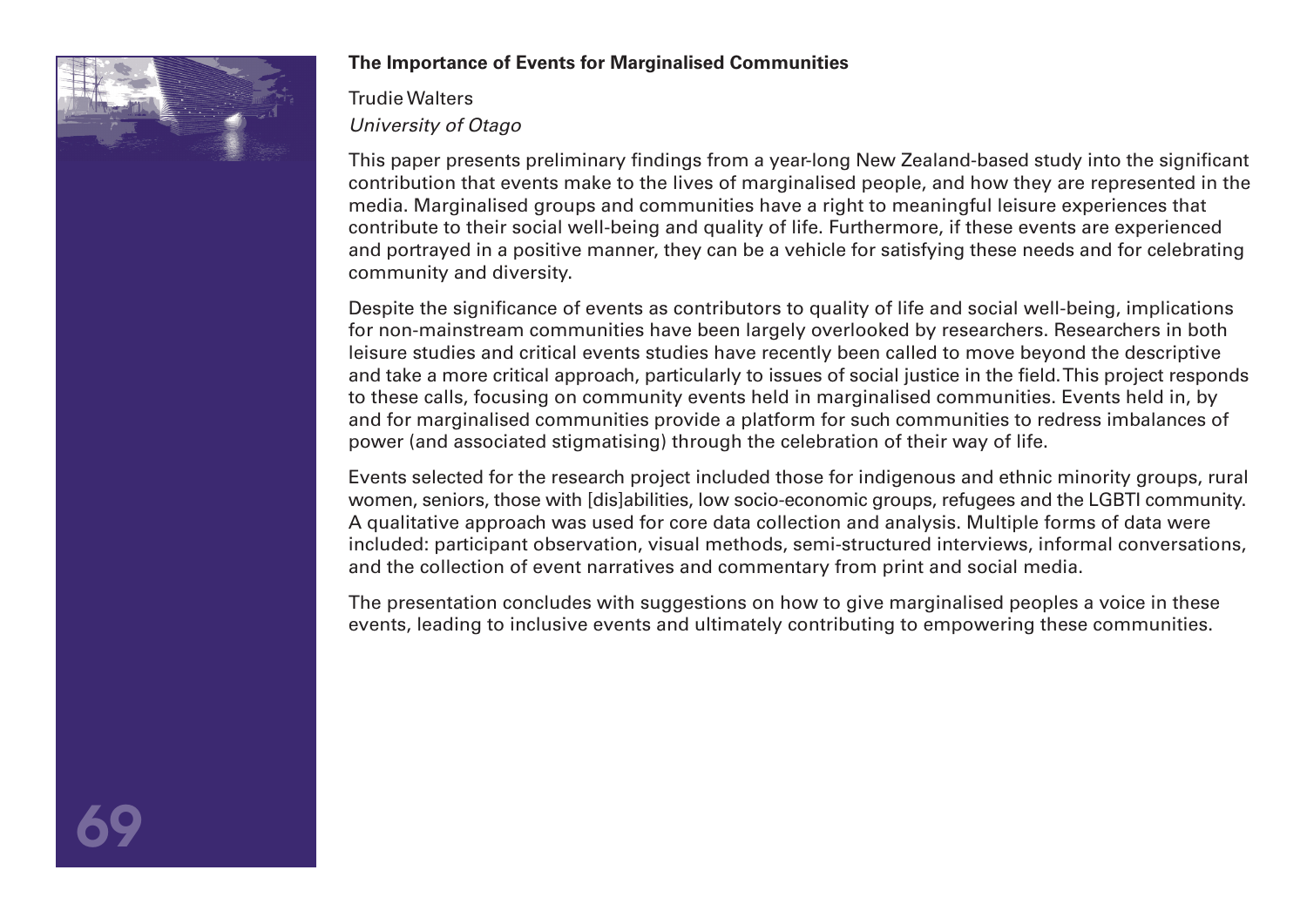

# **"My coach told me I was fine and to get back in the game": Exploring rugby players' experiences of concussion**

Leigh Wood, Rhiannon Lord, Adam Talbot *Abertay University* 

The aim of this paper is to provide a) an evaluation of the effectiveness of sport policy, specifically concussion policies in Scottish rugby union and b) the embodied experiences of concussion in rugby players. Thus, this paper addresses how leisure can improve quality of life by providing evidence of embodied experiences of concussion to assist future policy making. Sport-related concussion (i.e., brain injury caused by trauma to the head) has increasingly caused debate and controversy across the globe and various sports for the past 20 years (e.g., American Football, Soccer, Rugby Union, Rugby League). Although sport governing bodies have become better at acknowledging the long-term implications of concussions in athletes and have enforced rules, regulations and policies to ensure a duty of care. Recently, there has been much debate that these rules, regulations and policies put in place are ineffective and thus in sports, such as rugby union (hereafter 'rugby'), players are being encouraged to play through concussions by coaches. Semi-structured interviews with a phenomenological focus gathered rich detail on how rugby players understood and experienced policy, practice and education on concussion. A thematic analysis enabled the identification of three key themes: 1) insufficient education for players and coaches, 2) inadequate duty of care for athlete's physical and mental well-being 3) rugby culture and athlete's refusal to report concussion. Collectively, the findings indicate that policies have changed but the rugby culture surrounding concussion remains the same. Players continue to play following a concussion, especially if they receive a concussion during vital games (e.g., league finals, national team try-outs etc.). Players experiences also reported that 'old school' coaches continue to encourage players to play through concussion disregarding in the latest requirements of policy.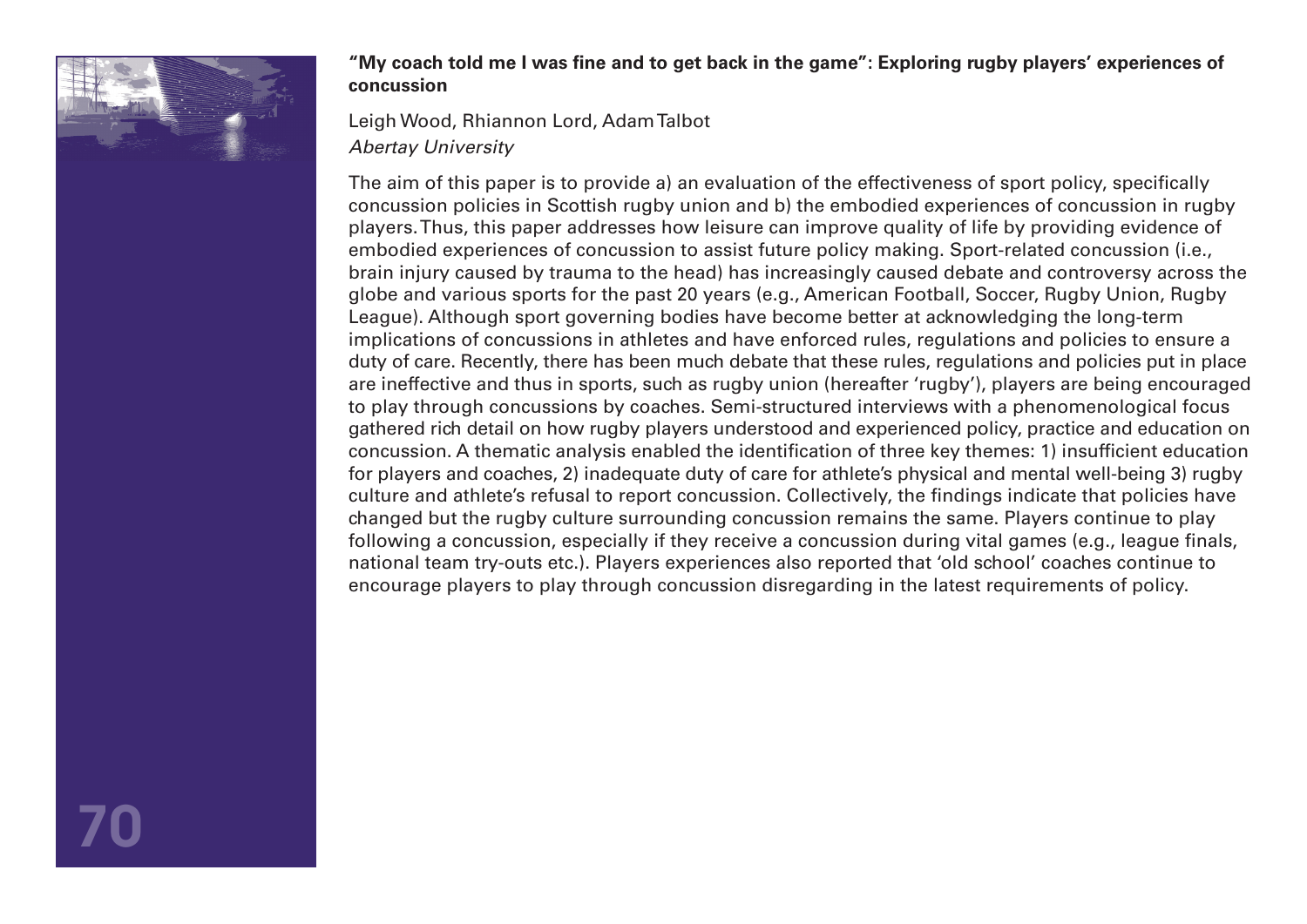

# **Not just changing lives – saving them! Pets, ageing and suicide protection**

Janette Young *University of South Australia* 

Pets are the most common and closest of human- animal relationships that older western humans generally experience. Given their location in private domestic lives; commonly denied entry to workplaces and many public spaces pets can be seen to be part of most pet owners leisure-scapes.

We interviewed 35 older people about how they perceived their pets as impacting on their health. Unexpectedly a number revealed how their pets have acted as suicide protection and prevention in their lives. This presentation will briefly explore two levels of analysis that emerge from these findings. Firstly, understandings of how pets can protect some older people from suicide. Secondly, reflections on the concept and linguistic positioning that the terminology used in Stebbins Serious Leisure Framework positions this very serious "casual leisure" of pet keeping, owning, caring and relating.

Qualitative descriptive analysis lead to development of a model of understanding how pets can protect some older people from taking their own lives. Facilitating functional actions that reduce or counter symptoms of depression and distress; the presence of a pet, who as a fellow being knows you and either reciprocates relationally or facilitates a sense of thankfulness back towards them seem to underpin the protective nature of pets.

From a leisure theorising position, Stebbins Serious Leisure Framework encompasses Casual leisure which is where the leisure activities that most pet owners engage with their pet can be identified. Linguistically the terminologies used, "casual" "passive" and "active entertainment" for example belie the serious outcomes that this casual leisure is engendering in some peoples lives. Casual, frivolous leisure can be lifesaving perhaps particularly for some vulnerable population groups. The presentation will finish with some discussion of the implications of language for (re)claiming the very serious role that leisure plays in human lives and experiences.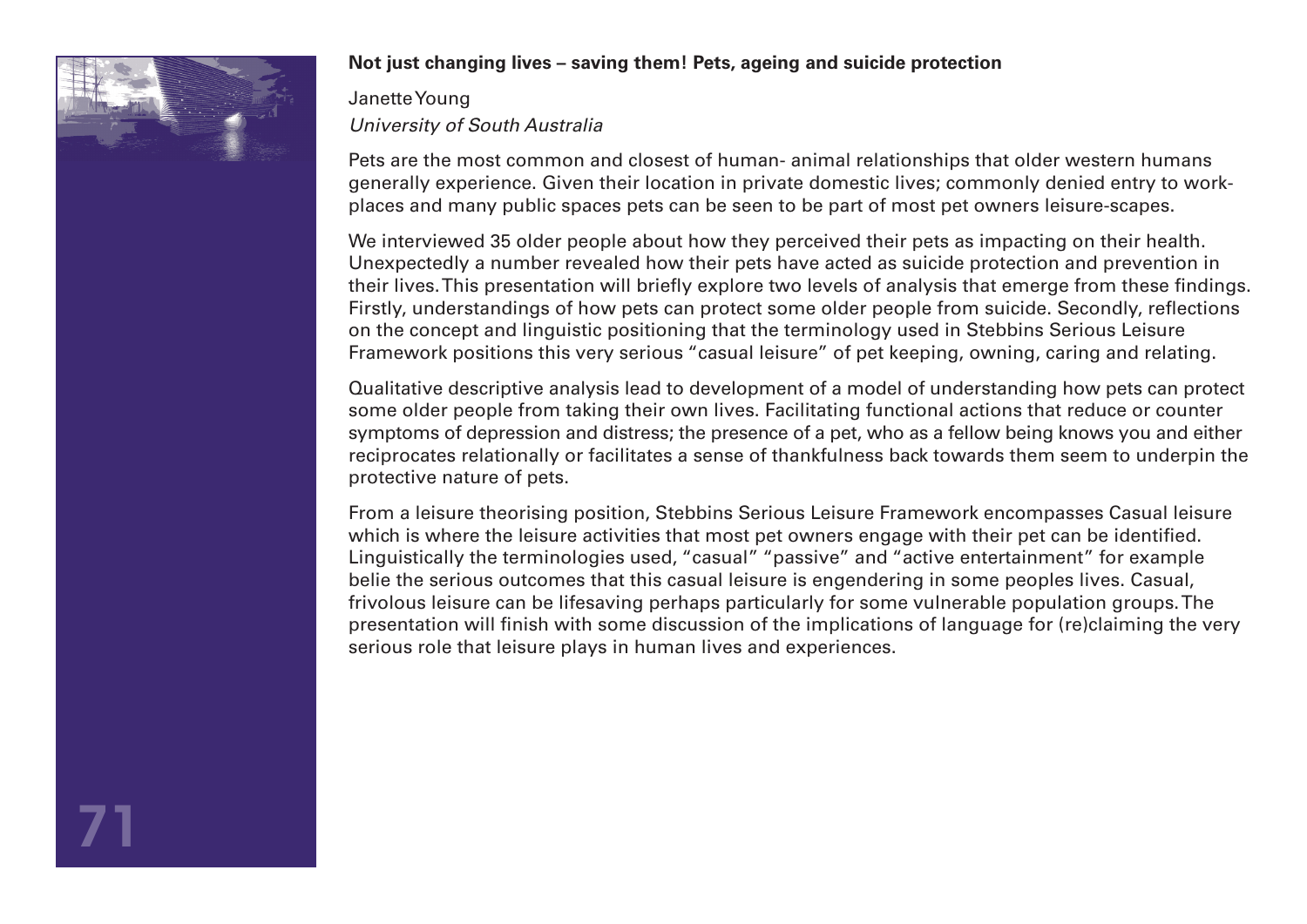

## **Returning to (faith) communities – Understanding a naturally occurring leisure phenomenon**

Janette Young, Caroline Adams, Margaret Holt *University of South Australia* 

Increased life expectancy is a key achievement of the 20th century and is changing the shape of communities. Increased longevity has implications for the time that people have post-employment years to engage in a range of leisure pursuits. These pursuits can include established activities; things they have been doing that they can continue to do more of; and new activities including the proverbial "bucket list". They may also return to leisure activities they pursued when younger. Our project focuses on the latter area of leisure engagement – specifically returning to active church engagement by older people after many (10+) years away from the church community.

Church attendees in countries such as Australia tends to be dominated by older people. In Australia the comparison is 48% of church attendees as versus 26% of the population at large are aged over 60. Yet it is commonly presumed that this profile reflects continuity of engagement rather than a return to older patterns of activities. The spur for undertaking this research is that the returnee phenomenon is not a well-recognised or researched leisure area, but once recognised within church networks informants consistently are able to identify numbers of contacts who fit this profile.

It is important to explore why older people might reengage in faith communities as these places are part of the rich map of leisure engagements known to enhance the quality of older lives and communities. Naturally occurring community engagements have more powerful impacts on people's sense of social connectedness than attempts to artificially create such connections. Understanding how these naturally occurring (re)engagements work for people, what factors create and facilitate re-engagement and the nature of these engagements is vital. Loneliness and social isolation are key issues that governments are wishing to address.

This presentation will share preliminary findings from this mixed-methods research.